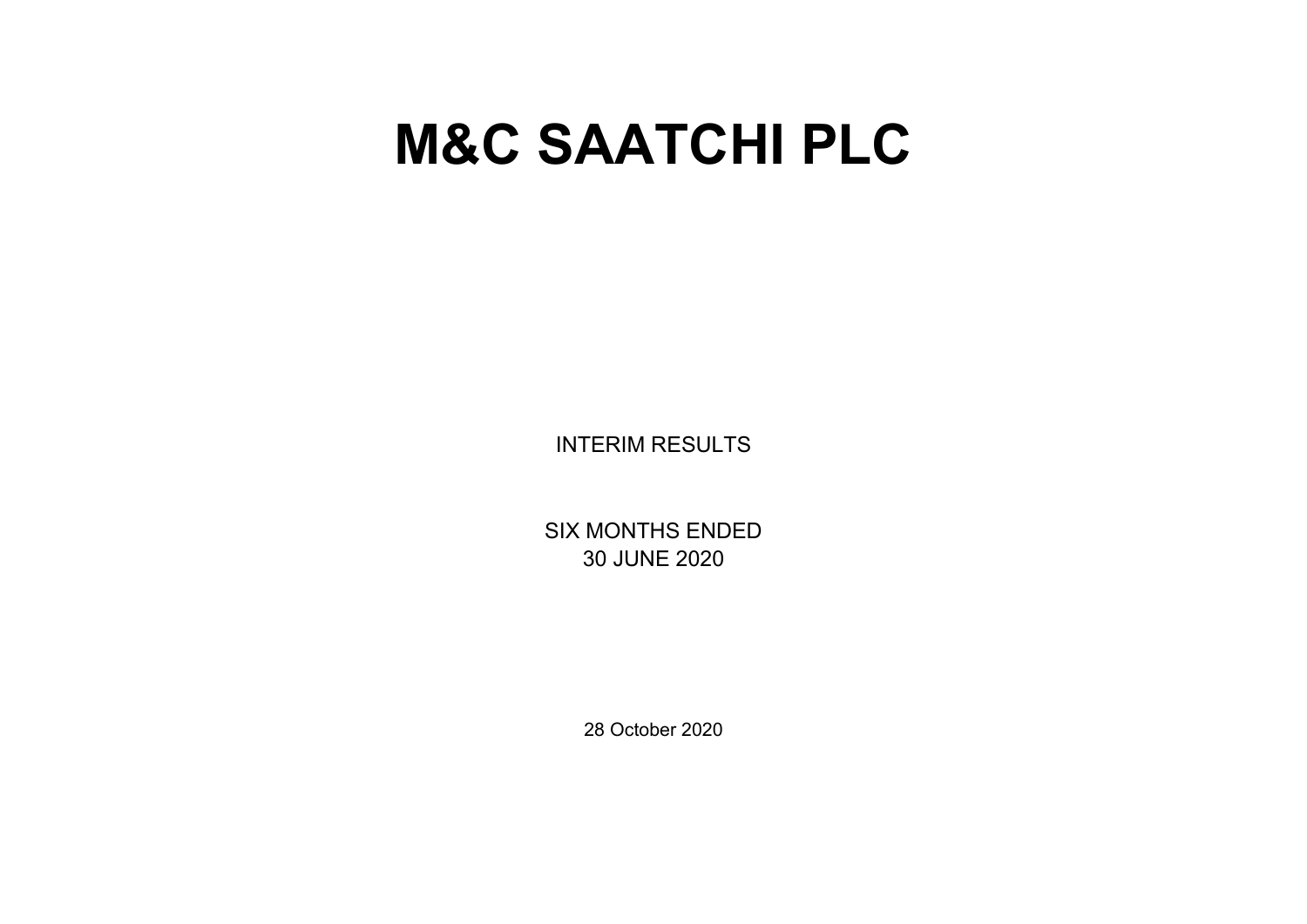# M&C SAATCHI PLC Interim results for the six months ended 30 June 2020

## **H1 Highlights**

- A resilient, profitable performance, with results ahead of management's expectations at the outset of the Covid-19 pandemic.
- Strong client retention and new business won across geographies and disciplines, with major new public sector and corporate clients.
- H1 net revenue of £103.4m, down 13%, with trends improving from Q2.
- Headline profit before tax of £2m before exceptional costs, down 59%.
- Early actions taken to significantly reduce costs. Total operating costs down 11% (£12.8m) vs. H1 2019.
- Financial position remains strong, with cash at 30 June 2020 of £22.4m (£16.6m at 31 Dec 2019) and £28m at 20 October 2020
- No interim dividend (2019: 2.45p).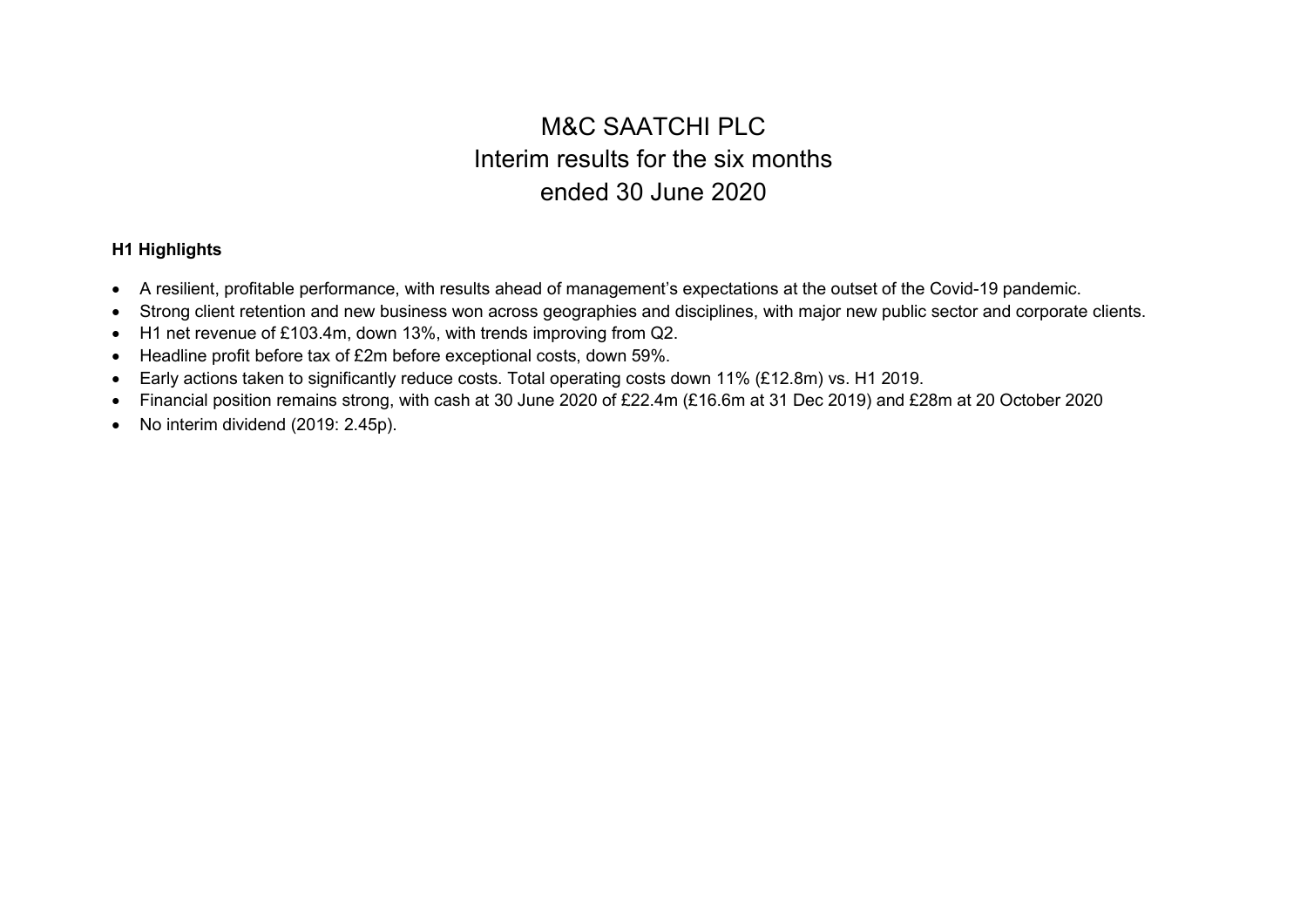|                        |                   | Headline $-30$ June 2020 |                          |              |
|------------------------|-------------------|--------------------------|--------------------------|--------------|
| $\pmb{\pmb{m}}$        | 30 June 2020      |                          | 30 June 2019<br>Restated | 30 June 2019 |
| Net Revenue            | 103.4             | $-13%$                   | 118.3                    | 117.9        |
| Operating expense      | (99.2)            | $-11%$                   | (112.0)                  | (113.1)      |
| Operating profit       | 4.2               | $-33%$                   | 6.3                      | 4.8          |
| Profit before taxation | 2.0               | $-59%$                   | 4.9                      | 3.4          |
| Earnings               | 0.7               | $-71%$                   | 2.2                      | 1.1          |
| <b>EPS</b>             | 0.64 <sub>p</sub> | -75%                     | 2.53p                    | 1.26p        |
| Interim dividend       |                   |                          |                          |              |
| Operating profit marg  | 4.1%              | $-1.3$ pts               | 5.4%                     | 2.2%         |
| Tax rate               | 36.9%             | $10.5$ pts               | 26.4%                    | 26.4%        |
| Net cash               | 22.4              | 136%                     | 9.5                      | 9.5          |

 $\mathcal{L}_{\mathbf{a}}$ 

## Reported results – 30 June 2020

| £'m                     | 30 June 2020<br>before exceptional<br>costs | <b>Exceptional costs</b> | 30 June 2020             |            | 30 June 2019<br>Restated | 30 June 2019      |
|-------------------------|---------------------------------------------|--------------------------|--------------------------|------------|--------------------------|-------------------|
| <b>Billings</b>         | 229.9                                       |                          | 229.9                    | -18%       | 280.7                    | 280.7             |
| Revenue                 | 149.3                                       |                          | 149.3                    | -30%       | 214.6                    | 214.2             |
| Net Revenue             | 103.4                                       |                          | 103.4                    | -13%       | 118.3                    | 117.9             |
| Operating expense       | (103.4)                                     | (1.5)                    | (105.0)                  | $-11%$     | (118.5)                  | (113.1)           |
| Operating profit        | (0.0)                                       | (1.5)                    | (1.6)                    | 1176%      | (0.1)                    | 0.3               |
| Profit before taxation  | (4.0)                                       | (1.5)                    | (5.6)                    | $-158%$    | 9.7                      | 9.4               |
| Profit for the period   | (4.6)                                       | (1.1)                    | (5.7)                    | $-164%$    | 9.0                      | 9.0               |
| Earnings                | (4.6)                                       | (1.1)                    | (5.7)                    | $-165%$    | 8.8                      | 8.5               |
| <b>EPS</b>              | (4.48)p                                     |                          | $(5.58)$ p               | $-156%$    | 9.94p                    | 9.59 <sub>p</sub> |
| Interim dividend        |                                             |                          | $\overline{\phantom{0}}$ | 100%       | 2.45p                    | 2.45p             |
| Operating profit margin | 0.0%                                        |                          | $-1.5%$                  | $-1.4$ pts | $-0.1%$                  | 0.2%              |
| Tax rate                | $-13.3%$                                    |                          | $-2.5%$                  | $-9.5$ pts | 7.0%                     | 3.8%              |

See note on page 6 for definition of headline.

2019 Restated. See note 6 for details of the restatement.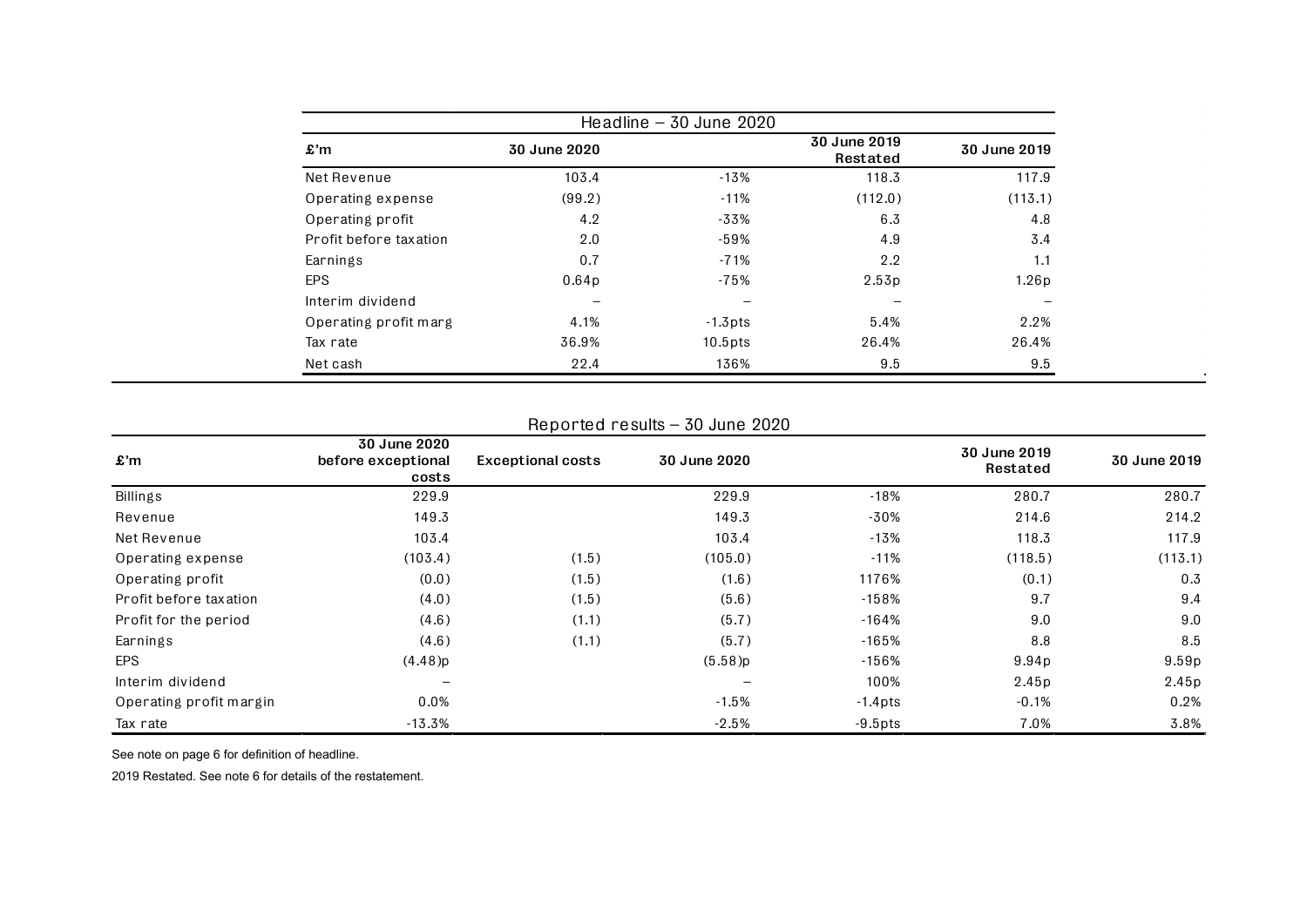## **Current trading and outlook**

- Positive trends have continued into H2, although there remains considerable uncertainty due to the ongoing Covid-19 pandemic
- The Group's clients and revenue are heavily weighted towards resilient industry sectors, such as government, e-commerce and financial services
- Revenues expected to be marginally stronger in H2 than H1 with 2020 full year headline PBT, excluding exceptional items, expected to be at least £4m
- 2020 year end net cash expected to be at least £10m
- Full year operating costs expected to be approximately £30m lower than 2019 as a result of restructuring, the majority of which are expected to be ongoing cost savings
- The Group is in the process of exiting from companies that are expected to generate combined losses of £5m in 2020, with divestment or closure expected to be completed before the year end
- The Group has set out clearly in this announcement the potential liability from its put option obligations based on a range of future share price outcomes and our plan to manage this in the future
- On track to present the growth strategy and support structure at a capital markets day in January 2021

## **Update on 2019 audit process and temporary suspension of share trading**

As announced on 1 October 2020, trading in the Company's shares is temporarily suspended until publication of the 2019 audited results. This process is nearing completion and is expected to be complete in early November. No headline adjustments or further restatements of the Group's unaudited results published on 29 September have been identified to date.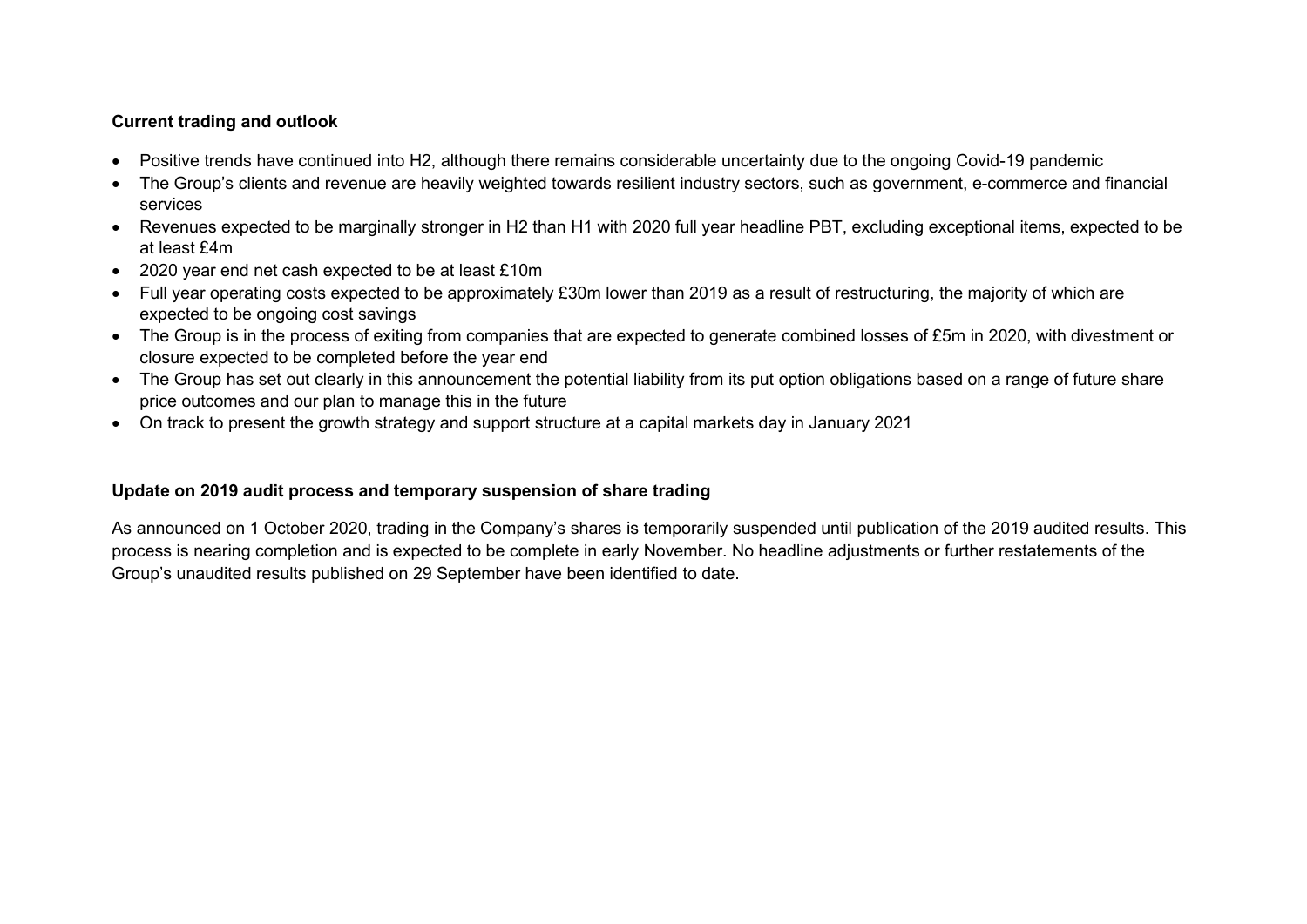## **David Kershaw, Chief Executive Officer, said:**

*"We have been hugely encouraged by the resilience of the business, both operationally and financially, in the face of the global Covid-19 pandemic. Our companies have shown great agility in adapting their businesses to these extremely challenging conditions, without compromising on the quality of their work or client service. This is demonstrated by our strong client retention and new business performance during the period. I would like to thank all of our people for their tremendous commitment and hard work.*

*"We are looking ahead with optimism. We are refocusing our business to ensure it is in the best possible shape to thrive. Additionally, we are now well advanced in our strategic review and it is clear that we have both the strength and the potential to take advantage of the considerable long-term opportunities we see ahead of us."*

## **For further information please call:**

| M&C Saatchi<br>David Kershaw, Mickey Kalifa                                                             | +44 (0)20-7543-4500      |
|---------------------------------------------------------------------------------------------------------|--------------------------|
| <b>Tulchan Communications</b><br><b>Tom Murray</b>                                                      | +44 (0) 20 - 7353 - 4200 |
| <b>Numis Securities</b><br>Nick Westlake, Hugo Rubinstein, NOMAD<br>Charles Farquhar, Corporate Broking | +44 (0)20-7260-1000      |

Notes to Editors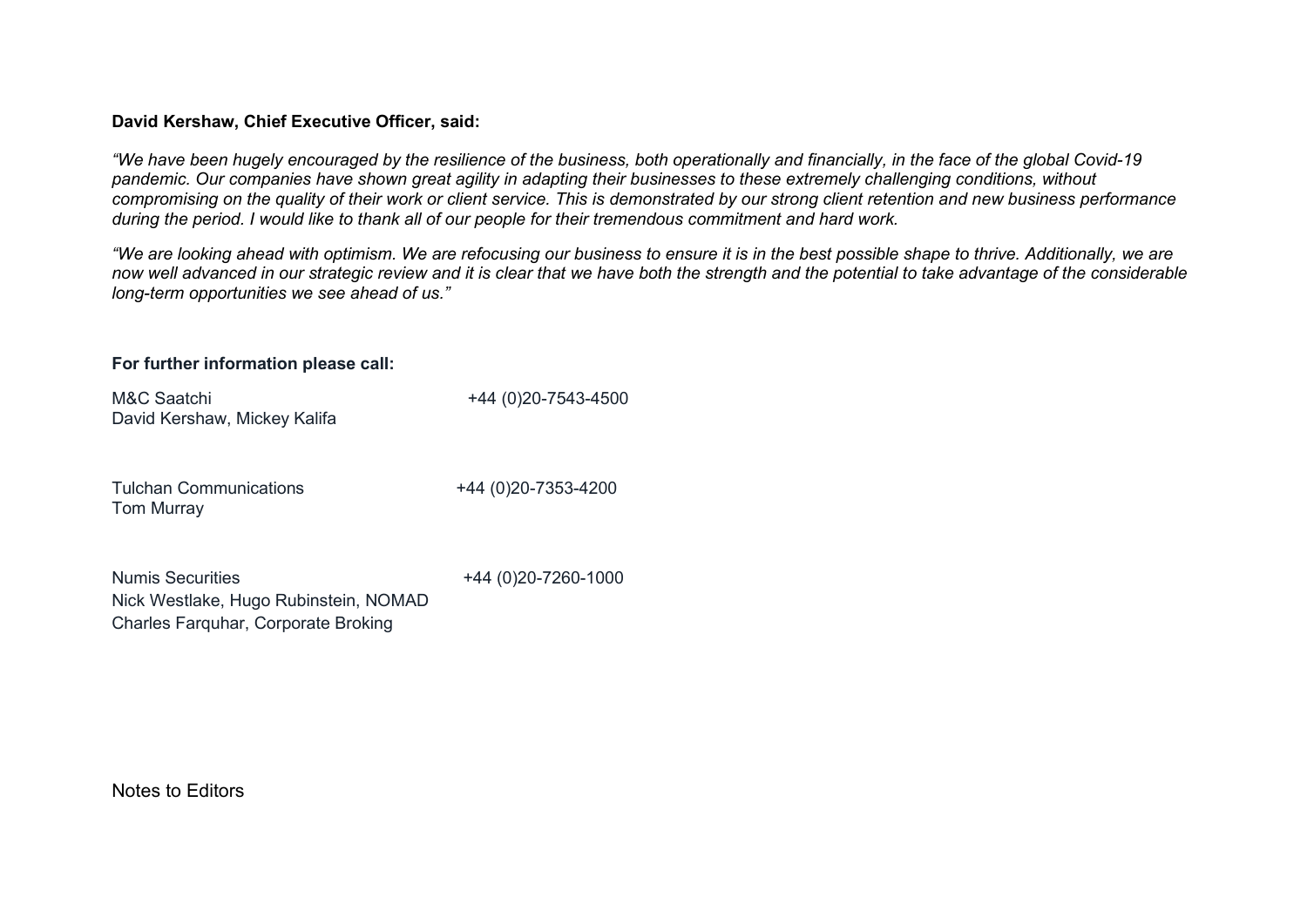#### Company

M&C Saatchi Plc, a company incorporated in England, listed on the AIM Market of the London Stock Exchange plc.

#### Group

The Company and its subsidiaries.

#### Headline results

The Directors believe that the headline results and headline earnings per share provide additional useful information on the underlying performance of the business. The headline results reflect the underlying profitability of the business units by excluding all effects of buying and selling equity by the Group; and the accounting effects of local management holding equity in the businesses they run. This results in accounting charges and credits to the income statement for the Group's fair value liability of its local management equity conversion rights, but does not account for the increase in value of the businesses. In addition, the headline results are used for internal performance management and to calculate minority shareholder put option liabilities. The term 'headline' is not a defined term in IFRS. Note 7 reconciles reported to headline results.

The segmental reporting (note 9) reflects headline results in accordance with IFRS 8.

The items that are excluded from headline results are the amortisation or impairment of intangible assets (including goodwill and acquired intangibles, but excluding software) acquired in business combinations, changes to deferred and contingent consideration and other acquisition related charges taken to the income statement; impairment of investments in associates; profit or loss on disposal of associates; revaluation of investments and their related costs; and the income statement impact of put option accounting and share-based payment charges. Note 7 shows a reconciliation between the Group's reported results and the headline results.

Executive management has historically managed its operation using headline results, with net revenue and profit before taxation being key metrics used by executives to assess performance. Revenue is not currently a headline metric or a metric used by the Group to measure performance. However, the Group is reviewing and overhauling its reporting systems and key performance indicators, with the intention of giving greater prominence to non-headline metrics, including revenue.

#### Like-for-like

The like-for-like revenue comparisons referred to in these statements are stated after excluding the impact of foreign currency movements, corporate acquisitions and disposals.

#### Operating margin

Operating margin refers to the percentage calculated through dividing operating profit by net revenue.

#### Net cash

Net cash refers to cash and cash equivalents less external borrowings at the end of the period, exclusive of expected future cash outflows relating to lease agreements.

#### Periods compared

These statements comment on the unaudited consolidated income statement of M&C Saatchi Plc for the six months to 30 June 2020 compared with the restated unaudited consolidated income statement for the same period in 2019 (see note 6 for details of the restatement).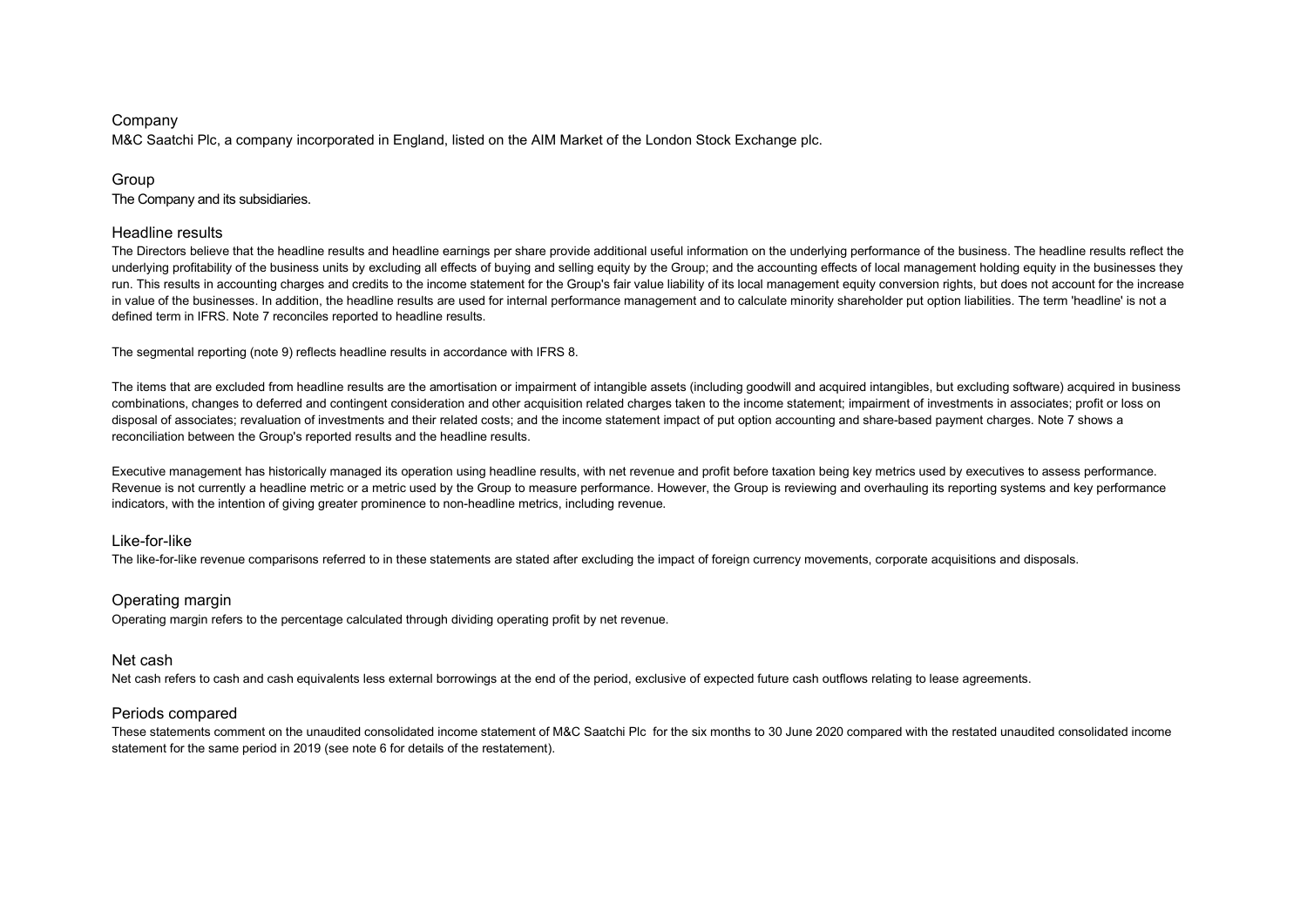# SUMMARY OF RESULTS

The effects of the extremely challenging economic conditions were felt in this period when net revenue decreased by 13% to £103.4m (2019: £118.3m). However, costs were tightly controlled, with operating costs decreasing by 11% to £99.2m (2019: £112m) and the Group's underlying headline PBT (excluding exceptional costs) decreased by £2.9m to £2.0m. We embarked on a significant global restructuring programme and also benefited from a number of government-backed financial assistance initiatives across the world, including the UK, Australia, the US and Singapore, including furlough schemes, government grants and tax deferral programmes. We have given greater priority to cash preservation and working capital than ever before. The result of this increased focus has been an increase in net cash to £22.4m from £16.6m at year-end 2019. Net cash continued to grow after the period end and stood at £28m at 20 October 2020.

We took action to reduce costs early on in 2020 in anticipation of the economic disruption from the Covid-19 pandemic, with the result that we have remained profitable at headline PBT level from April onwards and for H1 as a whole. Several of our Group companies had a successful first half performance most notably M&C Saatchi World Services, M&C Saatchi Performance, and our Australian and Italian divisions. The Group's relatively high share of government and e-commerce clients has contributed to the resilient performance experienced in the year to date.

The Board has confirmed that no interim dividend will be paid in 2020.

#### **Current Trading and Outlook**

Even in the current economic environment, the Group has continued to trade profitably throughout the second half of 2020. We have embarked on a rationalisation programme with the aim of closing or divesting our holdings in a number of loss-making companies across the Group. We closed our LA agency in May 2020 and expect to complete most of the closures before the end of 2020. These businesses will contribute operating losses of £5m in 2020.

We expect to report headline PBT for 2020 of at least £4m.

The Group has evaluated its property needs globally and, as a consequence, has significantly reduced its office space requirements. Across our largest markets, including the UK, Australia and Singapore, we will be permanently vacating several buildings, reducing our office space by approximately 25%.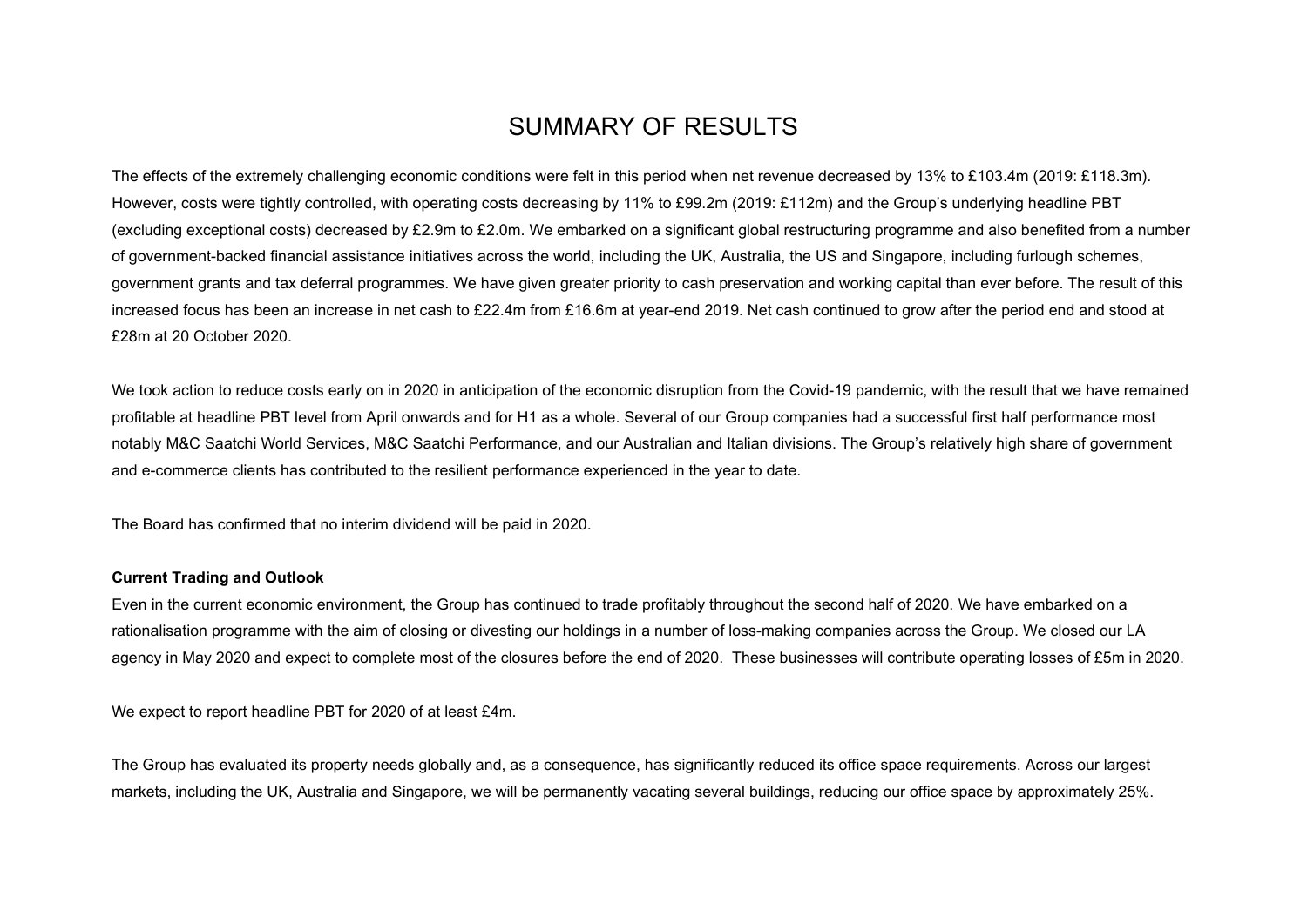Whilst we still hold leases for these vacated premises and are obliged to continue to pay rent, we intend to either sub-let the space or terminate leases, and so expect material property related savings in the medium term. We would expect to take an impairment charge against the carrying value of our right-of-use property assets in the full year 2020 accounts.

We have continued to tightly manage our cost base and conserve cash and expect to end the year with net cash of at least £10m.

## **UK**

Like for like net revenue in the UK decreased by 16% (2020: £36.8million; 2019: £44million). Headline operating profit was down 31% (2020: £3.4million, 2019, £4.9million), with headline operating costs decreasing by 14%. The UK group incorporates a large number of different companies providing an array of different marketing and communications services. Performance across the group was mixed.

M&C Saatchi World Services was the stand-out performer in the Group for the first half of 2020, continuing with and winning new engagements with governments and NGO's globally.

Elsewhere across the UK, trading was more challenging than normal, with a number of client budgets reduced and/or frozen in the wake of the pandemic. Activity often revolved around smaller projects. Our M&C Saatchi Sports and Entertainment division was the hardest hit, due to the severe disruption to the sporting and live events calendar, including the postponement of the 2020 Euros and the Olympics, which were both very significant to the division. However, the extensive restructuring programmes that took place in the UK agency and PR divisions early in the year, resulted in a substantially reduced cost base and both operations have had notable successes with new clients in the second half of the year.

#### **Europe**

Like for like net revenue in Europe declined by 9% (2020: £12.9 million; 2019: £14.2 million). Headline operating profit declined by 36% (2020: £0.3million; 2019, £0.4million), with headline operating costs reducing by 8%.

Despite being one of the countries hit hardest by Covid-19, our Italian division performed extremely well and at similar levels to 2019. Germany and Sweden also performed well. Our operations in France, however, with a heavy concentration of retail clients has been severely impacted by the continuation of the pandemic and is expected to report losses for the full year.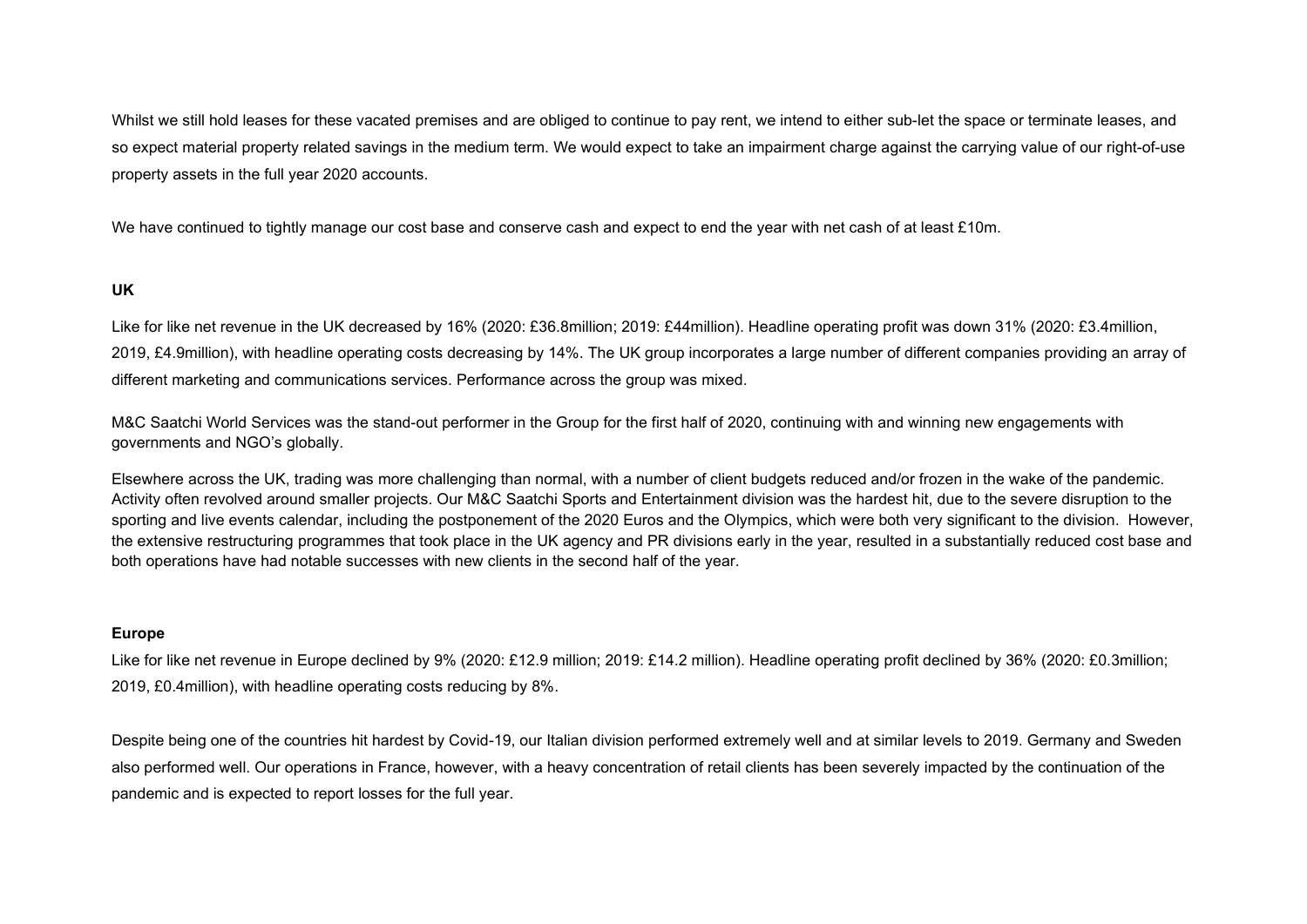#### **Middle East and Africa**

Like for like net revenue in the Middle East and Africa increased by 7% (2020: £8million; 2019: £7.5million). Headline operating profit increased by 81% (2020: £0.16million; 2019: £0.1million), with headline operating costs increasing by 6%.

The South African business won Standard Bank as a client midway through 2019 and will see the benefits of a full year of revenues from the client in 2020. It is the South African office's largest client and has gone some way to mitigate the impact of losing Heineken as a client.

Dubai was similarly strengthened through regional new business assignments.

#### **Asia and Australia**

In Asia and Australia, like for like net revenues declined by 18% (2020: £26.9million; 2019: £32.8million). Headline operating profit declined by 56% (2020: £1 million; 2019: £2.3million), with headline operating costs decreasing by 15%.

The headwinds in Australia were substantial in the first half following not just Covid-19, but the devastating fires which particularly impacted the Tourism Australia win. However, the client base, including Commonwealth Bank, Woolworths and Optus has provided resilience and a stable base for trading in the second half.

In Asia, the Jakarta Agency has performed strongly and has grown rapidly from its start-up base. Our Shanghai associate and KL operations have proved resilient. However, Singapore has faced significant challenges as the lockdown had a severe impact on the business compared to other countries and we expect to report substantial full year losses from this market.

#### **Americas**

Like for like net revenues declined by 6% (2020: £18.8million; 2019: £19.9million). Headline operating profit increased by 62% (2020: £2.1million; 2019: £1.3million), with headline operating costs reducing by 11%.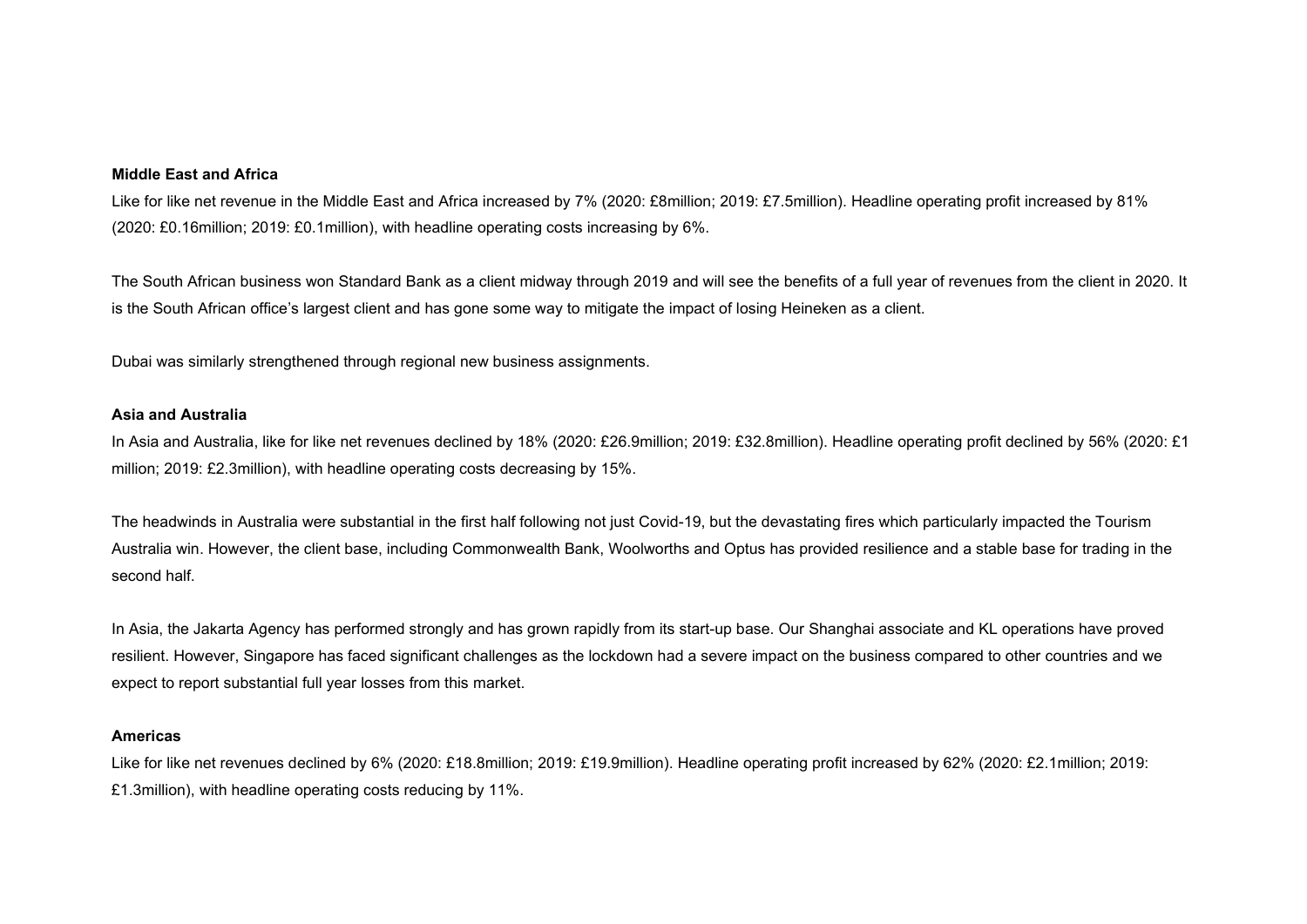The New York group of companies have performed relatively well given the extraordinary circumstances. MCD, SS+K and the US division of Performance all had noticeable successes. Clear and Sport & Entertainment had good new business wins.

Elsewhere in the Americas the results were less positive. Material losses were incurred in Brazil, Mexico and in LA where the Advertising agency was closed in the second quarter.

#### **Balance sheet and cash**

Cash net of bank borrowings at 30 June 2020 was £22.4m , compared to £16.6m of net cash at 31 December 2019 and £9.5m net cash at 30 June 2019. The £5.8m increase in net cash in the first half of 2020 is driven by improvements in working capital.

The Group has made great strides in overhauling its treasury function and will continue to see the benefits of its increased focus on cash management into 2021. The current net cash position as at 20 October was £28m. The increase in net cash since the period end is driven by short term positive working capital movements largely attributable to media buying, and delayed payment of distributions to minority shareholders.

The Group extended its committed revolving credit facility (RCF) with National Westminster Bank plc (NatWest) in April 2020. The RCF is a revolving credit facility of £36.0m that reduces to £33.0m from 1 December 2020 and matures on 30 June 2021. As at 30 June 2020, the full amount of the RCF was drawn.

In addition to the RCF, the Group has a £5m overdraft facility with NatWest, which remained undrawn as at 30 June 2020.

Furthermore, the Company recently received approval for £7m of funding through the UK Government's Coronavirus Large Business Interruption Loan Scheme (CLBILS). Given the current cash balance and existing headroom, securing this additional funding is an entirely precautionary measure aimed at ensuring the Company has sufficient cash balances to continue to operate under any plausible trading scenario. The additional headroom from the CLBILS facility is not expected to be drawn.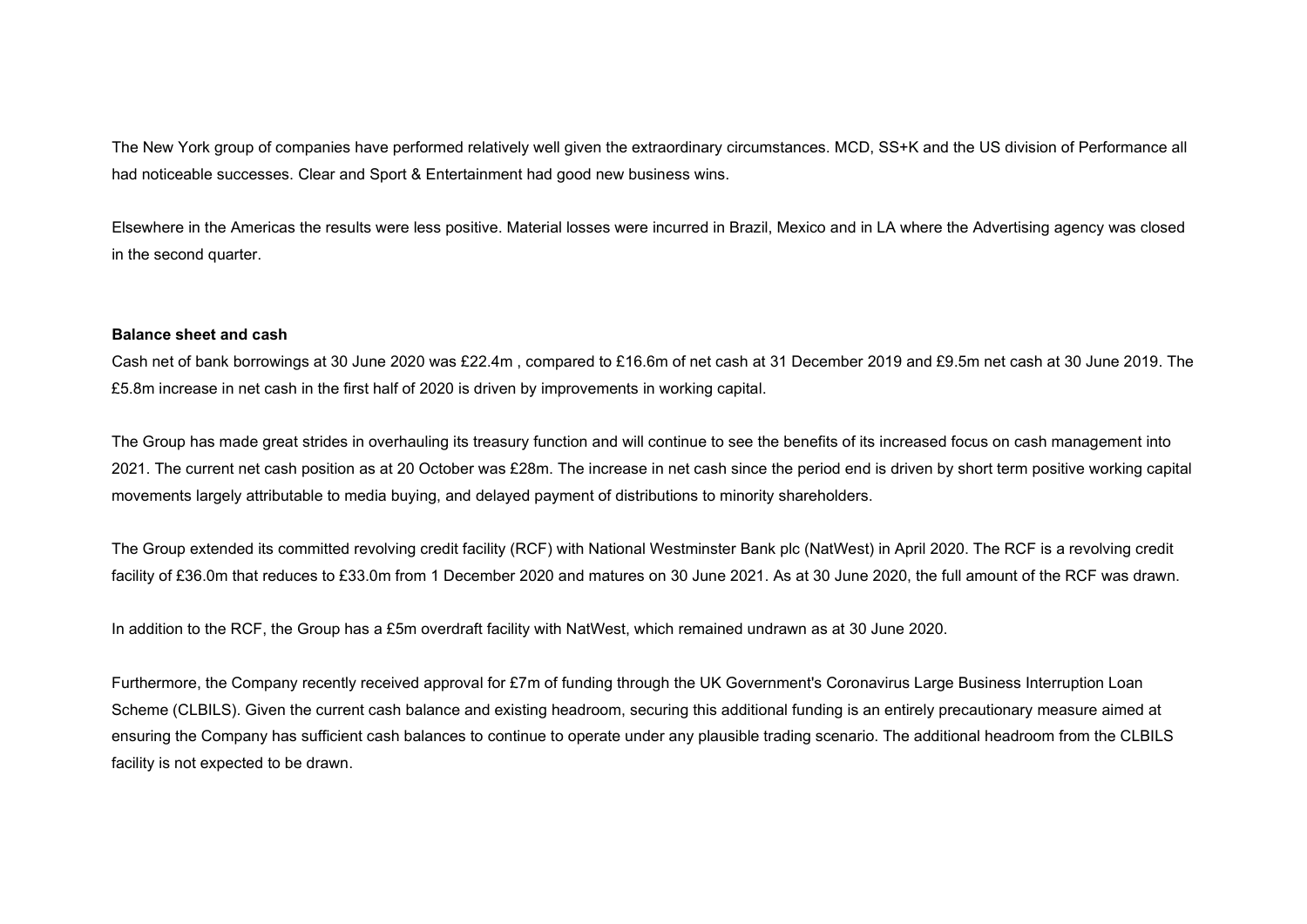## **Unaudited Consolidated income statement**

|                                                                   | Six months ended 30 June  | Six months ended 30<br>2020<br>June 2019# | Year ended 31<br>December 2019 |
|-------------------------------------------------------------------|---------------------------|-------------------------------------------|--------------------------------|
|                                                                   |                           | £000<br>£000                              | £000                           |
| <b>Billings</b>                                                   | 229,894                   | 280,667                                   | 570,886                        |
| Revenue                                                           | 149,322                   | 214,636                                   | 396,005                        |
| Project cost / direct cost                                        | (45, 920)                 | (96, 305)                                 | (139, 570)                     |
| Net revenue                                                       | 103,402                   | 118,331                                   | 256,435                        |
| Staff costs                                                       | (80,003)                  | (92, 760)                                 | (193, 994)                     |
| Depreciation                                                      | (6,025)                   | (6, 354)                                  | (12, 449)                      |
| Amortisation                                                      | (1, 107)                  | (1, 519)                                  | (2,865)                        |
| Impairment charges                                                |                           |                                           | (5,874)                        |
| Other operating charges                                           | (17, 826)                 | (18, 191)                                 | (52, 110)                      |
| Other gains                                                       |                           | 371                                       | (96)                           |
| <b>Operating profit</b>                                           | (1, 559)                  | (122)                                     | (10, 953)                      |
| Share of results of associates and joint ventures                 |                           | (260)<br>11,502                           | 8,000                          |
| Gain on disposal of associate                                     |                           |                                           |                                |
| Finance income                                                    |                           | 216<br>200                                | 613                            |
| Finance costs                                                     | (3,972)                   | (1, 910)                                  | (6, 233)                       |
| <b>Profit before taxation</b>                                     | (5, 575)                  | 9,670                                     | (8, 573)                       |
| Taxation                                                          |                           | (139)<br>(366)                            | (3,256)                        |
| Profit for the period                                             | (5,714)                   | 9,304                                     | (11, 829)                      |
| Attributable to:                                                  |                           |                                           |                                |
| Equity shareholders of the Group                                  | (5,692)                   | 8,817                                     | (11, 796)                      |
| Non-controlling interests                                         |                           | 487<br>(22)                               | (33)                           |
| Profit for the period                                             | (5,714)                   | 9,304                                     | (11, 829)                      |
| Earnings per share                                                |                           |                                           |                                |
| Basic (pence)                                                     | 7<br>(5.58)p              | 9.94p                                     | (13.07)p                       |
| Diluted (pence)                                                   | $\overline{7}$<br>(5.58)p | 9.46p                                     | (13.07)p                       |
|                                                                   |                           |                                           |                                |
| <b>Headline results</b>                                           |                           |                                           |                                |
| Net revenue                                                       | 103,402                   | 118,331                                   | 256,435                        |
| Operating profit                                                  | 7<br>4,242                | 6,340                                     | 20,752                         |
| Profit before tax                                                 | 7<br>2,018                | 4,940                                     | 18,282                         |
| Profit after tax attributable to equity shareholders of the Group | $\overline{7}$<br>1,275   | 3,636                                     | 12,980                         |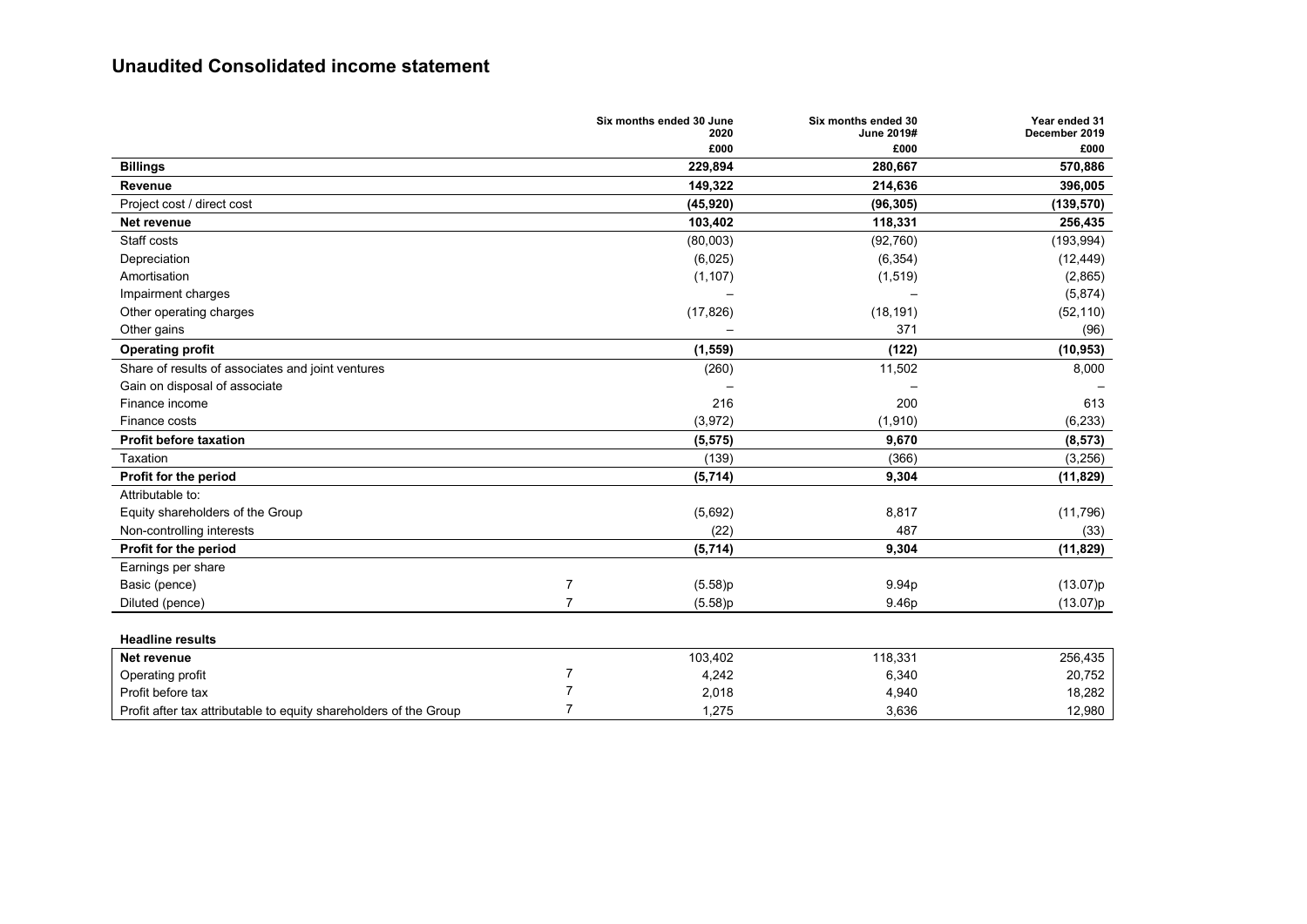## **Unaudited Consolidated statement of comprehensive income**

|                                                                      | <b>Six months</b><br>ended 30 June<br>2020 | <b>Six months</b><br>ended 30<br>June 2019# | Year ended 31<br>December<br>2019 |
|----------------------------------------------------------------------|--------------------------------------------|---------------------------------------------|-----------------------------------|
|                                                                      | £000                                       | £000                                        | £000                              |
| Profit for the period                                                | (5,714)                                    | 9,304                                       | (11, 829)                         |
| Other comprehensive income*                                          |                                            |                                             |                                   |
| Exchange differences on translating foreign operations<br>before tax | 3,601                                      | (3,754)                                     | (3, 441)                          |
| Other comprehensive income for the period net of tax                 | 3,601                                      | (3,754)                                     | (3, 441)                          |
|                                                                      |                                            |                                             |                                   |
| Total comprehensive income for the period                            | (2, 112)                                   | 5,550                                       | (15, 270)                         |
| Total comprehensive income attributable to:                          |                                            |                                             |                                   |
| Equity shareholders of the Group                                     | (2,090)                                    | 5,063                                       | (15, 237)                         |
| Non-controlling interests                                            | (22)                                       | 487                                         | (33)                              |
| Total comprehensive income for the period                            | (2, 112)                                   | 5,550                                       | (15, 270)                         |
| $H$ $\cdots$ $I$ $\cdots$                                            |                                            |                                             |                                   |

 $#$  restated (note 6)

\*All items in the consolidated statement of comprehensive income will be reclassified to the income statement.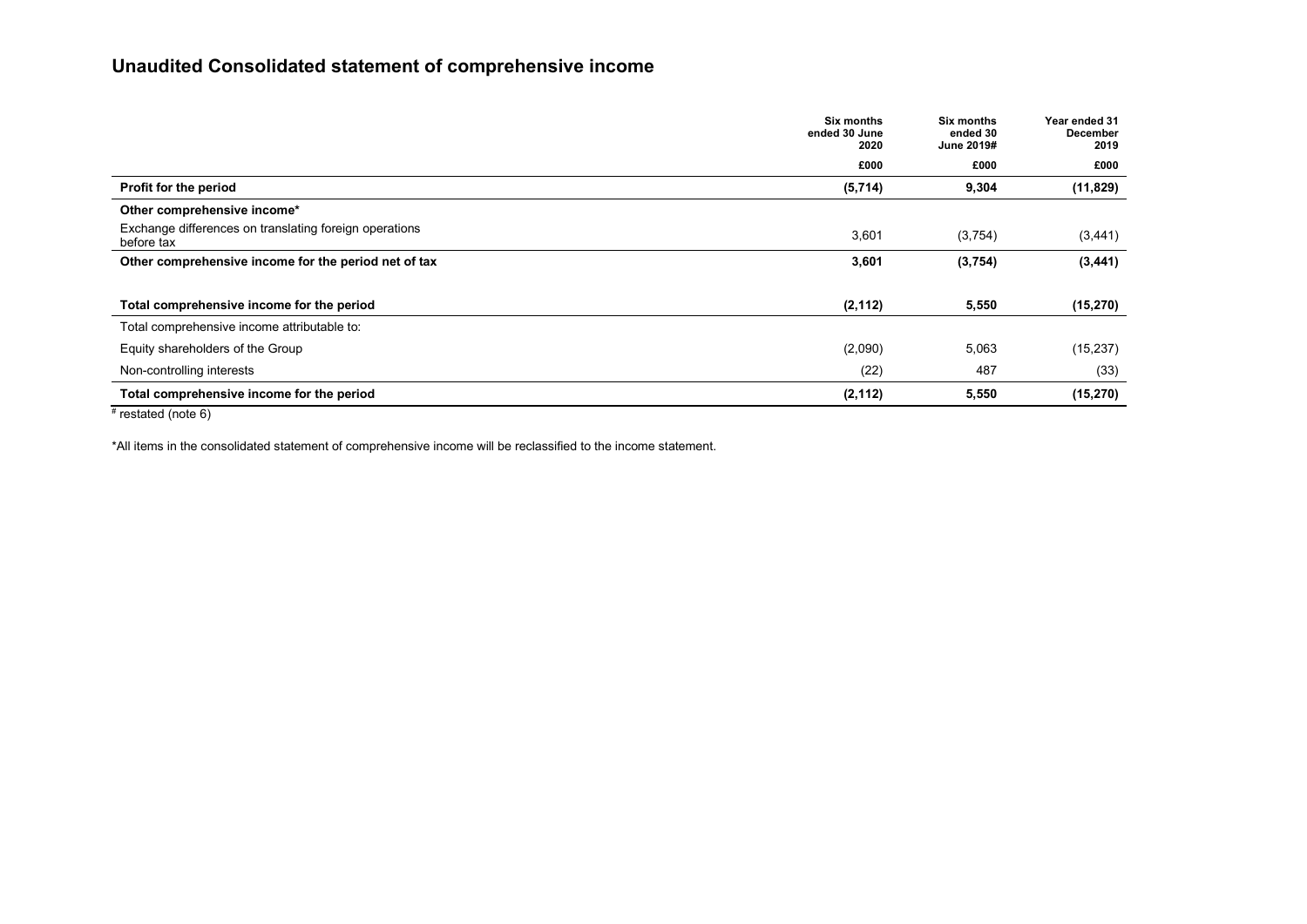## **Unaudited Consolidated balance sheet**

| £000<br>£000<br>£000<br><b>Non-current assets</b><br>38,674<br>47,093<br>38,207<br>Intangible assets<br>4,086<br>7,940<br>3,780<br>Investments in associates and JV<br>8,843<br>8,157<br>9,455<br>Plant and equipment<br>41,902<br>Right-of-use assets<br>29,359<br>46,542<br>Other non-current assets<br>4,516<br>6,749<br>3,923<br>Deferred tax assets<br>5,753<br>7,507<br>5,455<br>15,735<br>13,469<br>14,851<br>Financial assets at fair value through profit or loss<br>119,509<br>120,274<br>122,213<br><b>Current assets</b><br>Trade and other receivables<br>107,871<br>119,172<br>116,153<br><b>Current tax assets</b><br>8,336<br>4,718<br>6,316<br>76,214<br>Cash and cash equivalents<br>50,438<br>67,221<br>Non-current assets classified as Held-for-sale<br>174,328<br>192,421<br>189,690<br><b>Current liabilities</b><br>Trade and other payables<br>(138, 581)<br>(121, 451)<br>(140, 415)<br>Provisions<br>(1,206)<br>(2,809)<br><b>Current tax liabilities</b><br>(4, 108)<br>(1, 374)<br>(746)<br>(53,059)<br>(17, 478)<br>(50, 452)<br><b>Borrowings</b><br>Lease liabilities<br>(7, 924)<br>(10, 658)<br>(10, 770)<br>Deferred and contingent consideration<br>(445)<br>(675)<br>(445)<br>Minority shareholder put option liabilities<br>(144)<br>(23, 335)<br>(3, 183)<br>(174, 343)<br>(209, 448)<br>(205, 467)<br><b>Net current liabilities</b><br>(13,046)<br>(15)<br>(19, 758)<br><b>Total assets less current liabilities</b><br>106,463<br>120,259<br>102,455<br><b>Non-current liabilities</b><br>Deferred tax liabilities<br>(285)<br>(1,560)<br>(541)<br>(771)<br>(23, 291)<br>(162)<br><b>Borrowings</b><br>Lease liabilities<br>(42,900)<br>(27, 825)<br>(44,000)<br>(411)<br>Contingent consideration<br>(313)<br>(313)<br>Minority shareholder put option liabilities<br>(3, 724)<br>(3,773)<br>(3,918)<br>Other non-current liabilities<br>(1, 406)<br>(1,784)<br>(1, 130)<br>(49, 399)<br>(58, 644)<br>(50, 064)<br>61,615<br>57,064<br>52,391<br><b>Total net assets</b> | Six months ended<br>30 June 2020 | Six months ended<br>30 June 2019# | Year ended 31<br>December 2019 |
|---------------------------------------------------------------------------------------------------------------------------------------------------------------------------------------------------------------------------------------------------------------------------------------------------------------------------------------------------------------------------------------------------------------------------------------------------------------------------------------------------------------------------------------------------------------------------------------------------------------------------------------------------------------------------------------------------------------------------------------------------------------------------------------------------------------------------------------------------------------------------------------------------------------------------------------------------------------------------------------------------------------------------------------------------------------------------------------------------------------------------------------------------------------------------------------------------------------------------------------------------------------------------------------------------------------------------------------------------------------------------------------------------------------------------------------------------------------------------------------------------------------------------------------------------------------------------------------------------------------------------------------------------------------------------------------------------------------------------------------------------------------------------------------------------------------------------------------------------------------------------------------------------------------------------------------------------------------------------------------------------------------------|----------------------------------|-----------------------------------|--------------------------------|
|                                                                                                                                                                                                                                                                                                                                                                                                                                                                                                                                                                                                                                                                                                                                                                                                                                                                                                                                                                                                                                                                                                                                                                                                                                                                                                                                                                                                                                                                                                                                                                                                                                                                                                                                                                                                                                                                                                                                                                                                                     |                                  |                                   |                                |
|                                                                                                                                                                                                                                                                                                                                                                                                                                                                                                                                                                                                                                                                                                                                                                                                                                                                                                                                                                                                                                                                                                                                                                                                                                                                                                                                                                                                                                                                                                                                                                                                                                                                                                                                                                                                                                                                                                                                                                                                                     |                                  |                                   |                                |
|                                                                                                                                                                                                                                                                                                                                                                                                                                                                                                                                                                                                                                                                                                                                                                                                                                                                                                                                                                                                                                                                                                                                                                                                                                                                                                                                                                                                                                                                                                                                                                                                                                                                                                                                                                                                                                                                                                                                                                                                                     |                                  |                                   |                                |
|                                                                                                                                                                                                                                                                                                                                                                                                                                                                                                                                                                                                                                                                                                                                                                                                                                                                                                                                                                                                                                                                                                                                                                                                                                                                                                                                                                                                                                                                                                                                                                                                                                                                                                                                                                                                                                                                                                                                                                                                                     |                                  |                                   |                                |
|                                                                                                                                                                                                                                                                                                                                                                                                                                                                                                                                                                                                                                                                                                                                                                                                                                                                                                                                                                                                                                                                                                                                                                                                                                                                                                                                                                                                                                                                                                                                                                                                                                                                                                                                                                                                                                                                                                                                                                                                                     |                                  |                                   |                                |
|                                                                                                                                                                                                                                                                                                                                                                                                                                                                                                                                                                                                                                                                                                                                                                                                                                                                                                                                                                                                                                                                                                                                                                                                                                                                                                                                                                                                                                                                                                                                                                                                                                                                                                                                                                                                                                                                                                                                                                                                                     |                                  |                                   |                                |
|                                                                                                                                                                                                                                                                                                                                                                                                                                                                                                                                                                                                                                                                                                                                                                                                                                                                                                                                                                                                                                                                                                                                                                                                                                                                                                                                                                                                                                                                                                                                                                                                                                                                                                                                                                                                                                                                                                                                                                                                                     |                                  |                                   |                                |
|                                                                                                                                                                                                                                                                                                                                                                                                                                                                                                                                                                                                                                                                                                                                                                                                                                                                                                                                                                                                                                                                                                                                                                                                                                                                                                                                                                                                                                                                                                                                                                                                                                                                                                                                                                                                                                                                                                                                                                                                                     |                                  |                                   |                                |
|                                                                                                                                                                                                                                                                                                                                                                                                                                                                                                                                                                                                                                                                                                                                                                                                                                                                                                                                                                                                                                                                                                                                                                                                                                                                                                                                                                                                                                                                                                                                                                                                                                                                                                                                                                                                                                                                                                                                                                                                                     |                                  |                                   |                                |
|                                                                                                                                                                                                                                                                                                                                                                                                                                                                                                                                                                                                                                                                                                                                                                                                                                                                                                                                                                                                                                                                                                                                                                                                                                                                                                                                                                                                                                                                                                                                                                                                                                                                                                                                                                                                                                                                                                                                                                                                                     |                                  |                                   |                                |
|                                                                                                                                                                                                                                                                                                                                                                                                                                                                                                                                                                                                                                                                                                                                                                                                                                                                                                                                                                                                                                                                                                                                                                                                                                                                                                                                                                                                                                                                                                                                                                                                                                                                                                                                                                                                                                                                                                                                                                                                                     |                                  |                                   |                                |
|                                                                                                                                                                                                                                                                                                                                                                                                                                                                                                                                                                                                                                                                                                                                                                                                                                                                                                                                                                                                                                                                                                                                                                                                                                                                                                                                                                                                                                                                                                                                                                                                                                                                                                                                                                                                                                                                                                                                                                                                                     |                                  |                                   |                                |
|                                                                                                                                                                                                                                                                                                                                                                                                                                                                                                                                                                                                                                                                                                                                                                                                                                                                                                                                                                                                                                                                                                                                                                                                                                                                                                                                                                                                                                                                                                                                                                                                                                                                                                                                                                                                                                                                                                                                                                                                                     |                                  |                                   |                                |
|                                                                                                                                                                                                                                                                                                                                                                                                                                                                                                                                                                                                                                                                                                                                                                                                                                                                                                                                                                                                                                                                                                                                                                                                                                                                                                                                                                                                                                                                                                                                                                                                                                                                                                                                                                                                                                                                                                                                                                                                                     |                                  |                                   |                                |
|                                                                                                                                                                                                                                                                                                                                                                                                                                                                                                                                                                                                                                                                                                                                                                                                                                                                                                                                                                                                                                                                                                                                                                                                                                                                                                                                                                                                                                                                                                                                                                                                                                                                                                                                                                                                                                                                                                                                                                                                                     |                                  |                                   |                                |
|                                                                                                                                                                                                                                                                                                                                                                                                                                                                                                                                                                                                                                                                                                                                                                                                                                                                                                                                                                                                                                                                                                                                                                                                                                                                                                                                                                                                                                                                                                                                                                                                                                                                                                                                                                                                                                                                                                                                                                                                                     |                                  |                                   |                                |
|                                                                                                                                                                                                                                                                                                                                                                                                                                                                                                                                                                                                                                                                                                                                                                                                                                                                                                                                                                                                                                                                                                                                                                                                                                                                                                                                                                                                                                                                                                                                                                                                                                                                                                                                                                                                                                                                                                                                                                                                                     |                                  |                                   |                                |
|                                                                                                                                                                                                                                                                                                                                                                                                                                                                                                                                                                                                                                                                                                                                                                                                                                                                                                                                                                                                                                                                                                                                                                                                                                                                                                                                                                                                                                                                                                                                                                                                                                                                                                                                                                                                                                                                                                                                                                                                                     |                                  |                                   |                                |
|                                                                                                                                                                                                                                                                                                                                                                                                                                                                                                                                                                                                                                                                                                                                                                                                                                                                                                                                                                                                                                                                                                                                                                                                                                                                                                                                                                                                                                                                                                                                                                                                                                                                                                                                                                                                                                                                                                                                                                                                                     |                                  |                                   |                                |
|                                                                                                                                                                                                                                                                                                                                                                                                                                                                                                                                                                                                                                                                                                                                                                                                                                                                                                                                                                                                                                                                                                                                                                                                                                                                                                                                                                                                                                                                                                                                                                                                                                                                                                                                                                                                                                                                                                                                                                                                                     |                                  |                                   |                                |
|                                                                                                                                                                                                                                                                                                                                                                                                                                                                                                                                                                                                                                                                                                                                                                                                                                                                                                                                                                                                                                                                                                                                                                                                                                                                                                                                                                                                                                                                                                                                                                                                                                                                                                                                                                                                                                                                                                                                                                                                                     |                                  |                                   |                                |
|                                                                                                                                                                                                                                                                                                                                                                                                                                                                                                                                                                                                                                                                                                                                                                                                                                                                                                                                                                                                                                                                                                                                                                                                                                                                                                                                                                                                                                                                                                                                                                                                                                                                                                                                                                                                                                                                                                                                                                                                                     |                                  |                                   |                                |
|                                                                                                                                                                                                                                                                                                                                                                                                                                                                                                                                                                                                                                                                                                                                                                                                                                                                                                                                                                                                                                                                                                                                                                                                                                                                                                                                                                                                                                                                                                                                                                                                                                                                                                                                                                                                                                                                                                                                                                                                                     |                                  |                                   |                                |
|                                                                                                                                                                                                                                                                                                                                                                                                                                                                                                                                                                                                                                                                                                                                                                                                                                                                                                                                                                                                                                                                                                                                                                                                                                                                                                                                                                                                                                                                                                                                                                                                                                                                                                                                                                                                                                                                                                                                                                                                                     |                                  |                                   |                                |
|                                                                                                                                                                                                                                                                                                                                                                                                                                                                                                                                                                                                                                                                                                                                                                                                                                                                                                                                                                                                                                                                                                                                                                                                                                                                                                                                                                                                                                                                                                                                                                                                                                                                                                                                                                                                                                                                                                                                                                                                                     |                                  |                                   |                                |
|                                                                                                                                                                                                                                                                                                                                                                                                                                                                                                                                                                                                                                                                                                                                                                                                                                                                                                                                                                                                                                                                                                                                                                                                                                                                                                                                                                                                                                                                                                                                                                                                                                                                                                                                                                                                                                                                                                                                                                                                                     |                                  |                                   |                                |
|                                                                                                                                                                                                                                                                                                                                                                                                                                                                                                                                                                                                                                                                                                                                                                                                                                                                                                                                                                                                                                                                                                                                                                                                                                                                                                                                                                                                                                                                                                                                                                                                                                                                                                                                                                                                                                                                                                                                                                                                                     |                                  |                                   |                                |
|                                                                                                                                                                                                                                                                                                                                                                                                                                                                                                                                                                                                                                                                                                                                                                                                                                                                                                                                                                                                                                                                                                                                                                                                                                                                                                                                                                                                                                                                                                                                                                                                                                                                                                                                                                                                                                                                                                                                                                                                                     |                                  |                                   |                                |
|                                                                                                                                                                                                                                                                                                                                                                                                                                                                                                                                                                                                                                                                                                                                                                                                                                                                                                                                                                                                                                                                                                                                                                                                                                                                                                                                                                                                                                                                                                                                                                                                                                                                                                                                                                                                                                                                                                                                                                                                                     |                                  |                                   |                                |
|                                                                                                                                                                                                                                                                                                                                                                                                                                                                                                                                                                                                                                                                                                                                                                                                                                                                                                                                                                                                                                                                                                                                                                                                                                                                                                                                                                                                                                                                                                                                                                                                                                                                                                                                                                                                                                                                                                                                                                                                                     |                                  |                                   |                                |
|                                                                                                                                                                                                                                                                                                                                                                                                                                                                                                                                                                                                                                                                                                                                                                                                                                                                                                                                                                                                                                                                                                                                                                                                                                                                                                                                                                                                                                                                                                                                                                                                                                                                                                                                                                                                                                                                                                                                                                                                                     |                                  |                                   |                                |
|                                                                                                                                                                                                                                                                                                                                                                                                                                                                                                                                                                                                                                                                                                                                                                                                                                                                                                                                                                                                                                                                                                                                                                                                                                                                                                                                                                                                                                                                                                                                                                                                                                                                                                                                                                                                                                                                                                                                                                                                                     |                                  |                                   |                                |
|                                                                                                                                                                                                                                                                                                                                                                                                                                                                                                                                                                                                                                                                                                                                                                                                                                                                                                                                                                                                                                                                                                                                                                                                                                                                                                                                                                                                                                                                                                                                                                                                                                                                                                                                                                                                                                                                                                                                                                                                                     |                                  |                                   |                                |
|                                                                                                                                                                                                                                                                                                                                                                                                                                                                                                                                                                                                                                                                                                                                                                                                                                                                                                                                                                                                                                                                                                                                                                                                                                                                                                                                                                                                                                                                                                                                                                                                                                                                                                                                                                                                                                                                                                                                                                                                                     |                                  |                                   |                                |
|                                                                                                                                                                                                                                                                                                                                                                                                                                                                                                                                                                                                                                                                                                                                                                                                                                                                                                                                                                                                                                                                                                                                                                                                                                                                                                                                                                                                                                                                                                                                                                                                                                                                                                                                                                                                                                                                                                                                                                                                                     |                                  |                                   |                                |
|                                                                                                                                                                                                                                                                                                                                                                                                                                                                                                                                                                                                                                                                                                                                                                                                                                                                                                                                                                                                                                                                                                                                                                                                                                                                                                                                                                                                                                                                                                                                                                                                                                                                                                                                                                                                                                                                                                                                                                                                                     |                                  |                                   |                                |

 $t$  restated (note 6)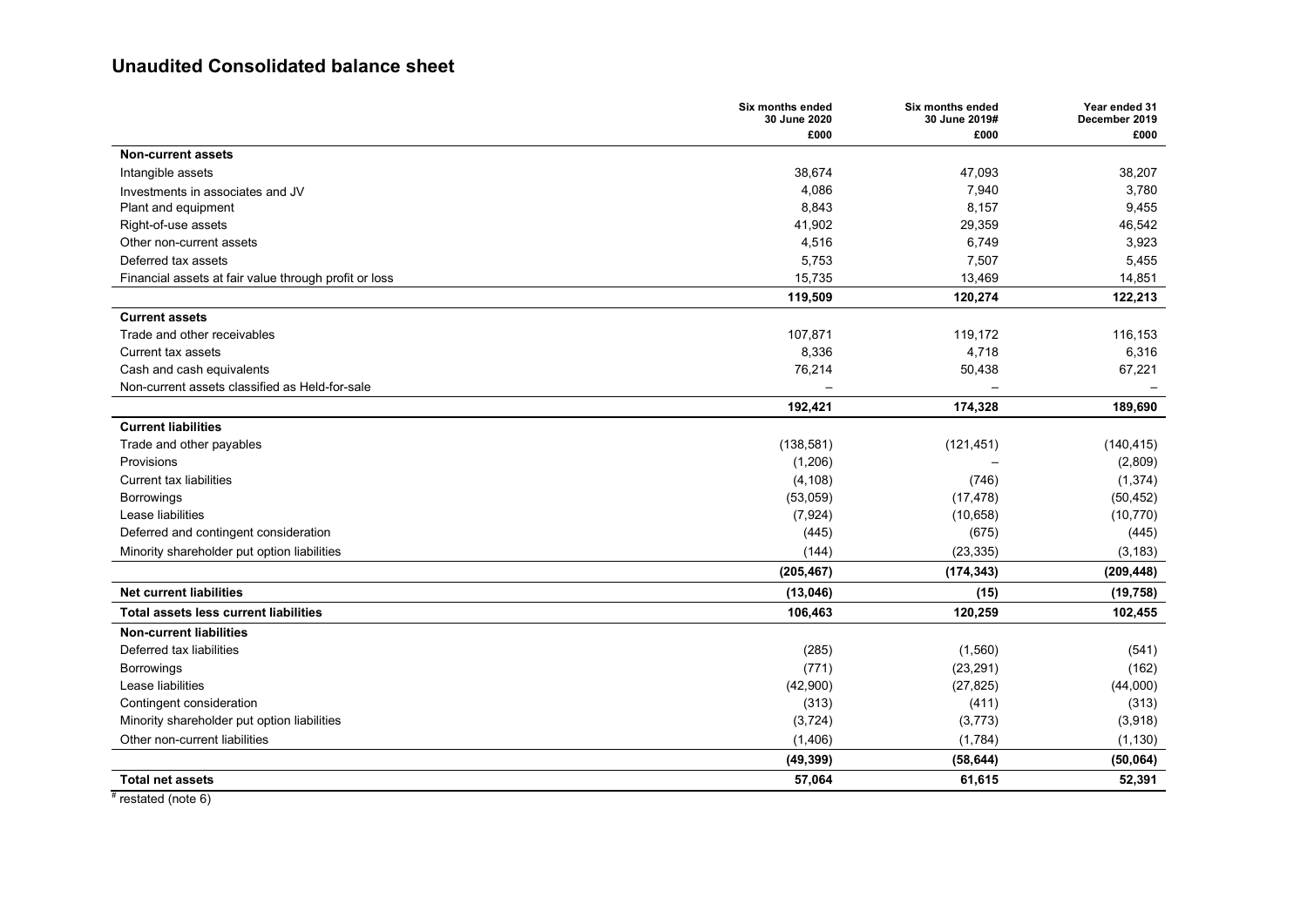## **Unaudited Consolidated balance sheet**

|                                                  | Six months ended 30<br><b>June 2020</b> | Six months ended 30<br>June 2019# | Year ended 31<br>December 2019 |
|--------------------------------------------------|-----------------------------------------|-----------------------------------|--------------------------------|
|                                                  | £000                                    | £000                              | £000                           |
| <b>Equity</b>                                    |                                         |                                   |                                |
| Share capital                                    | 1,160                                   | 906                               | 936                            |
| Share premium                                    | 49,540                                  | 46,667                            | 49,540                         |
| Merger reserve                                   | 33,400                                  | 31,592                            | 33,400                         |
| Treasury reserve                                 | (550)                                   | (560)                             | (550)                          |
| Minority interest put option reserve             | (4,987)                                 | (19,240)                          | (4, 953)                       |
| Non-controlling interest acquired                | (32, 437)                               | (22, 463)                         | (32, 210)                      |
| Foreign exchange reserve                         | 4,753                                   | 3,752                             | 1,152                          |
| Retained earnings                                | 5,886                                   | 15,117                            | 4,711                          |
| Equity attributable to shareholders of the Group | 56,764                                  | 55,771                            | 52,026                         |
| Non-controlling interest                         | 300                                     | 5,844                             | 365                            |
| <b>Total equity</b><br>$\cdots$                  | 57,064                                  | 61,615                            | 52,391                         |

 $#$  restated (note 6)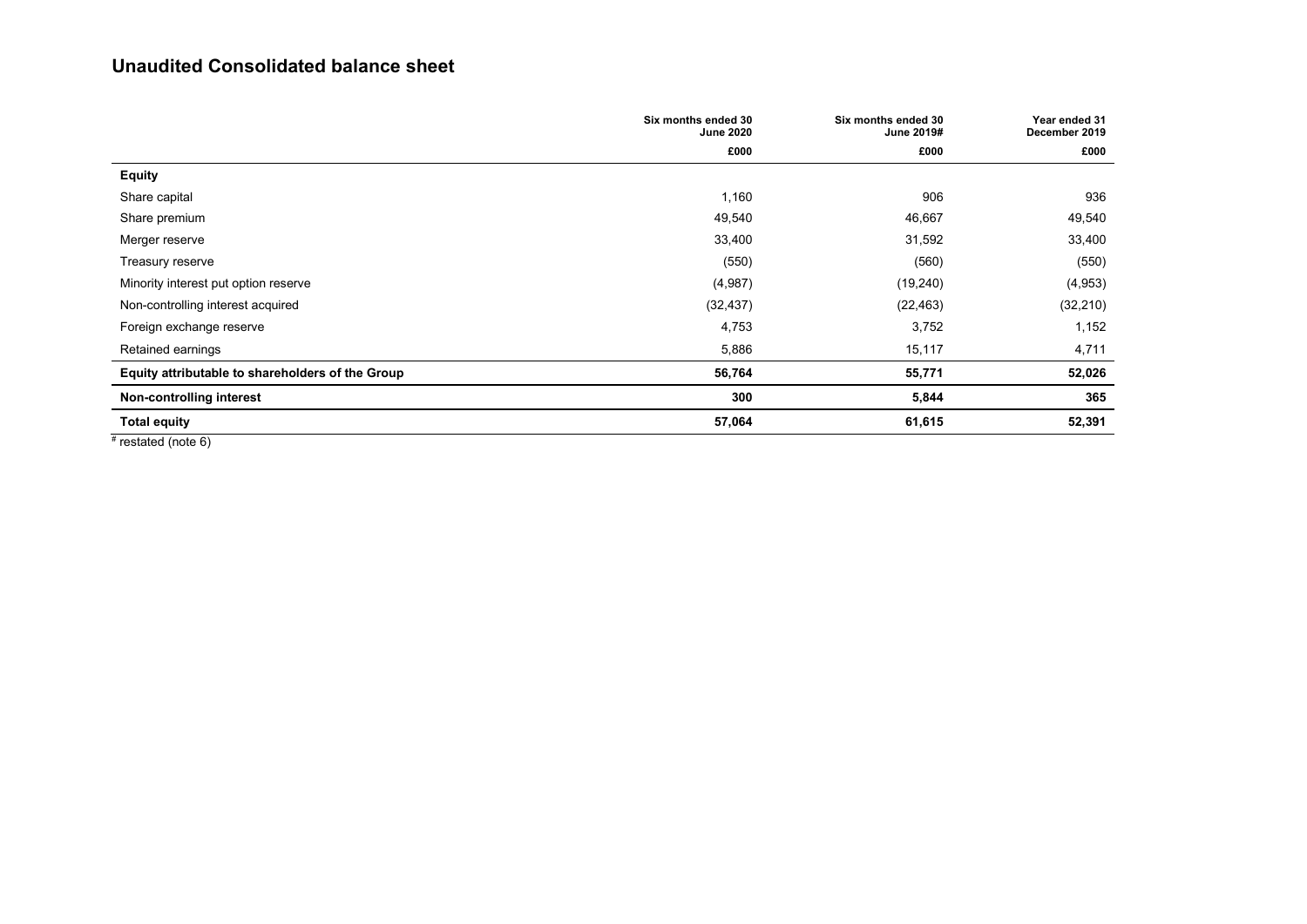# **Unaudited Consolidated statement of changes in equity**

|                                                  | <b>Share</b><br>capital | <b>Share</b><br>premium  | Merger<br>reserve | <b>Treasury</b><br>reserve | MI put<br>option<br>reserve | Non-<br>controlling<br>interest<br>acquired | Foreign<br>exchange<br>reserves | <b>Retained</b><br>earnings | Subtotal | Non-<br>controlling<br>interest in<br>equity | Total    |
|--------------------------------------------------|-------------------------|--------------------------|-------------------|----------------------------|-----------------------------|---------------------------------------------|---------------------------------|-----------------------------|----------|----------------------------------------------|----------|
|                                                  | £000                    | £000                     | £000              | £000                       | £000                        | £000                                        | £000                            | £000                        | £000     | £000                                         | £000     |
| At 31 December 2019                              | 936                     | 49,540                   | 33,400            | (550)                      | (4, 953)                    | (32, 210)                                   | 1,152                           | 4,711                       | 52,026   | 365                                          | 52,391   |
| Acquisitions                                     |                         |                          |                   |                            |                             |                                             |                                 |                             |          |                                              |          |
| Acquisitions of minority interest                | 84                      | $\qquad \qquad -$        | 4,154             |                            |                             |                                             |                                 |                             | 4,238    |                                              | 4,238    |
| Exercise of put options                          | 140                     |                          |                   | $\overline{\phantom{m}}$   |                             |                                             | $\overline{\phantom{0}}$        | (140)                       |          | $\overline{\phantom{m}}$                     |          |
| Exchange rate movements                          |                         |                          |                   | $\overline{\phantom{m}}$   | (34)                        | (227)                                       | $\overline{\phantom{0}}$        | (61)                        | (323)    | (43)                                         | (366)    |
| Deferred consideration                           |                         |                          |                   |                            |                             |                                             |                                 |                             |          |                                              |          |
| Issue of shares to minorities                    |                         |                          |                   |                            |                             |                                             |                                 |                             |          |                                              |          |
| Minority interest charged to<br>income statement |                         | $\overline{\phantom{m}}$ | (4, 154)          | $\overline{\phantom{0}}$   |                             |                                             | -                               | 4,154                       |          |                                              |          |
| Share option charge                              |                         |                          |                   |                            |                             |                                             | $\qquad \qquad -$               | 2,913                       | 2,913    |                                              | 2,913    |
| <b>Dividends</b>                                 |                         |                          |                   |                            |                             |                                             |                                 |                             |          |                                              |          |
| Total transactions with owners                   | 224                     | $\overline{\phantom{0}}$ |                   | $\overline{\phantom{m}}$   | (34)                        | (227)                                       |                                 | 6,866                       | 6,828    | (43)                                         | 6,785    |
| Total comprehensive income<br>for the period     |                         |                          |                   |                            |                             | $\overline{\phantom{0}}$                    | 3,601                           | (5,691)                     | (2,090)  | (22)                                         | (2, 112) |
| At 30 June 2020                                  | 1,160                   | 49,540                   | 33,400            | (550)                      | (4, 987)                    | (32, 437)                                   | 4,753                           | 5,886                       | 56,764   | 300                                          | 57,064   |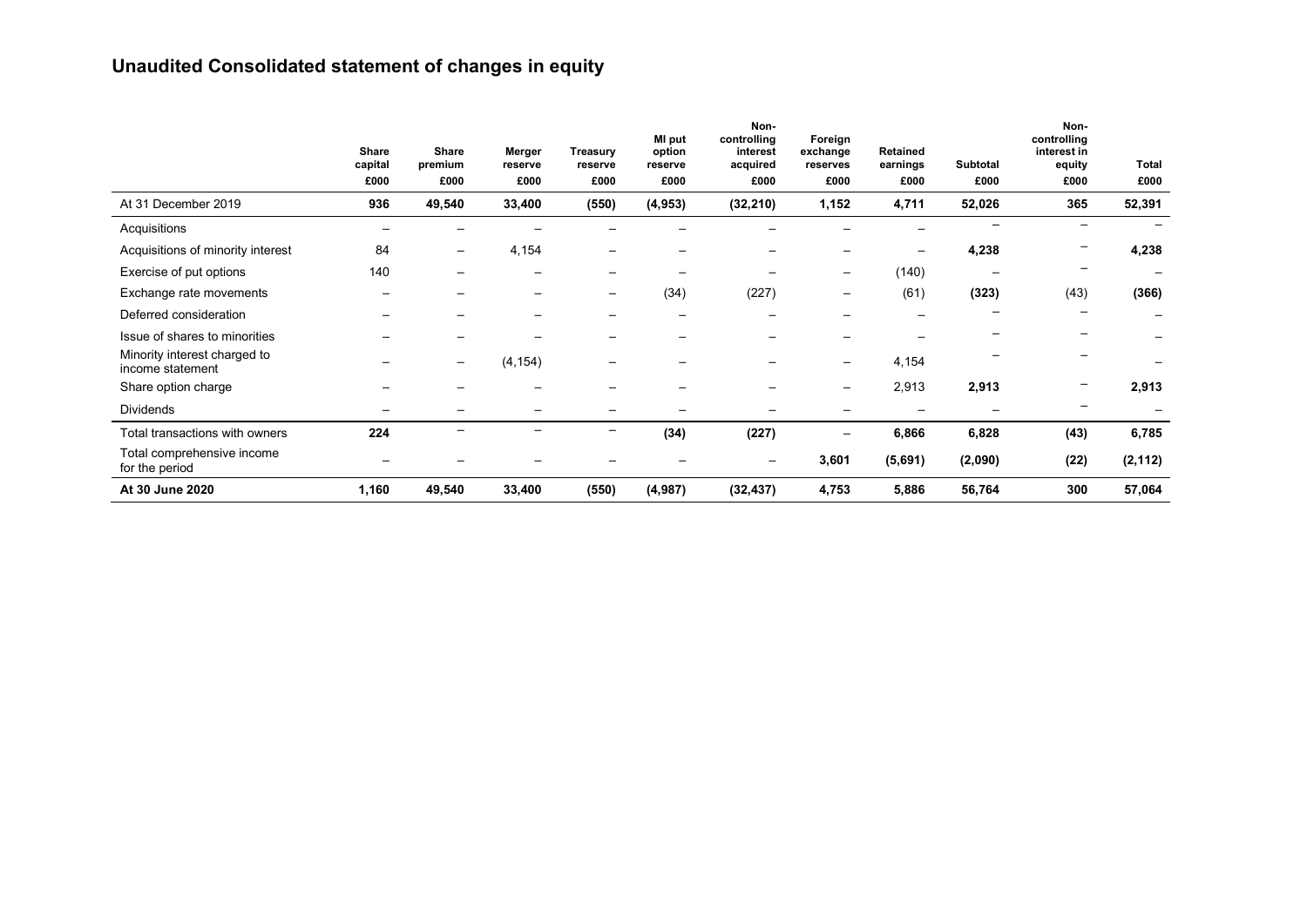# **Unaudited Consolidated statement of changes in equity (continued)**

|                                                     | <b>Share</b><br>capital  | <b>Share</b><br>premium  | Merger<br>reserve        | <b>Treasury</b><br>reserve | MI put option<br>reserve | Non-<br>controlling<br>interest<br>acquired | Foreign<br>exchange<br>reserves   | <b>Retained</b><br>earnings | Subtotal                 | Non-<br>controlling<br>interest in<br>equity        | <b>Total</b> |
|-----------------------------------------------------|--------------------------|--------------------------|--------------------------|----------------------------|--------------------------|---------------------------------------------|-----------------------------------|-----------------------------|--------------------------|-----------------------------------------------------|--------------|
|                                                     | £000                     | £000                     | £000                     | £000                       | £000                     | £000                                        | £000                              | £000                        | £000                     | £000                                                | £000         |
| At 31 December 2018                                 | 876                      | 46,667                   | 31,592                   | (792)                      | (12, 954)                | (22, 464)                                   | 4,593                             | 29,068                      | 76,586                   | 7,207                                               | 83,793       |
| Restated                                            | $\overline{\phantom{0}}$ | —                        | (1, 442)                 |                            | (2, 128)                 | 252                                         | $\overline{\phantom{0}}$          | (1,827)                     | (5, 145)                 | (5,744)                                             | (10, 889)    |
| At 31 December 2018<br>after restatement            | 876                      | 46,667                   | 30,150                   | (792)                      | (15,082)                 | (22, 212)                                   | 4,593                             | 27,241                      | 71,444                   | 1,463                                               | 72,904       |
| Adjustment on initial<br>application of IFRS 16     |                          |                          |                          |                            |                          |                                             | -                                 | (6,030)                     | (6,030)                  | (531)                                               | (6, 561)     |
| Adjusted balance at 1<br>January 2019               | 876                      | 46,667                   | 30,150                   | (792)                      | (15,082)                 | (22, 212)                                   | 4,593                             | 21,211                      | 65,411                   | 932                                                 | 66,343       |
| Acquisitions                                        | $\overline{\phantom{m}}$ | $\overline{\phantom{0}}$ |                          | $\overline{\phantom{m}}$   | $\overline{\phantom{0}}$ |                                             |                                   |                             |                          |                                                     |              |
| Acquisitions of minority<br>interest                | $\equiv$                 |                          |                          | $\overline{\phantom{0}}$   | (6, 288)                 | $\overline{\phantom{0}}$                    |                                   | $\overline{\phantom{0}}$    | (6, 288)                 | —                                                   | (6, 288)     |
| <b>Exercise of Minority</b><br>Interest put options | 30                       |                          | 1,442                    | 232                        | 2,128                    | (252)                                       |                                   |                             | 3,580                    | 5,744                                               | 9,324        |
| Exercise of Share-based<br>payment schemes          |                          | —                        | $\overline{\phantom{m}}$ | $\overline{\phantom{m}}$   | $\overline{\phantom{0}}$ | $\overline{\phantom{0}}$                    | $\overline{\phantom{0}}$          | (3, 162)                    | (3, 162)                 | $\mathord{\hspace{1pt}\text{--}\hspace{1pt}}^\star$ | (3, 162)     |
| Exchange rate<br>movements                          |                          |                          | $\overline{\phantom{m}}$ | $\overline{\phantom{m}}$   | $\overline{2}$           | 1                                           |                                   |                             | 3                        | 5                                                   | 8            |
| Deferred consideration                              |                          |                          |                          |                            |                          |                                             |                                   |                             | -                        | —                                                   |              |
| Issue of shares to<br>minorities                    |                          |                          |                          |                            |                          |                                             |                                   |                             | -                        | (66)                                                | (66)         |
| Share option charge                                 |                          |                          |                          |                            |                          |                                             |                                   | 2,795                       | 2,795                    | $\overline{\phantom{m}}$                            | 2,795        |
| <b>Dividends</b>                                    |                          |                          | $\overline{\phantom{0}}$ |                            | $\overline{\phantom{0}}$ | $\overline{\phantom{0}}$                    | $\overbrace{\phantom{123221111}}$ | $\overline{\phantom{m}}$    | $\overline{\phantom{0}}$ | (1,789)                                             | (1,789)      |
| Total transactions with<br>owners                   | 30                       | -                        | 1,442                    | 232                        | (4, 158)                 | (251)                                       | -                                 | (367)                       | (3,072)                  | 3,894                                               | 822          |
| Total comprehensive<br>income for the period        | -                        |                          | -                        | -                          | -                        | -                                           | (841)                             | (5, 727)                    | (6, 568)                 | 1,018                                               | (5, 550)     |
| At 30 June 2019#                                    | 906                      | 46,667                   | 31,592                   | (560)                      | (19, 240)                | (22, 463)                                   | 3,752                             | 15,117                      | 55,771                   | 5,844                                               | 61,615       |

 $#$  restated (note 6)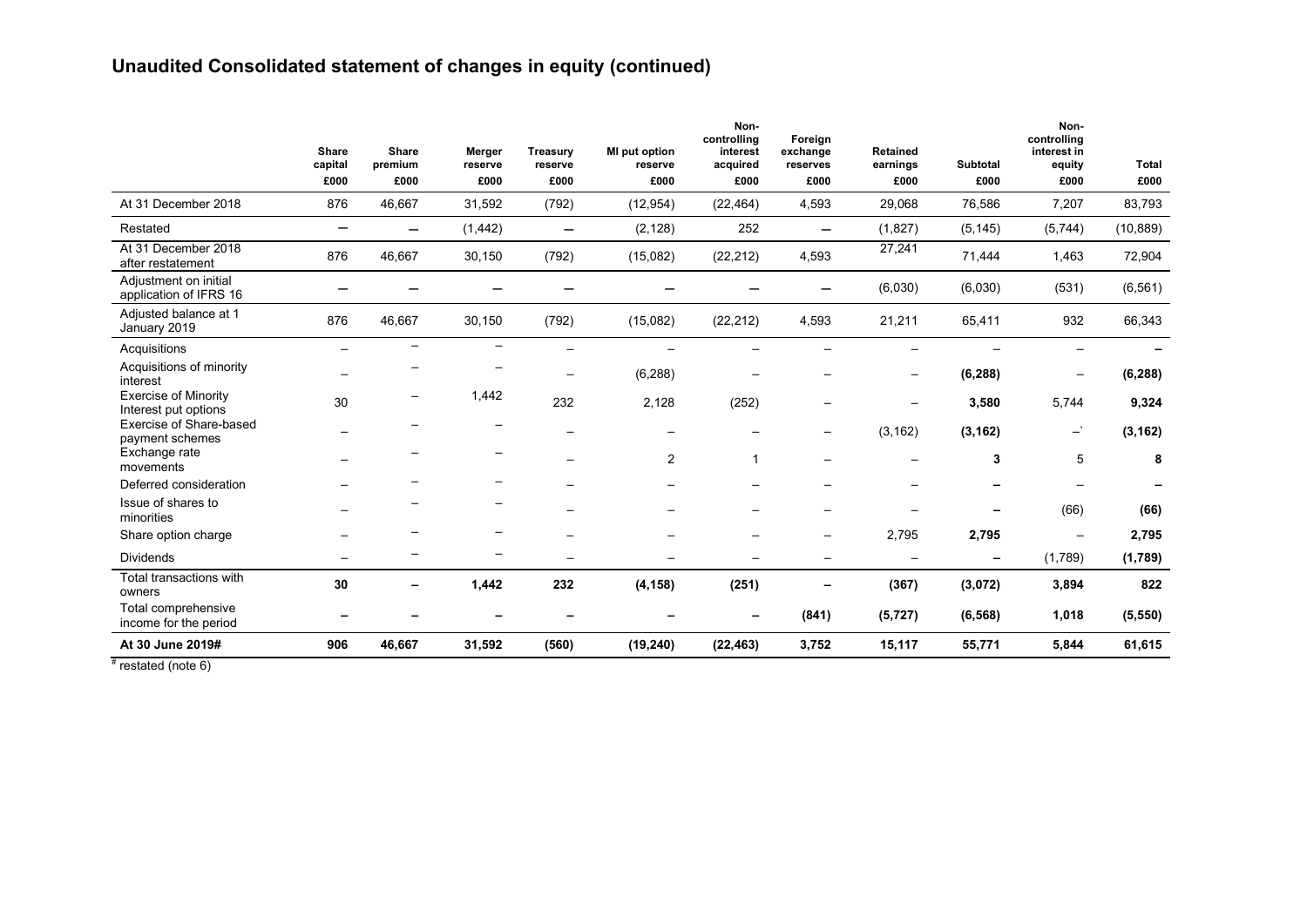# **Unaudited Consolidated statement of changes in equity (continued)**

|                                                     | <b>Share</b><br>capital<br>£000 | <b>Share</b><br>premium<br>£000 | Merger<br>reserve<br>£000 | <b>Treasury</b><br>reserve<br>£000 | MI put<br>option<br>reserve<br>£000 | Non-<br>controlling<br>interest<br>acquired<br>£000 | Foreign<br>exchange<br>reserves<br>£000 | Retained<br>earnings<br>£000 | <b>Subtotal</b><br>£000 | Non-<br>controlling<br>interest in<br>equity<br>£000 | <b>Total</b><br>£000 |
|-----------------------------------------------------|---------------------------------|---------------------------------|---------------------------|------------------------------------|-------------------------------------|-----------------------------------------------------|-----------------------------------------|------------------------------|-------------------------|------------------------------------------------------|----------------------|
| At 31 December 2018                                 | 876                             | 46,667                          | 31,592                    | (792)                              | (12, 954)                           | (22, 464)                                           | 4,593                                   | 34,195                       | 81,713                  | 7,207                                                | 88,920               |
| Restatement                                         | $\overline{\phantom{m}}$        | $\overline{\phantom{m}}$        | (1, 442)                  | $\overline{\phantom{m}}$           | (2, 128)                            | 252                                                 | $\overline{\phantom{m}}$                | (7,620)                      | (10, 938)               | (6, 275)                                             | (17, 213)            |
| At 31 December 2018<br>restated                     | 876                             | 46,667                          | 30,150                    | (792)                              | (15,082)                            | (22, 212)                                           | 4,593                                   | 26,575                       | 70,775                  | 932                                                  | 71,707               |
| Adjustment on initial<br>application of IFRS 16     | $\overline{\phantom{0}}$        |                                 |                           |                                    |                                     |                                                     | $\overline{\phantom{m}}$                | (5, 364)                     | (5, 364)                | $\overline{\phantom{m}}$                             | (5, 364)             |
| Adjusted balance at 1<br>January 2019               | 876                             | 46,667                          | 30,150                    | (792)                              | (15,082)                            | (22, 212)                                           | 4,593                                   | 21,211                       | 65,411                  | 932                                                  | 66,343               |
| Acquisitions of minority<br>interest                | $\overline{\phantom{0}}$        |                                 |                           |                                    |                                     | (44)                                                | $\overline{\phantom{0}}$                | (102)                        | (146)                   | $\overline{\phantom{m}}$                             | (146)                |
| <b>Exercise of Minority Interest</b><br>put options | 26                              | 2,873                           | 3,766                     |                                    | 10,114                              | (10, 114)                                           |                                         | $\mathbf 0$                  | 6,665                   | $\overline{\phantom{m}}$                             | 6,665                |
| Exercise of Share-based<br>payment schemes          | 34                              |                                 | $\overline{\phantom{0}}$  | 242                                | $\overline{\phantom{m}}$            |                                                     |                                         | (5, 779)                     | (5, 503)                | $\overline{\phantom{0}}$                             | (5, 503)             |
| Exchange rate movements                             |                                 |                                 |                           | $\overline{\phantom{m}}$           | 15                                  | 160                                                 |                                         |                              | 175                     | (5)                                                  | 170                  |
| Issue of shares to minorities                       |                                 |                                 |                           |                                    |                                     |                                                     |                                         |                              |                         | 309                                                  | 309                  |
| Tax credit on fully charged<br>options              |                                 |                                 |                           | —                                  |                                     |                                                     |                                         | 208                          | 208                     | $\overline{\phantom{0}}$                             | 208                  |
| Impairment                                          |                                 |                                 | (516)                     |                                    |                                     |                                                     | $\overline{\phantom{0}}$                | 516                          |                         | $\overline{\phantom{0}}$                             |                      |
| Share option charge                                 |                                 |                                 |                           |                                    |                                     |                                                     | $\overline{\phantom{0}}$                | 10,266                       | 10,266                  | $\overline{\phantom{0}}$                             | 10,266               |
| <b>Dividends</b>                                    |                                 |                                 |                           |                                    |                                     |                                                     |                                         | (9,813)                      | (9, 813)                | (838)                                                | (10, 651)            |
| Total transactions with<br>owners                   | 60                              | 2,873                           | 3,250                     | 242                                | 10,129                              | (9,998)                                             | $\overline{\phantom{m}}$                | (4,704)                      | 1,852                   | (534)                                                | 1,318                |
| Total comprehensive loss for<br>the year            |                                 |                                 |                           |                                    |                                     |                                                     | (3, 441)                                | (11,796)                     | (15, 237)               | (33)                                                 | (15, 270)            |
| At 31 December 2019                                 | 936                             | 49,540                          | 33,400                    | (550)                              | (4, 953)                            | (32, 210)                                           | 1,152                                   | 4,711                        | 52,026                  | 365                                                  | 52,391               |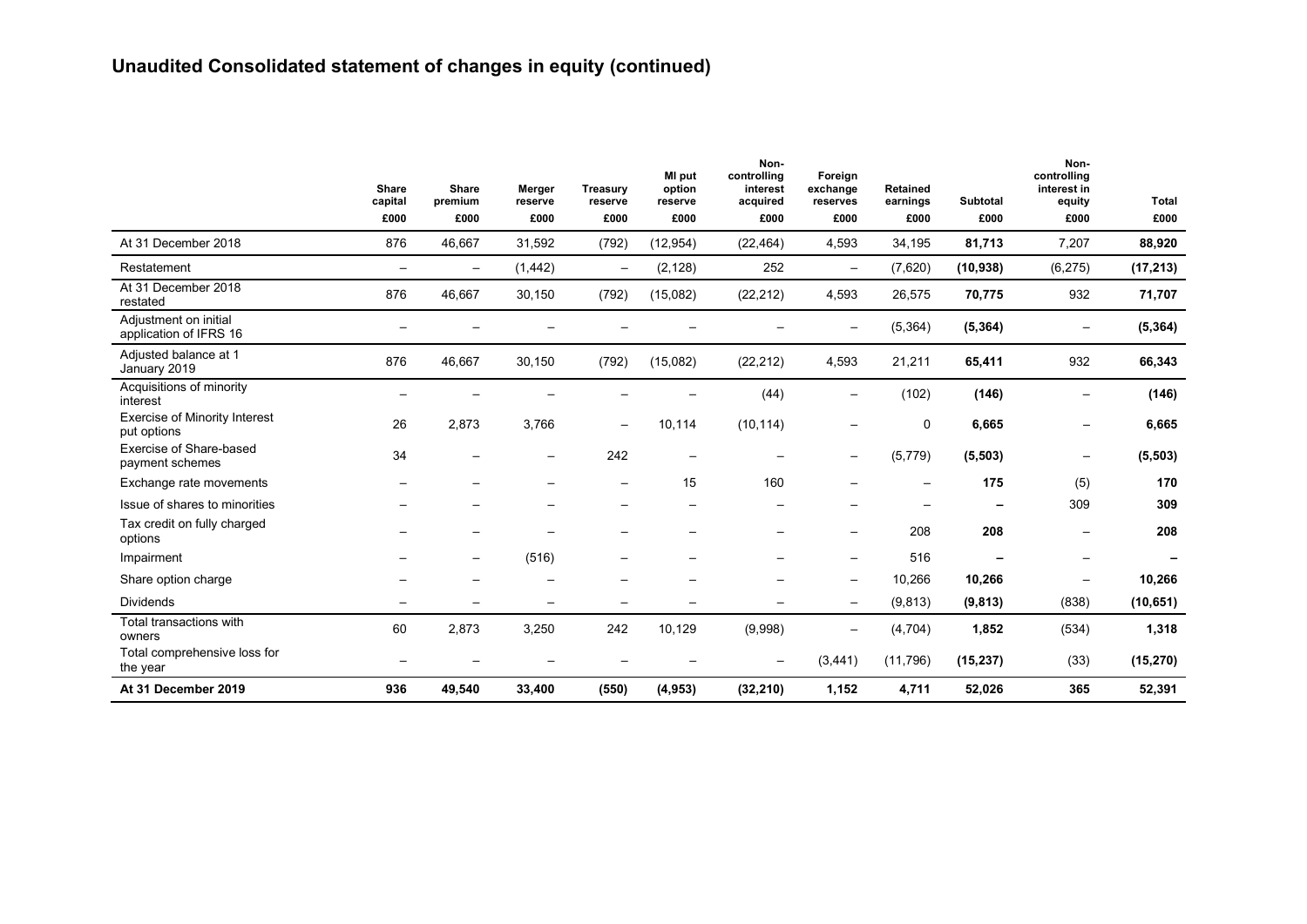## **Unaudited Consolidated cash flow statement**

|                                                           | Six months ended<br>30 June 2020 | Six months ended<br>30 June 2019# | Year ended 31<br>December 2019 |
|-----------------------------------------------------------|----------------------------------|-----------------------------------|--------------------------------|
|                                                           | £000                             | £000                              | £000                           |
| <b>Operating profit</b>                                   | (1, 559)                         | (122)                             | (10, 953)                      |
| <b>Adjustments for:</b>                                   |                                  |                                   |                                |
| Depreciation of plant and equipment                       | 1,425                            | 6,354                             | 3,390                          |
| Depreciation of right-of-use assets                       | 4,600                            |                                   | 9,059                          |
| Loss on sale of plant and equipment                       | 37                               | 11                                | 99                             |
| Loss on sale of software intangibles                      | 39                               | 49                                | 266                            |
| Decrease / (Increase) in financial assets at FVTPL        |                                  | (371)                             | 346                            |
| Impairment and amortisation of acquired intangible assets | 846                              | 1,350                             | 2,471                          |
| Impairment of goodwill and other intangibles              |                                  |                                   | 5,874                          |
| Amortisation of capitalised software intangible assets    | 258                              | 168                               | 394                            |
| Equity settled share-based payment expenses               | 2,913                            | 2,012                             | 10,266                         |
| Operating cash before movements in working capital        | 8,559                            | 9,451                             | 21,210                         |
| Decrease / (Increase) in trade and other receivables      | 9,038                            | 7,431                             | 38,669                         |
| Increase / (Decrease) in trade and other payables         | (7, 479)                         | (10, 756)                         | (18, 514)                      |
| Cash generated from operations                            | 10,118                           | 6,126                             | 41,365                         |
| Tax paid                                                  | 1,636                            | (4, 017)                          | (7, 767)                       |
| Net cash from operating activities                        | 11,754                           | 2,109                             | 33,598                         |
| <b>Investing activities</b>                               |                                  |                                   |                                |
| Acquisitions of subsidiaries equity net of cash acquired  |                                  | (2,978)                           | (9,509)                        |
| Net proceeds from sale of associates                      |                                  | 23,284                            | 23,264                         |
| Acquisitions of unlisted investments                      | (670)                            | (714)                             | (964)                          |
| Proceeds from sale of plant and equipment                 | 32                               | 32                                | 30                             |
| Purchase of plant and equipment                           | (1,034)                          | (1, 302)                          | (4,091)                        |
| Purchase of capitalised software                          | (122)                            | (23)                              | (1,710)                        |
| Dividends received from associates                        | (18)                             | (49)                              | 2,928                          |
| Interest received                                         | 215                              | 194                               | 632                            |
| Net cash consumed investing activities                    | (1, 597)                         | 18,444                            | 10,580                         |
| Net cash from operating and investing activities          | 10,157                           | 20,553                            | 44,178                         |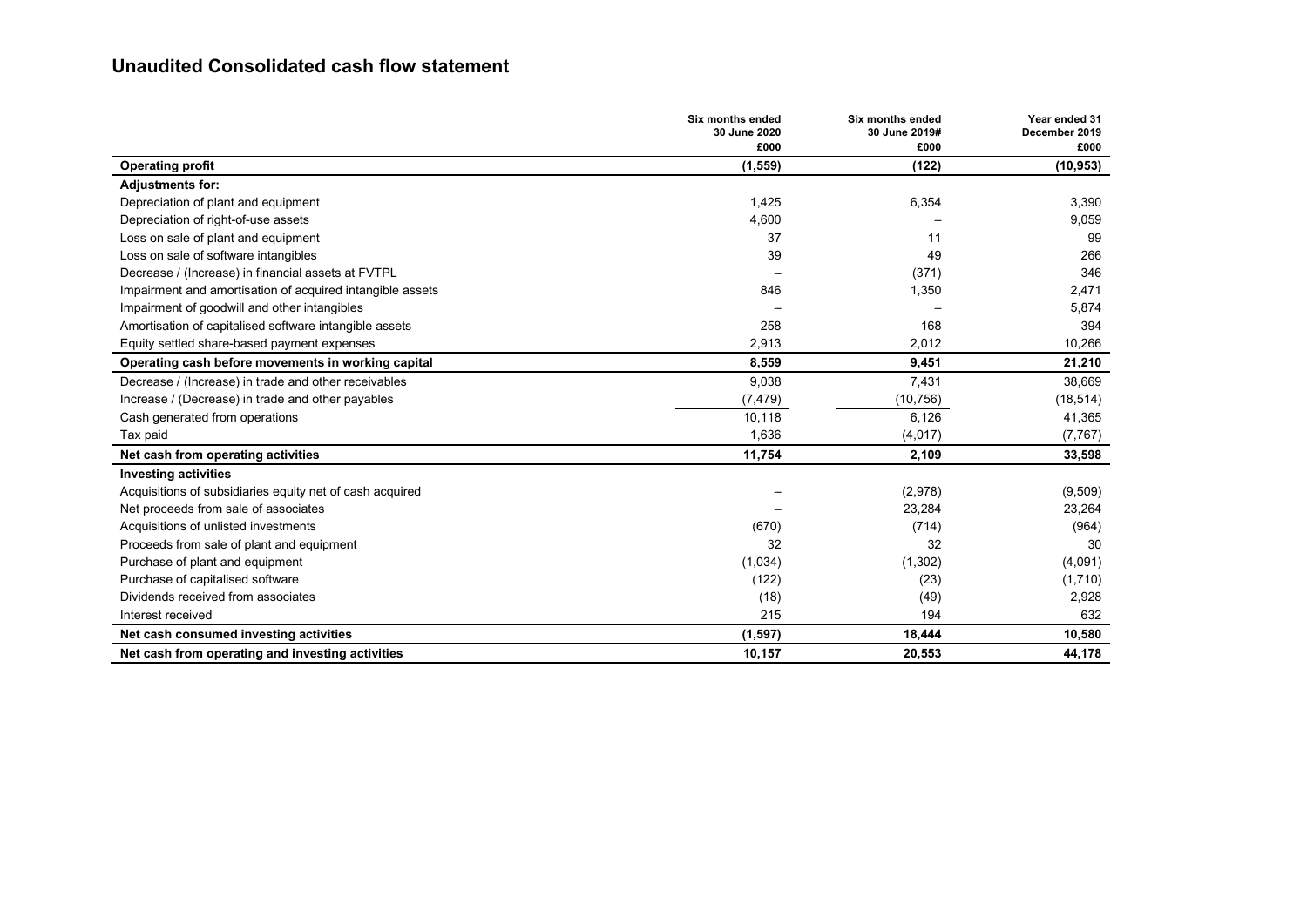## **Unaudited Consolidated cash flow statement**

|                                                                                                        | Six months ended<br>30 June 2020<br>£000 | <b>Six months ended</b><br>30 June 2019#<br>£000 | Year ended 31<br>December 2019<br>£000 |
|--------------------------------------------------------------------------------------------------------|------------------------------------------|--------------------------------------------------|----------------------------------------|
| Net cash from operating and investing activities                                                       | 10,157                                   | 20,553                                           | 44,178                                 |
| <b>Financing activities</b>                                                                            |                                          |                                                  |                                        |
| Dividends paid to equity holders of the Company                                                        |                                          |                                                  | (9,813)                                |
| Dividends paid to non-controlling interest                                                             |                                          | (1,789)                                          | (838)                                  |
| Proceeds from issue of shares to non-controlling interests                                             |                                          | (110)                                            | 9                                      |
| Payment of lease liabilities                                                                           | (3, 445)                                 | (5,051)                                          | (10, 638)                              |
| Proceeds / (Repayment) of invoice discounting                                                          |                                          | (2,001)                                          | (2,001)                                |
| Proceeds from bank loans                                                                               | 3,265                                    | 734                                              | 16,630                                 |
| Repayment of bank loans                                                                                | (490)                                    | (15, 734)                                        | (18, 818)                              |
| Interest paid                                                                                          | (710)                                    | (577)                                            | (1,577)                                |
| Interest paid on leases                                                                                | (1, 453)                                 | (897)                                            | (1,837)                                |
| Net cash consumed by financing activities                                                              | (2,833)                                  | (25, 425)                                        | (28, 883)                              |
| Net (decrease)/increase in cash and cash equivalents                                                   | 7,324                                    | (4, 872)                                         | 15,295                                 |
| Effect of exchange rate fluctuations on cash held                                                      | 1,021                                    | (84)                                             | (857)                                  |
| Cash and cash equivalents at the beginning of the year                                                 | 52.749                                   | 38,311                                           | 38,311                                 |
| Total cash and cash equivalents at the end of period                                                   | 61,094                                   | 33,356                                           | 52,749                                 |
|                                                                                                        |                                          |                                                  |                                        |
| Cash and cash equivalents                                                                              | 76,214                                   | 50,438                                           | 67,221                                 |
| <b>Bank Overdrafts</b>                                                                                 | (15, 120)                                | (17,082)                                         | (14, 472)                              |
| Total cash and cash equivalents at the end of period                                                   | 61,094                                   | 33,356                                           | 52,749                                 |
|                                                                                                        |                                          |                                                  |                                        |
| Bank loans and borrowings                                                                              | (38, 710)                                | (23, 845)                                        | (36, 179)                              |
| Net cash<br>$\mathbf{1}$ $\mathbf{1}$ $\mathbf{1}$ $\mathbf{1}$ $\mathbf{1}$ $\mathbf{1}$ $\mathbf{1}$ | 22,384                                   | 9,511                                            | 16,570                                 |

 $t$  restated (note 6)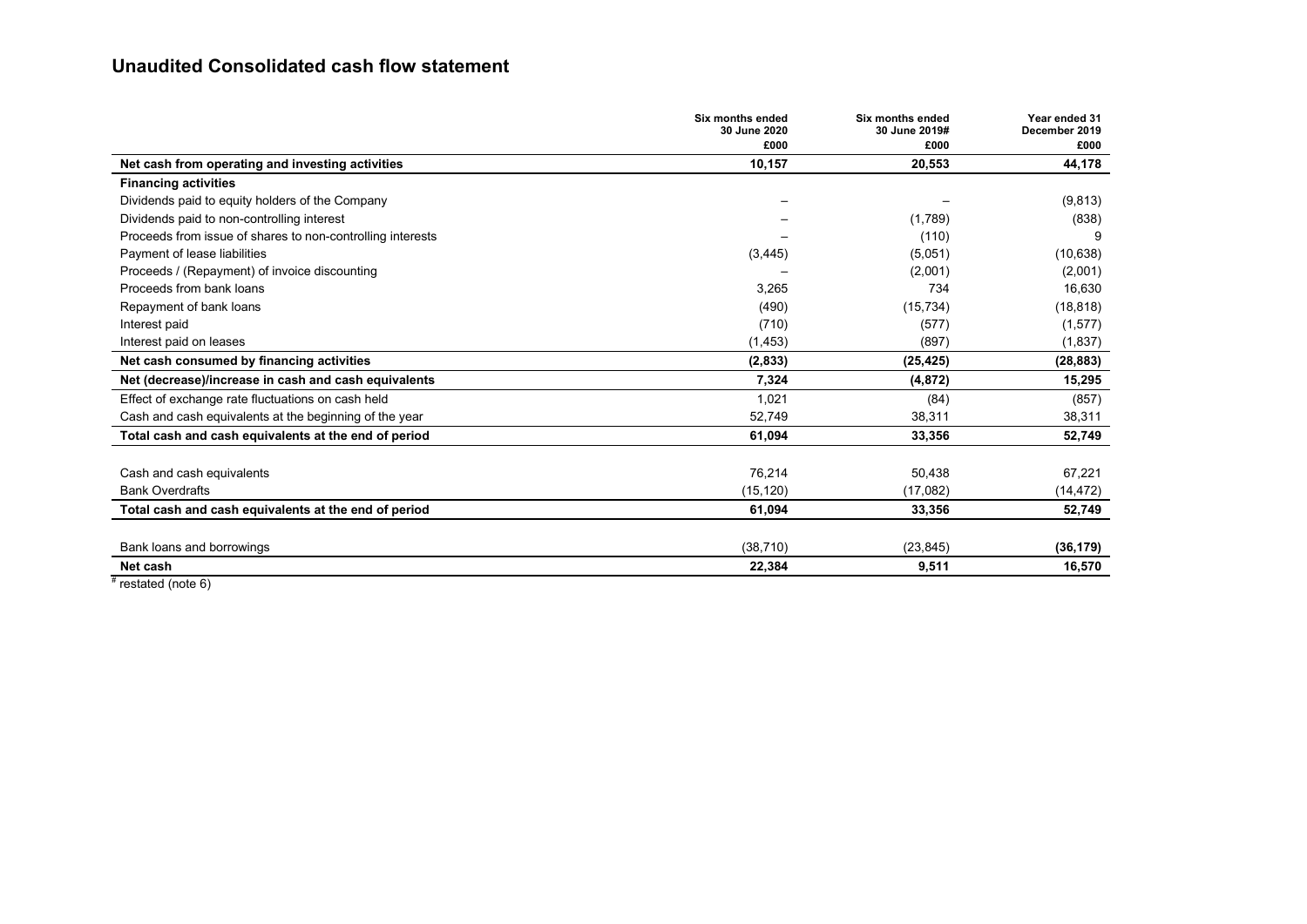## 1. General information

The Company is a public limited company incorporated and domiciled in the UK. The address of its registered office is 36 Golden Square, London W1F 9EE.

The Company has its primary listing on the AIM market of the London Stock Exchange.

This consolidated half-yearly financial information was approved for issue on 27 October 2020.

These results do not constitute the Group's statutory accounts. The information presented in relation to 31 December 2019 is extracted from the preliminary unaudited non-statutory financial statements for the year then ended.

## 2. Basis of preparation

This consolidated half-yearly financial information for the six months ended 30 June 2020 has been prepared in accordance with the AIM Rules for companies.

## 3. Use of judgements and estimates

In the course of preparing the interim unaudited consolidated half-yearly financial information, management necessarily makes judgements and estimates that can have a significant impact on the interim financial statements. These estimates and judgements are continually evaluated based on historical experience and other factors, including expectations of future events that are believed to be reasonable under the circumstances.

#### Significant accounting estimates and judgements

Management has considered the following judgements, which have the most significant effect in terms of the amounts recognised, and their presentation, in the consolidated financial statements.

- a. Minority interest put option accounting IFRS 2 or IFRS 9 accounting for Minority Interest (MI) put options is a critical accounting policy. Ascertaining whether such put options should be accounted for under IFRS 9 (which results in the recognition of liabilities) or whether the awards fall within the scope of IFRS 2 (which does not result in liabilities) is a key management judgement. We have revised our judgements in 2019 compared to prior years and per note 6 we have restated our historic accounts in accordance with the new judgement.
- b. Goodwill and other intangibles are reviewed for impairment annually or more frequently if events or changes in circumstances indicate that the assets may be impaired. All recoverable amounts are from future trading and not from the sale of unrecognised assets or other intangibles (i.e. their value in use).
- c. Revenue recognition judgements. The Group recognises four categories of critical judgements in terms of revenue which relate to (i) agent versus principal considerations; (ii) range of contractual terms agreed with customers; (iii) the impact on the number of performance obligations in a contract which has integrated services; and (iv) media volume income recognition as revenue from contracts with customers.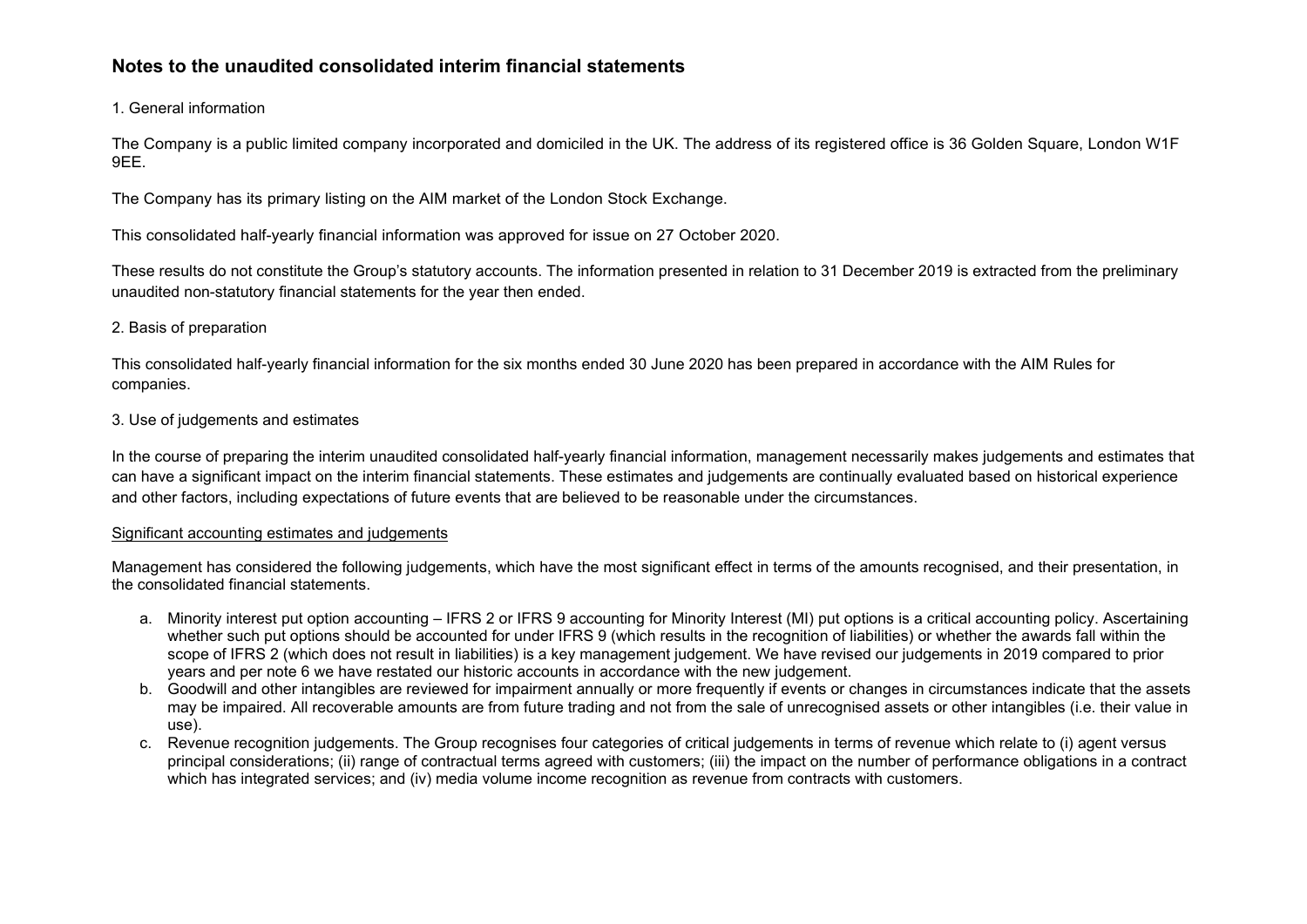d. Financial assets at fair value through profit and loss – the Group holds certain unlisted equity investments which are classified as financial assets at FVTPL. These investments are initially recognised at their fair value. At the end of each reporting period the fair value is reassessed with gains or losses being recognised in the income statement.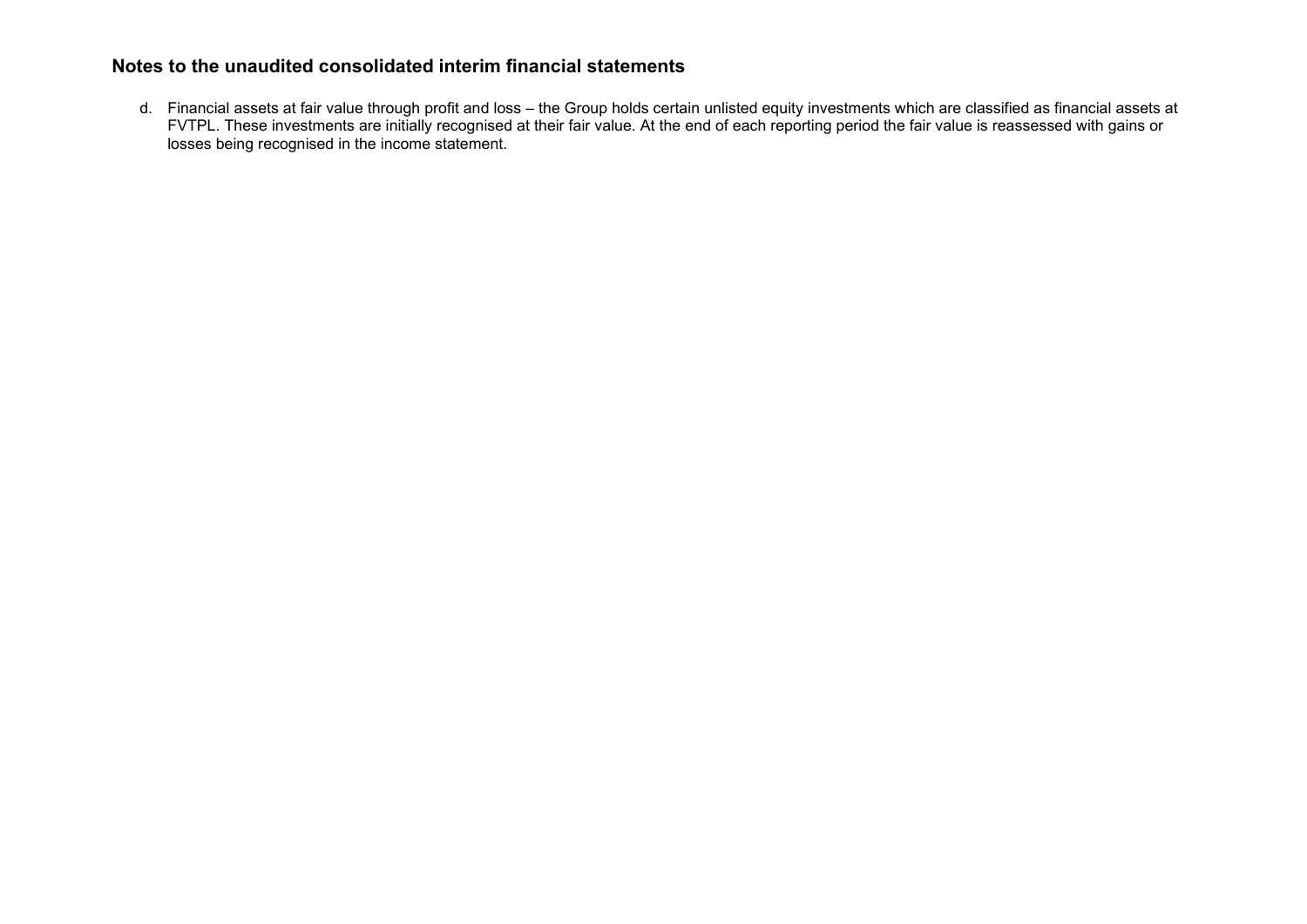Significant accounting estimates that will be considered only in the year-end financial statements are:

- − Fair value assessment of assets at FVTPL
- Minority interest put option accounting in line with IFRS 2 and IFRS 9
- Full impairment review of Goodwill, ROU and other assets in line with IFRS 16

## Please see note 5 for further explanation.

## 4. Change in presentation of the unaudited consolidated income statement

The income statement presented in the 2019 preliminary unaudited non-statutory financial statements has been amended to more appropriately reflect the manner in which the business operates. This revised format has been applied to both the 2020 interim financial statements result and the comparatives for 2019. This new format does not change the Group's result for either the current or prior year when compared to the previous form of presentation.

## 5. Covid-19

The economic downturn caused by the Covid-19 pandemic has affected the revenue of most Group companies in 2020. However, the Group's business continuation plans have worked well, enabling us to continue to service clients, win new clients and new business and generate a headline profit before tax in the first half of 2020. The Group has cut costs to mitigate the revenue decline caused by the pandemic. However, the effects of the Covid-19 pandemic on the Group's associates and cash generating units (CGUs) may result in the carrying values of Investments and goodwill potentially being different at 2020 yearend than at 2019. If the economic effects of the pandemic continue into the long term, many of our CGUs which carry goodwill (in particular Bohemia Group Pty Ltd, M&C Saatchi Sport & Entertainment Ltd and Talk PR Ltd), or Investments (in particular M&C Saatchi (Hong Kong) Limited and That) may be at risk of impairment.

Due to the disruption of working practices caused by the Covid-19 pandemic, and exacerbated by delays arising from the completion of the 2019 audit, the Group has been unable to make a full assessment of the impact of the pandemic on the potential impairment of certain non-current asset classes held by the Group. The most significant of these classes relate to goodwill and leased assets (arising since the application of IFRS 16). Whilst preliminary assessments indicate no impairment of these asset classes as of 30 June 2020, the Directors highlight that it has been impracticable for such reviews to be conducted to the level which they would normally have been done. The Directors also note that in evaluating and adjusting the impact of the historic accounting misstatements, management has very recently conducted a rigorous and robust assessment of the carrying value of historic acquisitions which gave rise to goodwill, such that exposure to sudden impairments is reduced. We will perform a full reassessment at the 2020 year end.

## 6. Prior year restatements

Based on all the available evidence and accounting records, the Group restated its 2018 income statement, opening balance sheet and closing balance sheet to reflect the accounting misstatements reported in August 2019. The 2019 half year accounts published last year had not been adjusted for these items.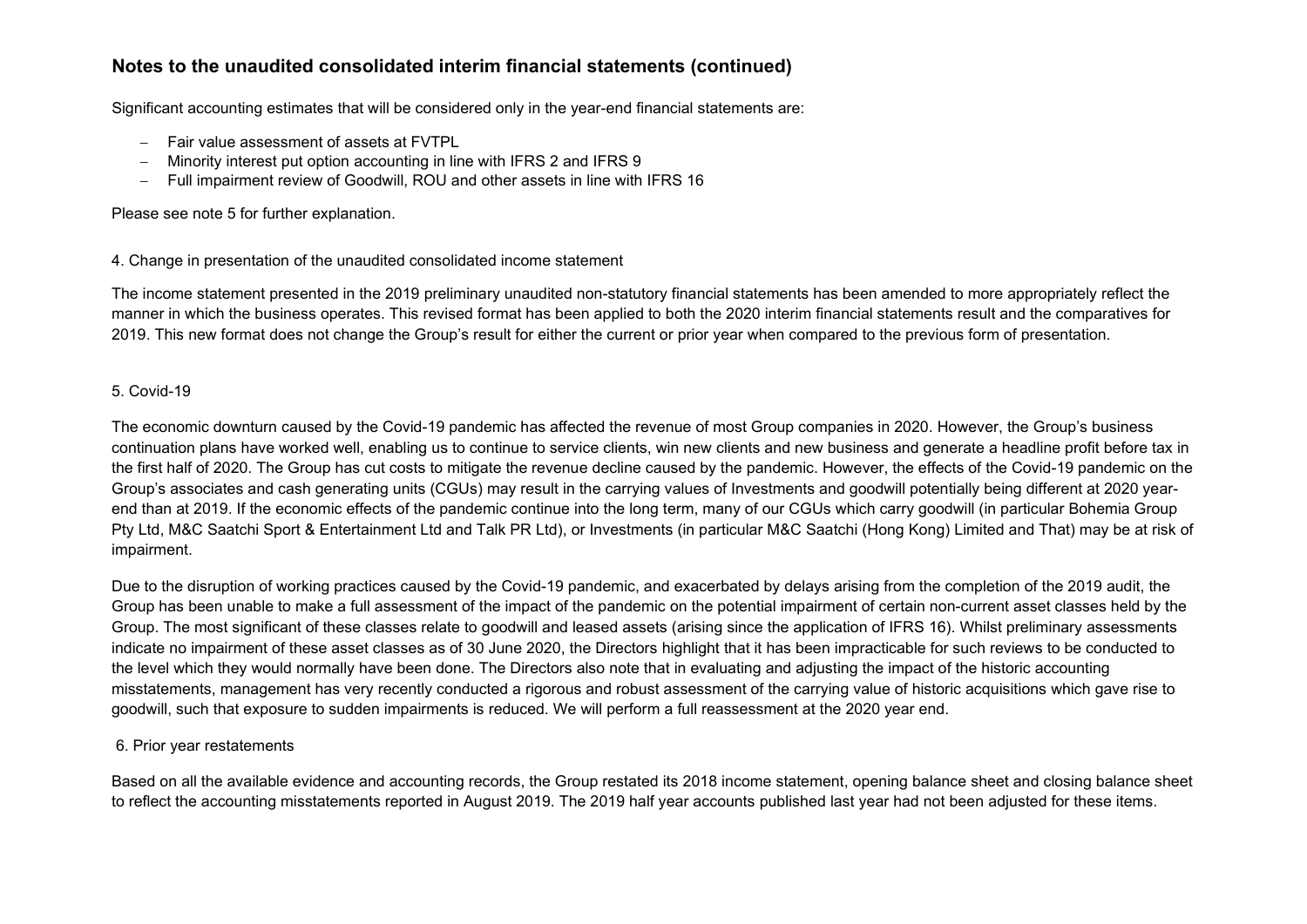These prior year restatements have now been assessed and the accounts for the six months ended 30 June 2019 restated to reflect these adjustments. These restatements are within those disclosed in the 2019 preliminary unaudited non-statutory financial statements. It is important to note that the combination of relatively poor accounting records, coupled with the departure of senior finance personnel has made this restatement exercise difficult and time consuming, and has, therefore, involves an element of judgement by management.

The adjustments that have now been made to the 2019 half year accounts comprise only those items that can be clearly and specifically identified as belonging to in the first half of the year. In identifying the prior year restatements, the aim and priority was to ensure the closing year-end balance sheet reflected all prior year adjustments. A similarly comprehensive exercise was not carried out on the half year balance sheet,

The half year restatements are analysed below.

6(a) Impact of misstatements on consolidated income statement as at 30 June 2019

|                                                   | Six months ended 30<br><b>June 2019</b> |         | Six months ended 30<br><b>June 2019</b> |
|---------------------------------------------------|-----------------------------------------|---------|-----------------------------------------|
|                                                   | As previously reported                  |         | As restated                             |
|                                                   | £000                                    | £000    | £000                                    |
| <b>Billings</b>                                   | 280,667                                 |         | 280,667                                 |
| Revenue                                           | 214,221                                 | 415     | 214,636                                 |
| Project cost / direct cost                        | (96, 305)                               |         | (96, 305)                               |
| Net revenue                                       | 117,916                                 | 415     | 118,331                                 |
| Staff costs                                       | (90, 959)                               | (1,801) | (92, 760)                               |
| Depreciation                                      | (6,609)                                 | 255     | (6, 354)                                |
| Amortisation                                      | (1, 519)                                |         | (1, 519)                                |
| Impairment charges                                |                                         |         |                                         |
| Other operating charges                           | (18, 860)                               | 669     | (18, 191)                               |
| Other gains                                       | 371                                     |         | 371                                     |
| <b>Operating profit</b>                           | 341                                     | (462)   | (122)                                   |
| Share of results of associates and joint ventures | (115)                                   |         | (115)                                   |
| Gain on disposal of associate                     | 11,617                                  |         | 11,617                                  |
| Finance income                                    | 200                                     |         | 200                                     |
| Finance costs                                     | (2,693)                                 | 783     | (1,910)                                 |
| <b>Profit before taxation</b>                     | 9,350                                   | 321     | 9,670                                   |
| Taxation                                          | (354)                                   | (12)    | (366)                                   |
| Profit for the period                             | 8,996                                   | 309     | 9,304                                   |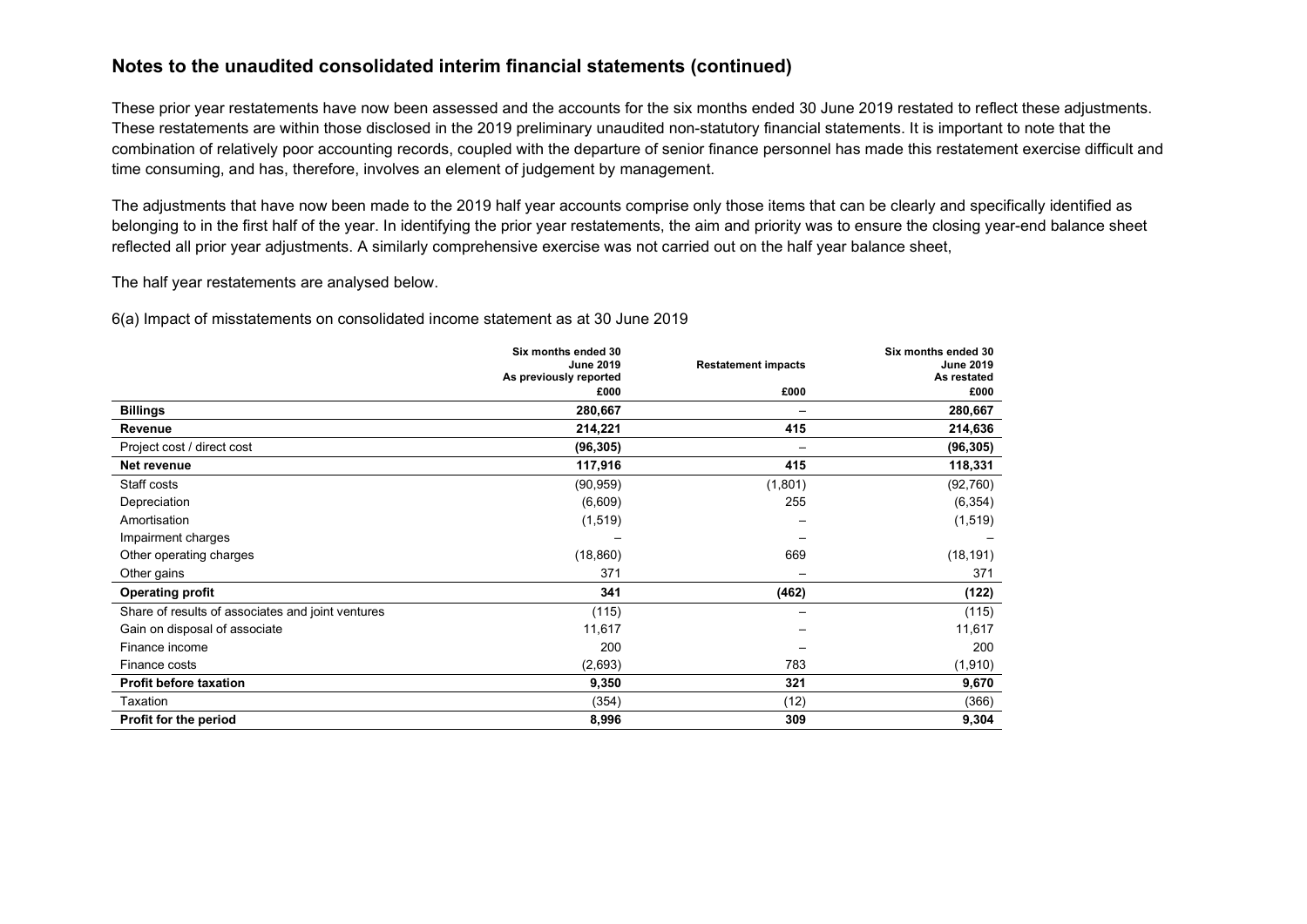6(b) Impact of misstatements on consolidated balance sheet as at 30 June 2019

|                                                                       | <b>Six months ended</b><br>30 June 2019<br>As previously<br>reported | Restatement<br>impacts   | Six months ended<br>30 June 2019<br>As restated |
|-----------------------------------------------------------------------|----------------------------------------------------------------------|--------------------------|-------------------------------------------------|
|                                                                       | £000                                                                 | £000                     | £000                                            |
| <b>Non-current assets</b>                                             |                                                                      |                          |                                                 |
| Intangible assets                                                     | 47,867                                                               | (774)                    | 47,093                                          |
| Investments in associates and JV                                      | 7,940                                                                | $\overline{\phantom{a}}$ | 7,940                                           |
| Plant and equipment                                                   | 12,470                                                               | (4, 313)                 | 8,157                                           |
| Right-of-use assets                                                   | 30,614                                                               | (1,255)                  | 29,359                                          |
| Other non-current assets                                              | 6,749                                                                | $\overline{\phantom{a}}$ | 6,749                                           |
| Deferred tax assets                                                   | 7,830                                                                | (323)                    | 7,507                                           |
| Financial assets at fair value through profit or loss                 | 13,469                                                               | $\overline{\phantom{0}}$ | 13,469                                          |
|                                                                       | 126,939                                                              | (6, 664)                 | 120,275                                         |
| <b>Current assets</b>                                                 |                                                                      |                          |                                                 |
| Trade and other receivables                                           | 132,892                                                              | (9,002)                  | 123,890                                         |
| Cash and cash equivalents                                             | 50,438                                                               | $\overline{\phantom{0}}$ | 50,438                                          |
|                                                                       | 183,330                                                              | (9,002)                  | 174,328                                         |
| <b>Current liabilities</b>                                            |                                                                      |                          |                                                 |
| Trade and other payables                                              | (132, 888)                                                           | (642)                    | (133, 530)                                      |
| <b>Borrowings</b>                                                     | (17, 636)                                                            | 158                      | (17, 478)                                       |
| Minority shareholder put option liabilities                           | (22, 120)                                                            | (1, 215)                 | (23, 335)                                       |
|                                                                       | (172, 644)                                                           | (1,699)                  | (174, 343)                                      |
| <b>Net current assets</b>                                             | 10,686                                                               | (10, 701)                | (15)                                            |
| <b>Total assets less current liabilities</b>                          | 137,625                                                              | (17, 365)                | 120,259                                         |
| <b>Non-current liabilities</b>                                        |                                                                      |                          |                                                 |
| Borrowings                                                            | (23, 291)                                                            |                          | (23, 291)                                       |
| Lease liabilities                                                     | (30, 271)                                                            | 2,446                    | (27, 825)                                       |
| Other non-current liabilities                                         | (7, 528)                                                             |                          | (7, 528)                                        |
|                                                                       | (61,090)                                                             | 2,446                    | (58, 644)                                       |
| <b>Total net assets</b>                                               | 76,535                                                               | (14, 919)                | 61,615                                          |
|                                                                       |                                                                      |                          |                                                 |
| <b>Total adjustment to equity</b><br>Other reserves                   | 40,654                                                               | $\overline{\phantom{0}}$ | 40,654                                          |
|                                                                       | 30,568                                                               |                          | 15,117                                          |
| Retained earnings<br>Equity attributable to shareholders of the Group | 71,222                                                               | (15, 451)                | 55,771                                          |
| Non-controlling interest                                              | 5,313                                                                | (15, 451)<br>531         | 5,844                                           |
|                                                                       |                                                                      |                          |                                                 |
| <b>Total equity</b>                                                   | 76,535                                                               | (14, 920)                | 61,615                                          |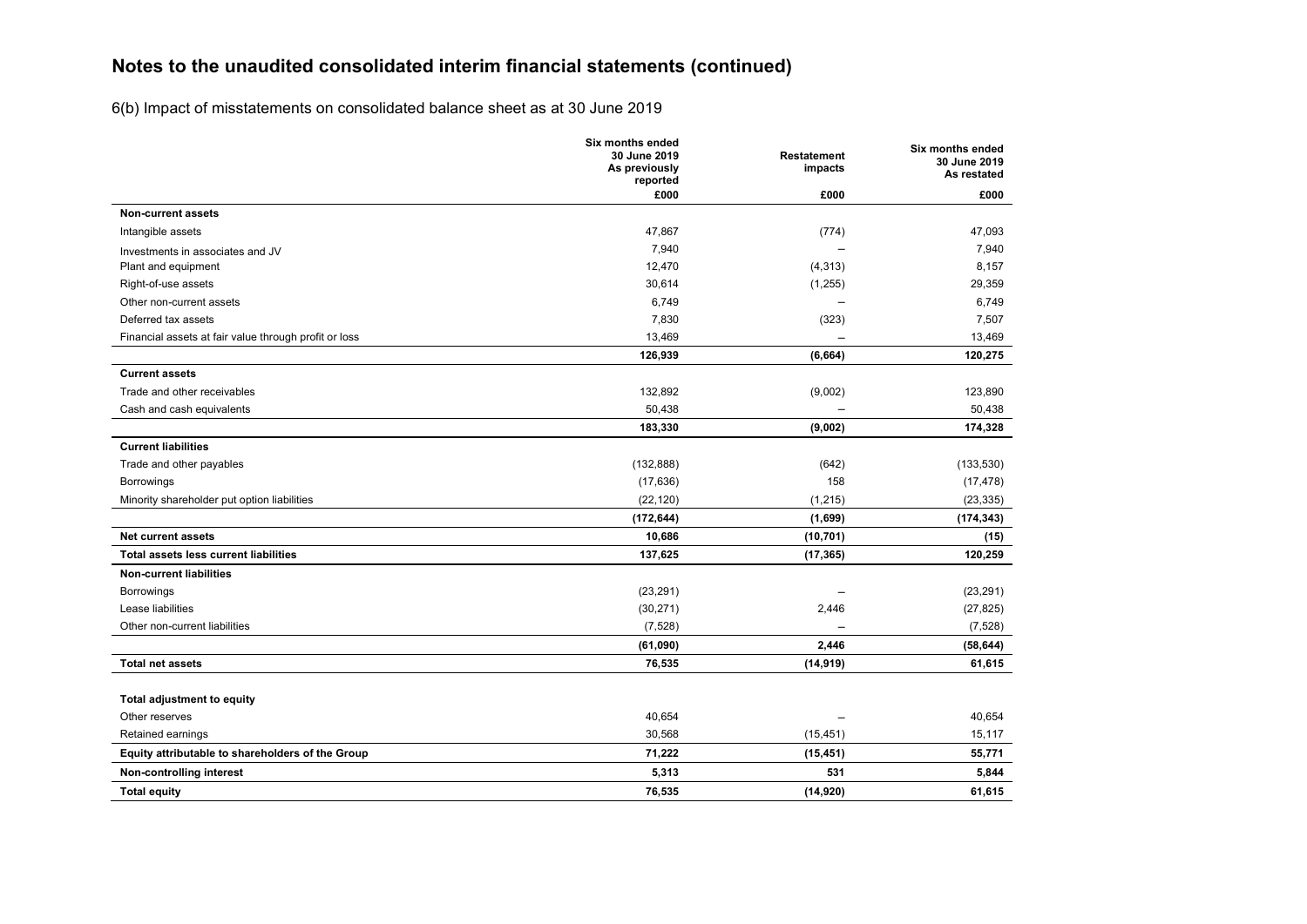7. Headline results and earnings per share – 30 June 2020

|                                                                | Reported  | <b>Exceptional</b> | Amortisation<br>of acquired | Impairment<br>of acquired | Disposal of              | <b>FVTPL</b><br>investments | <b>Revaluation of</b><br>contingent | Capital<br>gain tax<br>on issue<br>of put | <b>Acquisition</b><br>related | <b>Put option</b>        | <b>Headline</b> |
|----------------------------------------------------------------|-----------|--------------------|-----------------------------|---------------------------|--------------------------|-----------------------------|-------------------------------------|-------------------------------------------|-------------------------------|--------------------------|-----------------|
|                                                                | results   | items<br>£000      | intangibles                 | intangibles               | associates               | under IFRS 9                | consideration                       | options                                   | remuneration                  | accounting               | results         |
| Period ended 30 June 2020                                      | £000      |                    | £000                        | £000                      | £000                     | £000                        | £000                                | £000                                      | £000                          | £000                     | £000            |
| Net revenue                                                    | 103,402   | -                  | -                           |                           | $\overline{\phantom{0}}$ | -                           | $\overline{\phantom{0}}$            | -                                         | $\overline{\phantom{0}}$      | $\overline{\phantom{0}}$ | 103,402         |
| Staff costs                                                    | (80,003)  | 1,205              |                             |                           | –                        | $\overline{\phantom{0}}$    |                                     | $\qquad \qquad -$                         | 514                           | 2,913                    | (75, 371)       |
| Depreciation - non lease                                       | (1, 425)  |                    |                             |                           |                          |                             |                                     |                                           |                               | $\overline{\phantom{a}}$ | (1, 425)        |
| Depreciation - lease                                           | (4,600)   |                    |                             |                           |                          |                             |                                     |                                           |                               | $\overline{\phantom{a}}$ | (4,600)         |
| Amortisation                                                   | (1, 107)  |                    | 849                         |                           |                          |                             |                                     |                                           |                               |                          | (258)           |
| Impairments                                                    |           |                    |                             |                           |                          |                             |                                     |                                           |                               |                          |                 |
| Other operating charges                                        | (17, 826) | 320                |                             |                           |                          |                             |                                     |                                           |                               |                          | (17, 506)       |
| Other losses / (gains)                                         |           |                    |                             |                           |                          |                             |                                     |                                           |                               |                          |                 |
| <b>Operating profit</b>                                        | (1, 559)  | 1,525              | 849                         | -                         | -                        | -                           | $\overline{\phantom{0}}$            | $\overline{\phantom{0}}$                  | 514                           | 2,913                    | 4,242           |
| Share of results of associates<br>and JV                       | (260)     |                    | —                           |                           | —                        | —                           |                                     | —                                         |                               | $\overline{\phantom{m}}$ | (260)           |
| Finance income - non lease                                     | 125       |                    |                             |                           |                          |                             |                                     |                                           |                               |                          | 125             |
| Finance income - lease                                         | 91        |                    |                             |                           |                          |                             |                                     |                                           |                               |                          | 91              |
| Finance expense - non lease                                    | (2, 519)  |                    |                             |                           |                          |                             |                                     |                                           |                               | 1,792                    | (727)           |
| Finance expense - lease                                        | (1, 453)  | —                  |                             |                           | —                        |                             | $\overline{\phantom{m}}$            |                                           |                               |                          | (1, 453)        |
| (Loss) / profit before taxation                                | (5, 575)  | 1,525              | 849                         | $\overline{\phantom{0}}$  | -                        | $\overline{\phantom{0}}$    | $\overline{\phantom{0}}$            | -                                         | 514                           | 2,913                    | 2,018           |
| Taxation                                                       | (139)     | (400)              | (205)                       | -                         | Ξ.                       | -                           | -                                   | -                                         | -                             | $\overline{\phantom{0}}$ | (744)           |
| (Loss) / profit for the year                                   | (5, 714)  | 1,125              | 644                         | -                         | $\overline{\phantom{0}}$ | -                           | $\overline{\phantom{0}}$            | -                                         | 514                           | 4,705                    | 1,275           |
| Non-controlling interests                                      | (22)      | -                  | (22)                        | -                         | Ξ.                       | -                           | $\overline{\phantom{0}}$            | -                                         | (617)                         | $\overline{\phantom{a}}$ | (617)           |
| (Loss) / profit attributable to<br>equity holders of the Group | (5,692)   | 1,125              | 622                         |                           | -                        | -                           |                                     |                                           | (103)                         | 4,705                    | 658             |

The Directors believe that the headline results and headline earnings per share provide additional useful information on the underlying performance. The headline result is used for internal performance management, calculating the value of subsidiary convertible shares and minority interest put options. The term headline is not a defined term in IFRS.

The items that are excluded from headline results are the amortisation or impairment of intangible assets (including goodwill and acquired intangibles, but excluding software) acquired in business combinations, changes to deferred and contingent consideration and other acquisition related charges taken to the income statement; impairment of investment in associates; profit or loss on disposal of associates; revaluation of investments and their related costs; and the income statement impact of put option accounting and share based payment charges.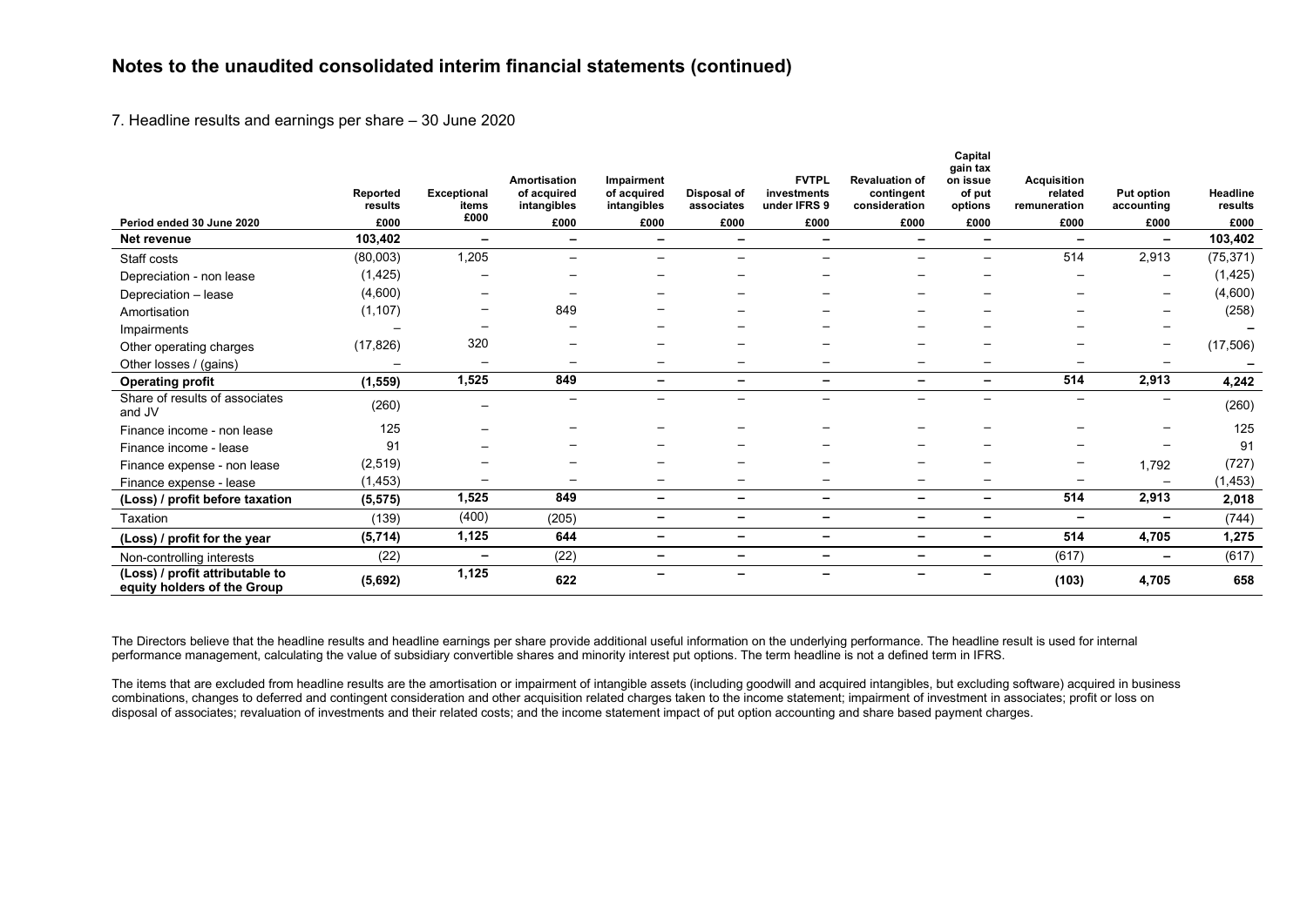#### 7. Headline results and earnings per share (continued) – 30 June 2020

#### **Policy**

Basic and diluted (loss) / earnings per share are calculated by dividing appropriate earnings metrics of the Group by the weighted average number of shares in issue during the year.

Diluted (loss) / earnings per share is calculated by adjusting the weighted average number of ordinary shares in issue on the assumption of conversion of all potentially dilutive ordinary shares. The dilutive effect of unvested outstanding options is calculated based on the number that would vest had the balance sheet date been the vesting date.

|                                                                  | Reported<br>2020 | Headline<br>2020  |
|------------------------------------------------------------------|------------------|-------------------|
|                                                                  |                  |                   |
| Period ended 30 June 2020                                        | £000             | £000              |
| (Loss) / profit attributable to equity shareholders of the Group | (5,713)          | 658               |
| Basic earnings per share                                         |                  |                   |
| Weighted average number of shares (thousands)                    | 102,024          | 102,024           |
| <b>Basic EPS</b>                                                 | (5.58)p          | 0.64 <sub>p</sub> |
| Diluted earnings per share                                       |                  |                   |
| Weighted average number of shares (thousands) as above           | 102,024          | 102,024           |
| Add                                                              |                  |                   |
| - Conditional shares                                             |                  | 5,654             |
| - Dilutive put options                                           |                  | 926               |
| - Contingent consideration                                       |                  | 282               |
| Total                                                            | 102,024          | 108,886           |
| Diluted (loss) / earnings per share                              | (5.58)p          | 0.60 <sub>p</sub> |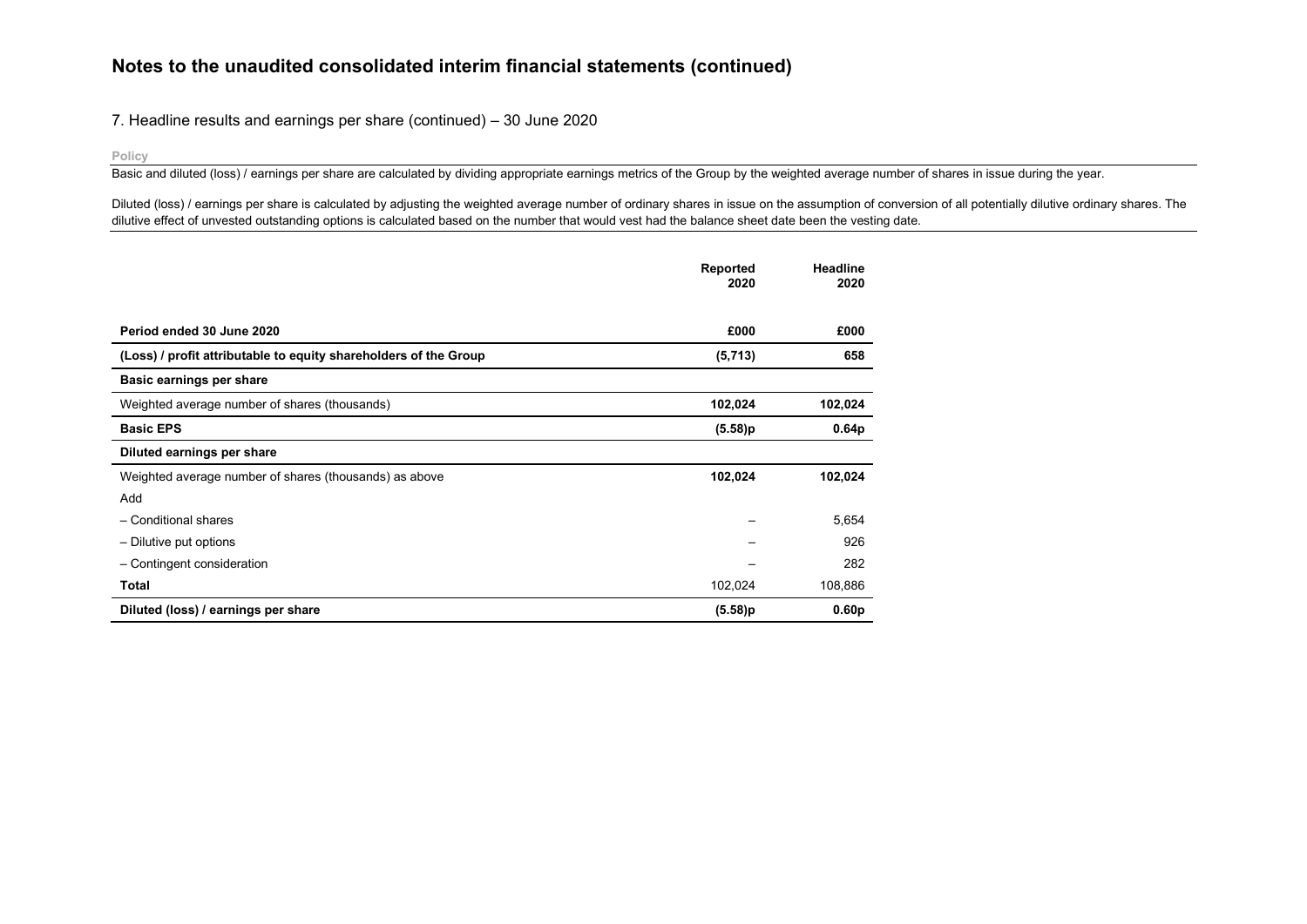7. Headline results and earnings per share (continued) – 30 June 2019#

|                                                       |                      |                                                   |                                          |                                     | <b>FVTPL</b>                   |                                                      | Capital<br>gain<br>tax on  |                                               |                                 |                      |
|-------------------------------------------------------|----------------------|---------------------------------------------------|------------------------------------------|-------------------------------------|--------------------------------|------------------------------------------------------|----------------------------|-----------------------------------------------|---------------------------------|----------------------|
|                                                       | Reported<br>results# | <b>Amortisation</b><br>of acquired<br>intangibles | Impairment<br>of acquired<br>intangibles | <b>Disposal</b><br>οf<br>associates | investments<br>under IFRS<br>9 | <b>Revaluation</b><br>of contingent<br>consideration | issue<br>of put<br>options | <b>Acquisition</b><br>related<br>remuneration | <b>Put option</b><br>accounting | Headline<br>results# |
| Period ended 30 June 2019#                            | £000                 | £000                                              | £000                                     | £000                                | £000                           | £000                                                 | £000                       | £000                                          | £000                            | £000                 |
| Net revenue                                           | 118,331              | $\overline{\phantom{a}}$                          | $\overline{\phantom{0}}$                 | -                                   | $\overline{\phantom{0}}$       | $\overline{\phantom{0}}$                             | -                          | $\overline{\phantom{0}}$                      | $\overline{\phantom{0}}$        | 118,331              |
| Staff costs                                           | (92, 760)            | $\overline{\phantom{a}}$                          | $\overline{\phantom{0}}$                 | $\overline{\phantom{0}}$            | $\overline{\phantom{0}}$       | $\overline{\phantom{0}}$                             | —                          | 1,375                                         | 4,010                           | (87, 375)            |
| Depreciation - non lease                              | (1,664)              |                                                   |                                          |                                     |                                |                                                      |                            |                                               |                                 | (1,664)              |
| Depreciation - lease                                  | (4,690)              |                                                   |                                          |                                     |                                |                                                      |                            | -                                             | -                               | (4,690)              |
| Amortisation                                          | (1, 519)             | 1,350                                             |                                          |                                     |                                |                                                      |                            |                                               |                                 | (169)                |
| Impairments                                           |                      |                                                   |                                          |                                     |                                |                                                      |                            |                                               |                                 |                      |
| Other operating charges                               | (18, 191)            |                                                   |                                          |                                     | 98                             |                                                      |                            |                                               | $\qquad \qquad -$               | (18,093)             |
| Other losses / (gains)                                | 371                  |                                                   |                                          | $\qquad \qquad -$                   | (371)                          |                                                      | -                          |                                               |                                 |                      |
| <b>Operating profit</b>                               | (122)                | 1,350                                             |                                          |                                     | (273)                          | $\overline{\phantom{0}}$                             | -                          | 1,375                                         | 4,010                           | 6,340                |
| Share of results of associates and<br>$J V^*$         | 11,502               |                                                   | $\qquad \qquad -$                        | (11, 617)                           |                                |                                                      |                            |                                               |                                 | (115)                |
| Finance income - non lease                            | 200                  |                                                   |                                          |                                     |                                |                                                      |                            |                                               | $\overline{\phantom{0}}$        | 200                  |
| Finance income - lease                                |                      |                                                   |                                          |                                     |                                |                                                      |                            |                                               |                                 |                      |
| Finance expense - non lease                           | (897)                |                                                   |                                          |                                     |                                |                                                      |                            | $\overline{\phantom{0}}$                      |                                 | (897)                |
| Finance expense - lease                               | (1,013)              |                                                   | $\overline{\phantom{m}}$                 |                                     |                                |                                                      | $\overline{\phantom{0}}$   | (783)                                         | 1,208                           | (588)                |
| <b>Profit before taxation</b>                         | 9,670                | 1,350                                             | $\sim$                                   | (11, 617)                           | (273)                          |                                                      |                            | 592                                           | 5,218                           | 4,940                |
| Taxation                                              | (366)                | (343)                                             |                                          | (281)                               | 79                             | $\overline{\phantom{0}}$                             | $\overline{\phantom{0}}$   | (393)                                         | $\overline{\phantom{m}}$        | (1, 304)             |
| Profit for the period                                 | 9,304                | 1,007                                             | $\sim$                                   | (11, 898)                           | (194)                          | ٠                                                    |                            | 199                                           | 5,218                           | 3,636                |
| Non-controlling interests                             | (487)                | (194)                                             | $\qquad \qquad -$                        | $\overline{\phantom{m}}$            | $\overline{\phantom{m}}$       | $\overline{\phantom{m}}$                             |                            | (708)                                         | $\overline{\phantom{m}}$        | (1, 389)             |
| Profit attributable to equity<br>holders of the Group | 8,817                | 813                                               | ۰                                        | (11, 898)                           | (194)                          |                                                      |                            | (509)                                         | 5,218                           | 2,247                |

 $#$  restated (note 6)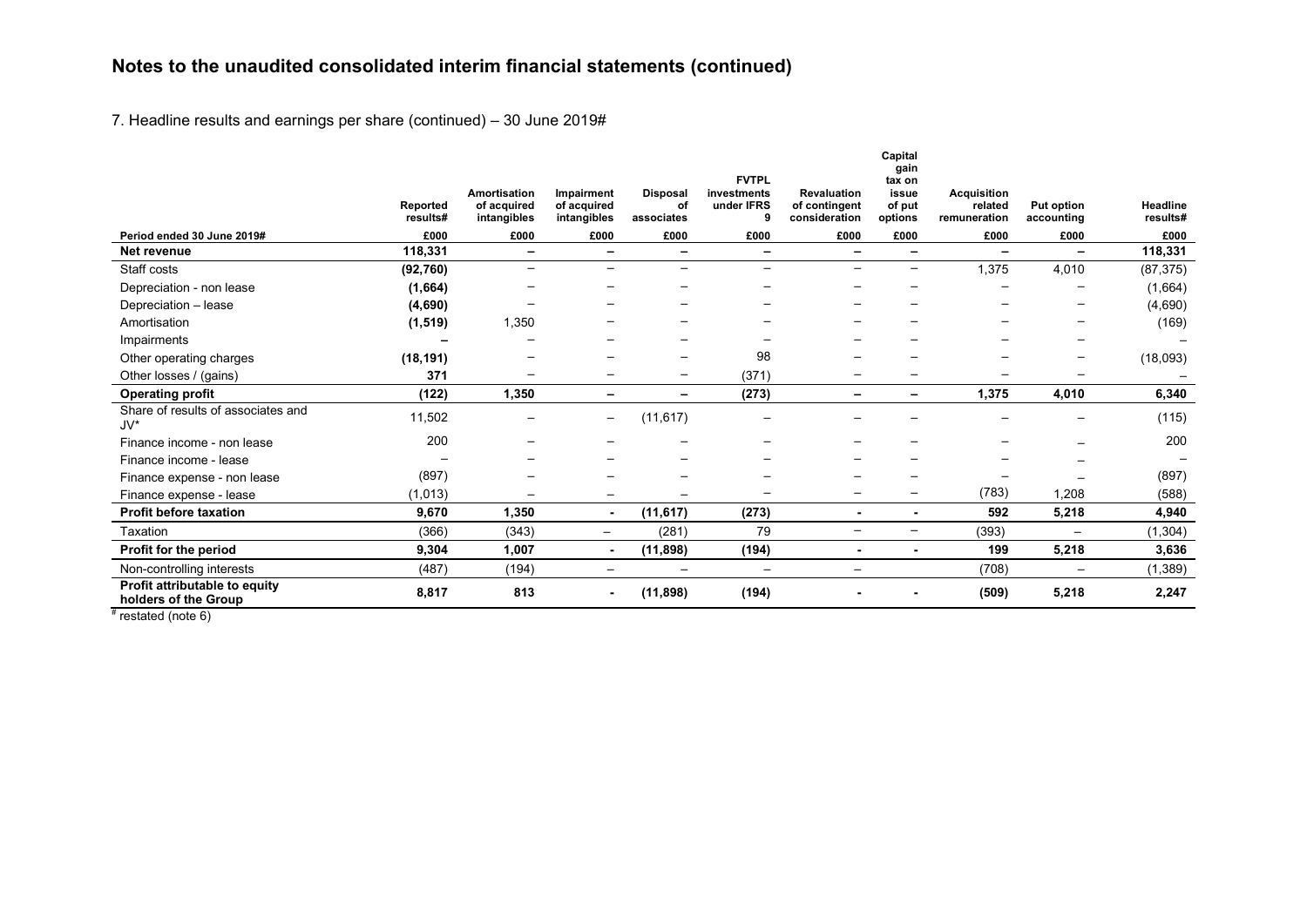|                                                         | Reported | <b>Headline</b>   |
|---------------------------------------------------------|----------|-------------------|
|                                                         |          |                   |
|                                                         | 2019#    | 2019#             |
| Period ended 30 June 2019                               | £000     | £000              |
| Profit attributable to equity shareholders of the Group | 8,817    | 2,247             |
| Basic earnings per share                                |          |                   |
| Weighted average number of shares (thousands)           | 88,707   | 88,707            |
| <b>Basic EPS</b>                                        | 9.94p    | 2.53p             |
| Diluted earnings per share                              |          |                   |
| Weighted average number of shares (thousands) as above  | 88,707   | 88,707            |
| Add                                                     |          |                   |
| - Conditional shares                                    | 2,240    | 2,240             |
| - Dilutive put options                                  | 1,933    | 1,933             |
| - Contingent consideration                              | 309      | 309               |
| Total                                                   | 93,189   | 93,189            |
| Diluted earnings per share                              | 9.46p    | 2.41 <sub>p</sub> |

 $#$  restated (note 6)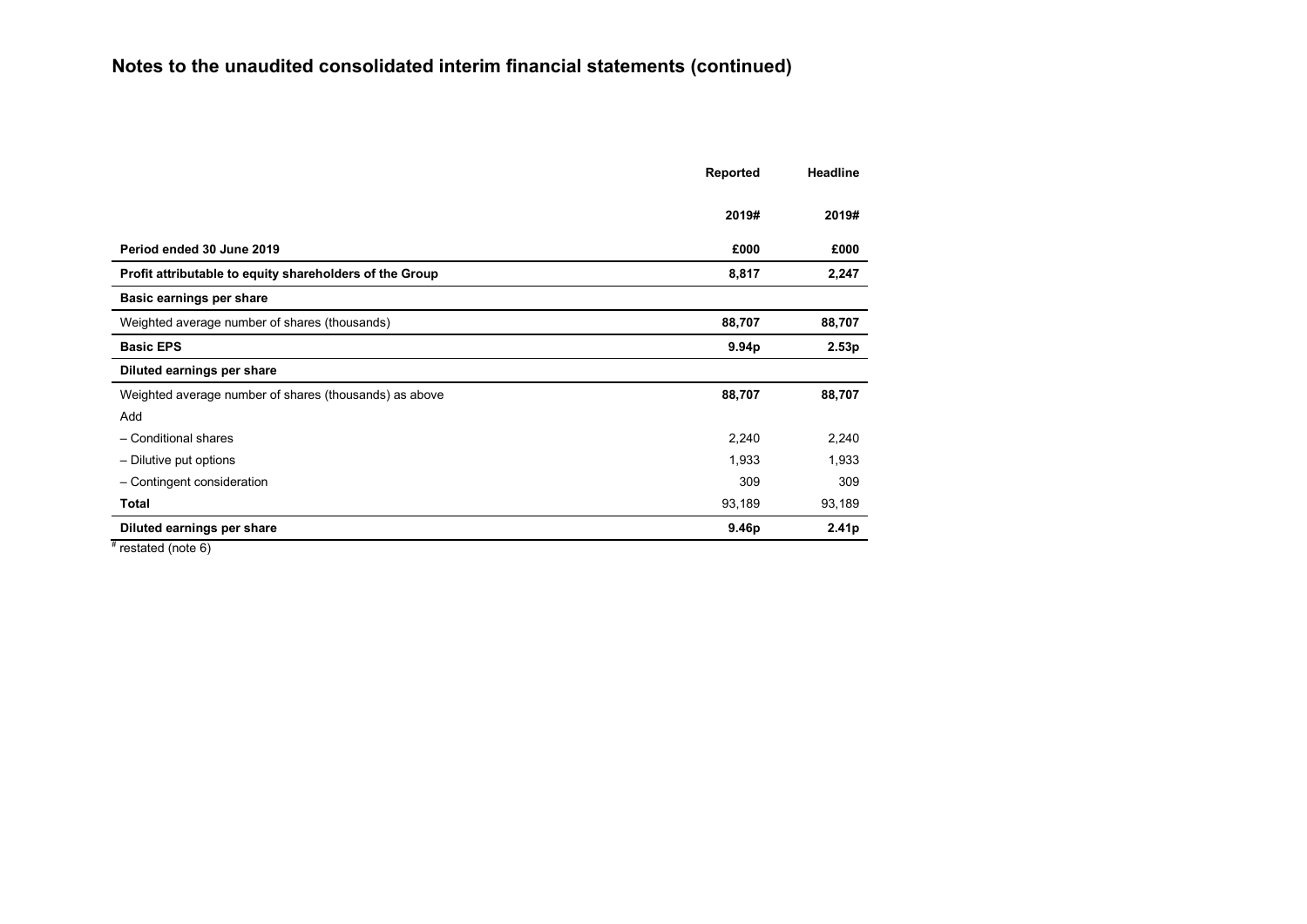7. Headline results and earnings per share (continued) – 31 December 2019

|                                                                | Reported<br>results<br>2019 | <b>Exceptional</b>       | Amortisation<br>of acquired | Impairment<br>of non-<br>current | Gain on<br>disposal<br>οf | <b>FVTPL</b><br>investments | <b>Revaluation</b><br>of contingent | <b>Acquisition</b><br>related | <b>Put option</b>        | <b>Headline</b> |
|----------------------------------------------------------------|-----------------------------|--------------------------|-----------------------------|----------------------------------|---------------------------|-----------------------------|-------------------------------------|-------------------------------|--------------------------|-----------------|
| Year ended 31 December 2019                                    | £000                        | items<br>£000            | intangibles<br>£000         | assets<br>£000                   | associates<br>£000        | under IFRS 9<br>£000        | consideration<br>£000               | remuneration<br>£000          | accounting<br>£000       | results<br>£000 |
| Net revenue                                                    | 256,435                     |                          | $\overline{\phantom{0}}$    | $\overline{\phantom{m}}$         | $\overline{\phantom{m}}$  | $\overline{\phantom{0}}$    | $\overline{\phantom{0}}$            |                               | $\overline{\phantom{m}}$ | 256,435         |
| Staff costs                                                    | (193, 994)                  | 4,211                    |                             |                                  |                           |                             |                                     | 5,841                         | 10,608                   | (173, 334)      |
| Depreciation - non lease                                       | (3, 390)                    |                          |                             |                                  |                           |                             |                                     |                               |                          | (3, 390)        |
| Depreciation - lease                                           | (9,059)                     |                          |                             |                                  |                           |                             |                                     |                               | $\overline{\phantom{0}}$ | (9,059)         |
| Amortisation                                                   | (2,865)                     |                          | 2,471                       |                                  | –                         | $\overline{\phantom{0}}$    |                                     |                               | $\overline{\phantom{0}}$ | (394)           |
| Impairments                                                    | (5, 874)                    | $\overline{\phantom{0}}$ | $\overline{\phantom{0}}$    | 5,874                            |                           |                             |                                     |                               |                          |                 |
| Other operating charges                                        | (52, 110)                   | 1,955                    | —                           | $\overline{\phantom{m}}$         | $\overline{\phantom{m}}$  | 91                          | 127                                 |                               | $\qquad \qquad -$        | (49, 937)       |
| Other losses / (gains)                                         | (96)                        | $\overline{\phantom{0}}$ | $\overline{\phantom{0}}$    |                                  | —                         | 347                         | $\overline{\phantom{0}}$            |                               |                          | 251             |
| Operating (loss) / profit                                      | (10,953)                    | 6,166                    | 2,471                       | 5,874                            |                           | 438                         | 127                                 | 5,841                         | 10,608                   | 20,572          |
| Share of results of associates and JV                          | 8,000                       | $\overline{\phantom{0}}$ | —                           | 5,210                            | (12,980)                  | $\overline{\phantom{0}}$    | $\overline{\phantom{0}}$            |                               |                          | 230             |
| Finance income - non lease                                     | 522                         |                          |                             |                                  |                           |                             |                                     |                               |                          | 522             |
| Finance income - lease                                         | 91                          |                          |                             |                                  | —                         | $\overline{\phantom{0}}$    |                                     |                               |                          | 91              |
| Finance expense - non lease                                    | (4, 396)                    |                          |                             |                                  | —                         | 279                         |                                     | $\overline{\phantom{m}}$      | 2,821                    | (1, 296)        |
| Finance expense - lease                                        | (1,837)                     |                          |                             |                                  | —                         | —                           |                                     |                               |                          | (1, 837)        |
| (Loss) / profit before taxation                                | (8, 573)                    | 6,166                    | 2,471                       | 11,084                           | (12,980)                  | 717                         | 127                                 | 5,841                         | 13,429                   | 18,282          |
| Taxation                                                       | (3, 256)                    | (1, 012)                 | (620)                       | $\qquad \qquad -$                | (281)                     | (139)                       | $\qquad \qquad -$                   |                               | 6                        | (5, 302)        |
| (Loss) / profit for the year                                   | (11, 829)                   | 5,154                    | 1,851                       | 11,084                           | (13, 261)                 | 578                         | 127                                 | 5,841                         | 13,435                   | 12,980          |
| Non-controlling interests                                      | 33                          |                          | (247)                       | $\qquad \qquad$                  |                           | $\overline{\phantom{m}}$    | $\qquad \qquad -$                   | (4,693)                       |                          | (4, 907)        |
| (Loss) / profit attributable to equity<br>holders of the Group | (11, 796)                   | 5,154                    | 1,604                       | 11,084                           | (13, 261)                 | 578                         | 127                                 | 1,148                         | 13,435                   | 8,073           |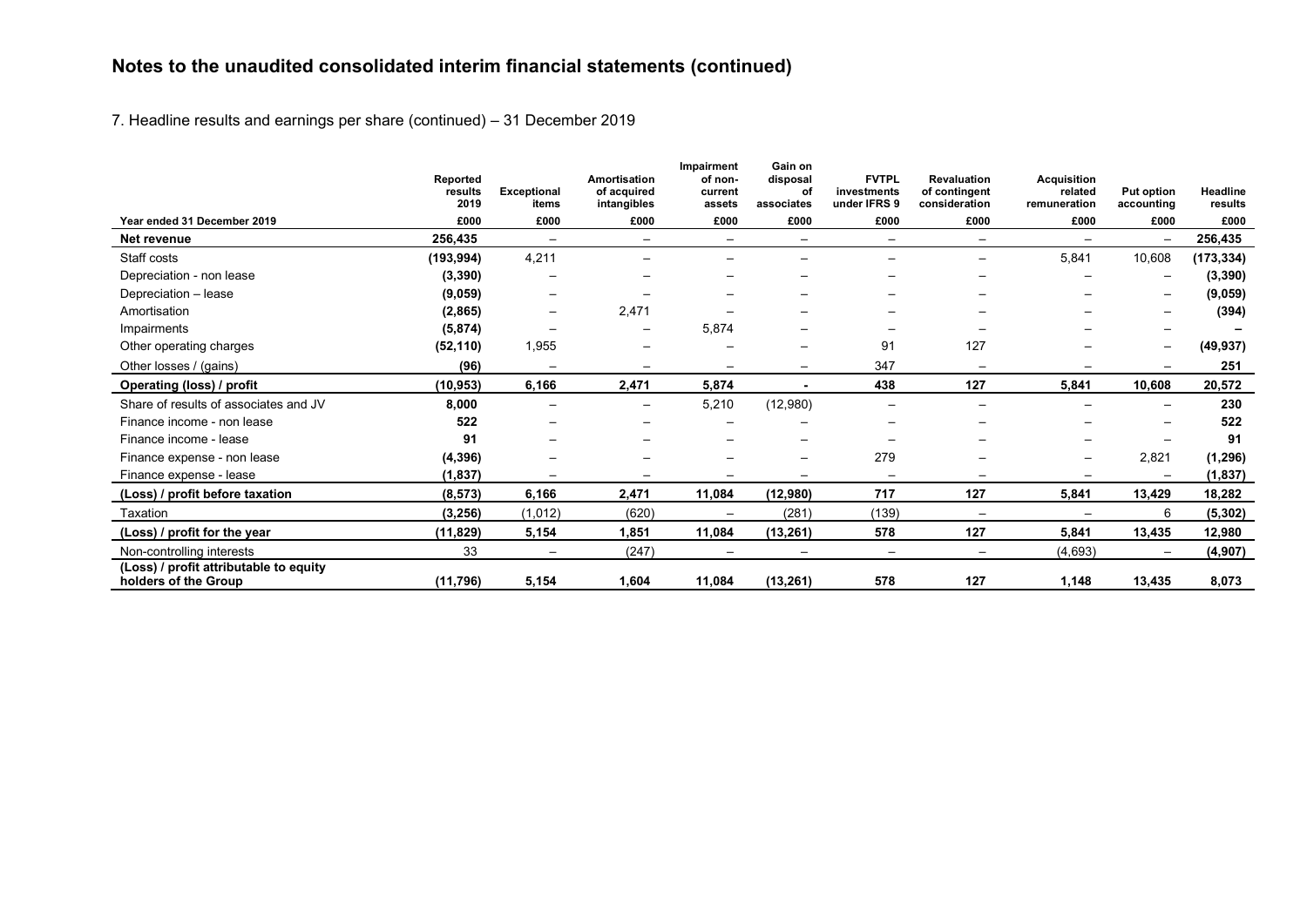7. Headline results and earnings per share (continued) – 31 December 2019

|                                                                  | Reported | <b>Headline</b> |
|------------------------------------------------------------------|----------|-----------------|
|                                                                  |          |                 |
|                                                                  | 2019     | 2019            |
|                                                                  |          |                 |
| Year ended 31 December 2019                                      | £000     | £000            |
| (Loss) / profit attributable to equity shareholders of the Group | (11,796) | 8,073           |
| Basic earnings per share                                         |          |                 |
| Weighted average number of shares (thousands)                    | 90,253   | 90,253          |
| <b>Basic EPS</b>                                                 | (13.07)p | 8.95p           |
| Diluted earnings per share                                       |          |                 |
| Weighted average number of shares (thousands) as above           | 90,253   | 90,253          |
| Add                                                              |          |                 |
| - Conditional shares                                             |          | 5,686           |
| - Dilutive put options                                           |          | 2,316           |
| - Contingent consideration                                       |          | 281             |
| <b>Total</b>                                                     | 90,253   | 98,536          |
| Diluted (loss) / earnings per share                              | (13.07)p | 8.20p           |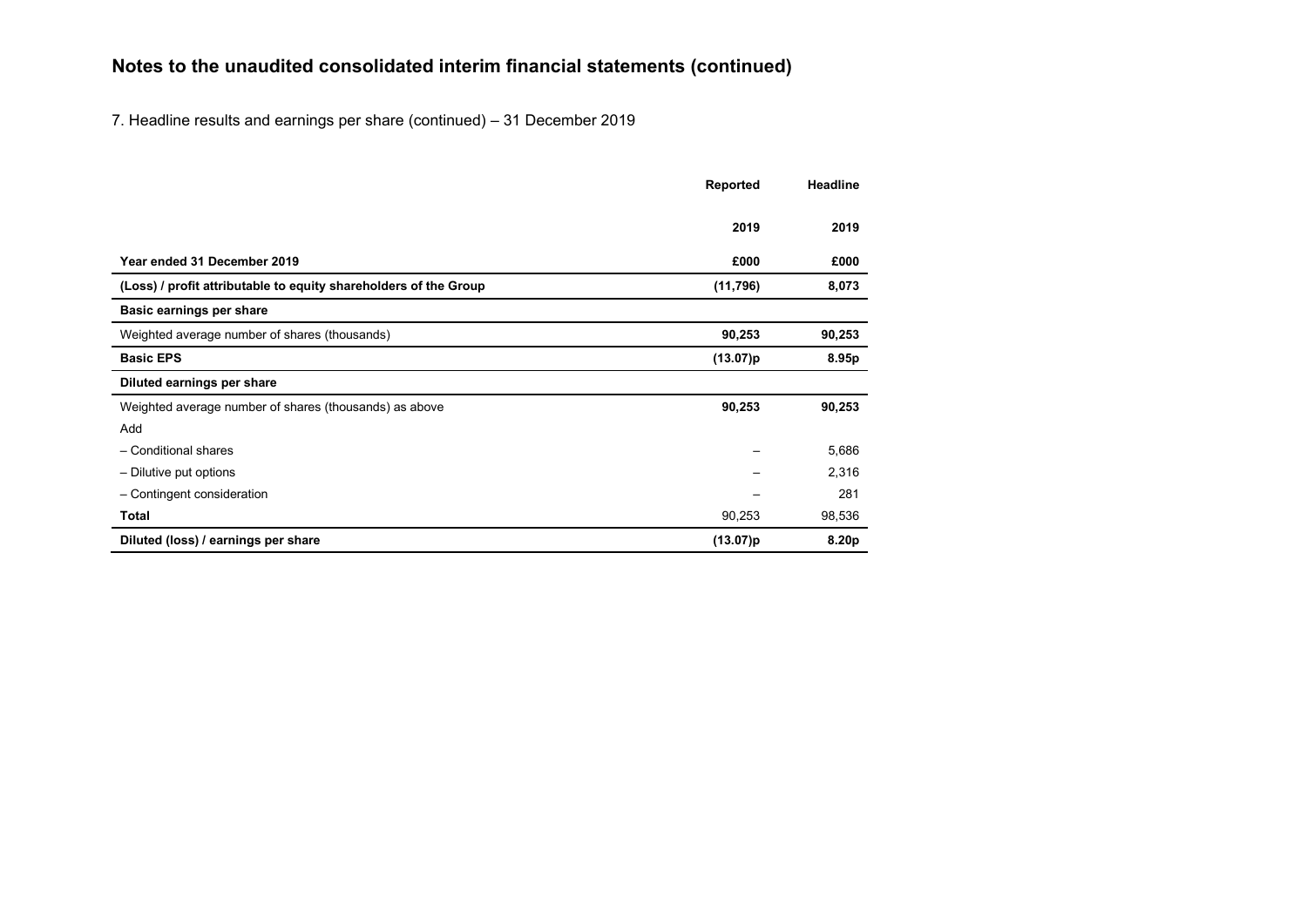## 8. Exceptional items

Management has identified a number of transactions which have arisen directly as a result of the accounting misstatements first reported in 2019. These are considered to be outside of the Group's normal underlying trading activities. These items have been separately disclosed as exceptional items in the disclosure of non-GAAP performance measures in these financial statements.

Exceptional items for the period ended 30 June 2020 comprise the following:

|                                    | <b>Operating costs</b> | <b>Staff cost</b> | Taxation | Total |
|------------------------------------|------------------------|-------------------|----------|-------|
| Strategic review and restructuring |                        | 1.205             | (316)    | 889   |
| Legal and other fees               | 320                    | -                 | (84)     | 236   |
| <b>Total exceptional items</b>     | 320                    | 1.205             | (400)    | 1,125 |

#### Restructuring costs

The Group is undertaking a global restructuring programme approved by the Directors of the Company. These initiatives were brought about through a strategic review following the accounting misstatements identified in 2019. The restructuring costs comprise staff redundancy and termination costs across a number of markets, including the closure costs of the LA agency, and other costs in Australia, the UK and New York.

## Legal and other fees

The Group incurred an additional £320k of costs, including legal and other advisory costs and recruitment fees that can be attributed to the issues brought about by the accounting misstatements.

No exceptional costs were included within the results for the period ended 30 June 2019.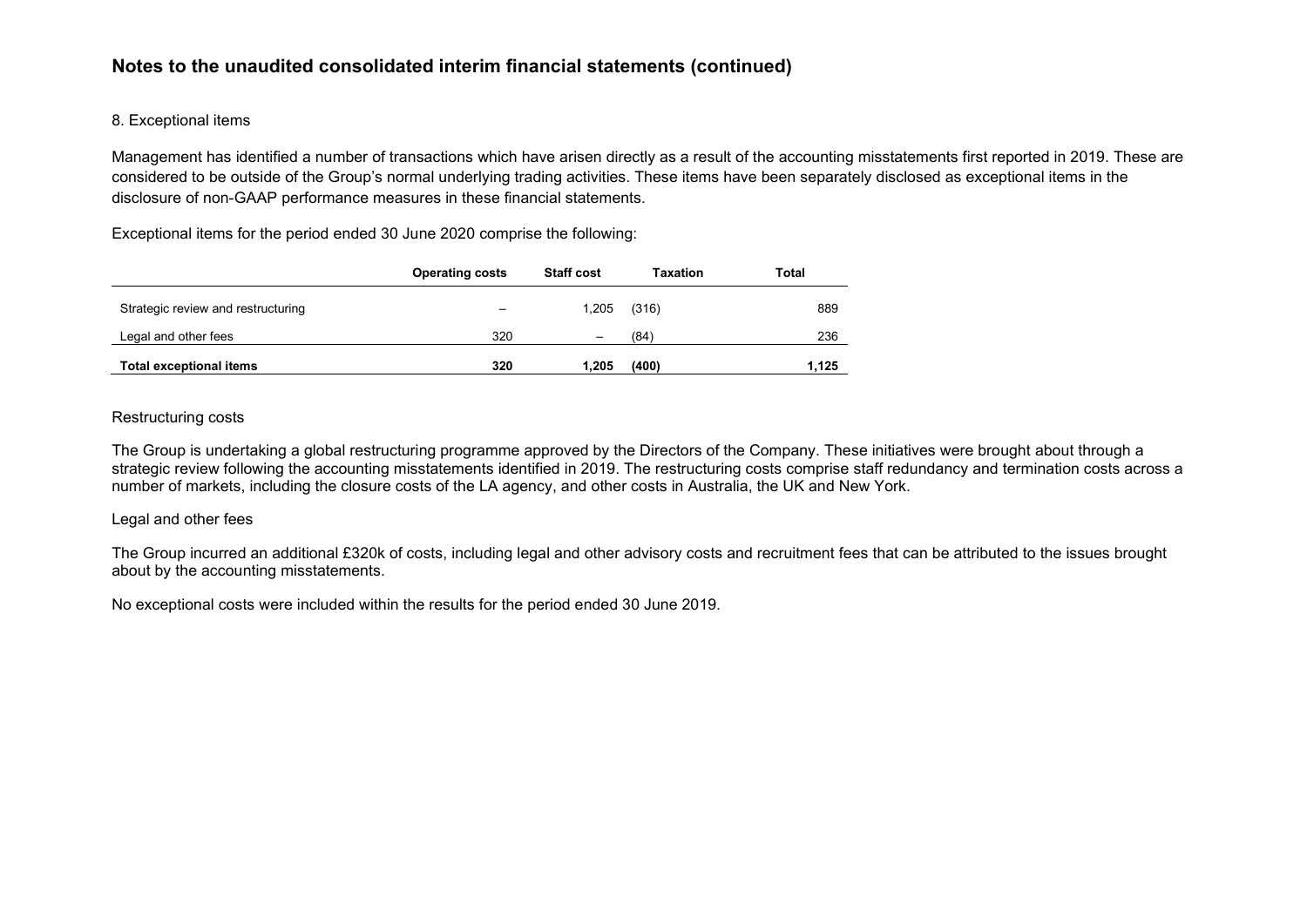9. Segmental information – 30 June 2020

The segmental information is reconciled to the statutory results in Note 7.

|                                                                     | <b>UK</b>                | <b>Europe</b> | <b>Middle East</b><br>and Africa | Asia and<br><b>Australia</b> | <b>Americas</b>          | Head<br>office           | <b>Total</b> |
|---------------------------------------------------------------------|--------------------------|---------------|----------------------------------|------------------------------|--------------------------|--------------------------|--------------|
| Period ended 30 June 2020                                           | £000                     | £000          | £000                             | £000                         | £000                     | £000                     | £000         |
| Billings*                                                           | 105,982                  | 25,094        | 15,066                           | 56,953                       | 26,799                   | ٠                        | 229,894      |
| Revenue*                                                            | 54,404                   | 21,171        | 14,486                           | 33,222                       | 26,040                   | $\blacksquare$           | 149,322      |
| Net revenue                                                         | 36,812                   | 12,941        | 7,732                            | 26,404                       | 19,514                   | ٠                        | 103,402      |
| Staff costs                                                         | (24, 189)                | (10, 198)     | (5,868)                          | (20, 036)                    | (13,047)                 | (2,033)                  | (75, 371)    |
| Depreciation - non lease                                            | (571)                    | (177)         | (149)                            | (366)                        | (162)                    |                          | (1, 425)     |
| Depreciation - lease                                                | (1,604)                  | (557)         | (263)                            | (1, 304)                     | (872)                    | $\qquad \qquad -$        | (4,600)      |
| Amortisation                                                        | (143)                    | (0)           | (25)                             | (90)                         | $\overline{\phantom{m}}$ | -                        | (258)        |
| Other operating charges                                             | (6,934)                  | (1,682)       | (1, 265)                         | (3,649)                      | (3, 289)                 | (687)                    | (17, 506)    |
| Other gains/losses                                                  | $\overline{\phantom{m}}$ | -             | $\overline{\phantom{m}}$         | $\overline{\phantom{m}}$     | $\overline{\phantom{m}}$ | $\overline{\phantom{m}}$ |              |
| Operating profit / (loss)                                           | 3,371                    | 327           | 162                              | 959                          | 2,144                    | (2,720)                  | 4,242        |
| Share of results of associates and JV                               | $\overline{\phantom{0}}$ |               |                                  | (66)                         | (194)                    | $\overline{\phantom{m}}$ | (260)        |
| Financial income and cost (excluding leases)                        | 40                       | (38)          | 16                               | 71                           | (483)                    | (207)                    | (601)        |
| Financial income and cost (relating to leases)                      | (1,024)                  | (59)          | (185)                            | (128)                        | 33                       | $\qquad \qquad -$        | (1, 363)     |
| Profit / (loss) before taxation                                     | 2,387                    | 230           | (7)                              | 836                          | 1,500                    | (2,927)                  | 2,018        |
| Taxation                                                            | (533)                    | (83)          | 0                                | (240)                        | (392)                    | 504                      | (744)        |
| Profit / (loss) for the year                                        | 1,854                    | 147           | (7)                              | 596                          | 1,108                    | (2, 423)                 | 1,275        |
| Non-controlling interests                                           | (233)                    | 11            | (19)                             | (492)                        | 116                      | 0                        | (617)        |
| Profit / (loss) attributable to equity shareholders of<br>the Group | 1,621                    | 158           | (26)                             | 104                          | 1,224                    | (2, 423)                 | 658          |
| <b>Headline basic EPS</b>                                           |                          |               |                                  |                              |                          |                          | 0.64p        |

\* These items were not regularly reviewed by the chief operating decision maker in the year.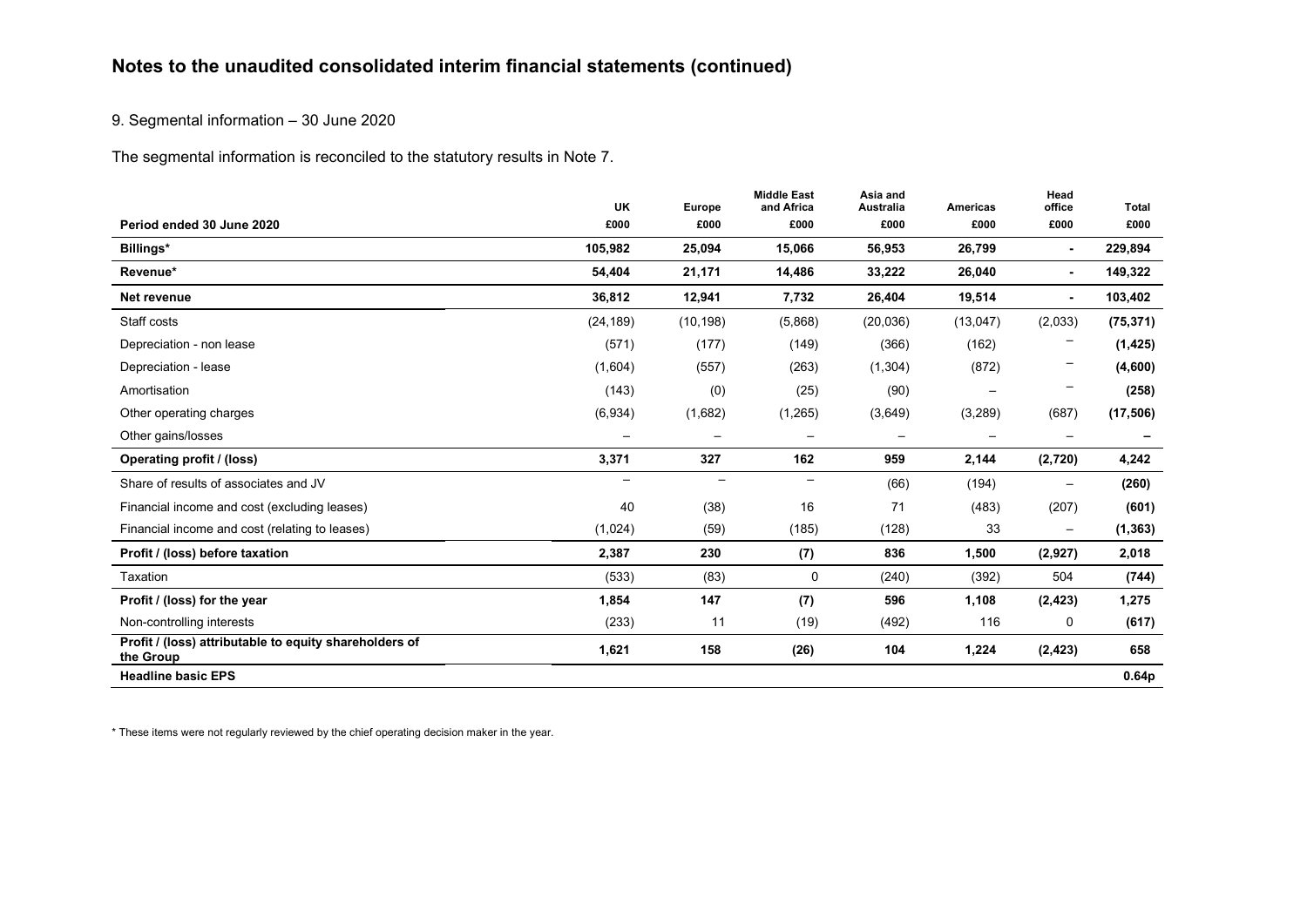9. Segmental information (continued) - 30 June 2019#

|                                                                     | <b>UK</b> | Europe    | <b>Middle East</b><br>and Africa | Asia and<br><b>Australia</b> | <b>Americas</b>          | Head<br>office | Total     |
|---------------------------------------------------------------------|-----------|-----------|----------------------------------|------------------------------|--------------------------|----------------|-----------|
| Period ended 30 June 2019                                           | £000      | £000      | £000                             | £000                         | £000                     | £000           | £000      |
| Billings*                                                           | 100,320   | 22,600    | 19,508                           | 79,348                       | 58,891                   | -              | 280,667   |
| Revenue*                                                            | 80,125    | 22,005    | 18,152                           | 45,371                       | 48,984                   | Ξ.             | 214,636   |
| Net revenue                                                         | 43,999    | 14,229    | 7,236                            | 32,195                       | 20,673                   | -              | 118,332   |
| Staff costs                                                         | (31, 396) | (11, 116) | (5, 363)                         | (23,082)                     | (14, 452)                | (1,966)        | (87, 375) |
| Depreciation - non lease                                            | (946)     | (165)     | (169)                            | (402)                        | (238)                    |                | (1,919)   |
| Depreciation - lease                                                | (1,282)   | (553)     | (289)                            | (1,509)                      | (802)                    |                | (4, 435)  |
| Amortisation                                                        | (84)      | (11)      | (26)                             | (46)                         | $\overline{\phantom{m}}$ |                | (169)     |
| Other operating charges                                             | (5, 416)  | (1, 972)  | (1,299)                          | (4,886)                      | (3,854)                  | (666)          | (18, 094) |
| Other gains/losses                                                  |           |           |                                  |                              |                          |                |           |
| <b>Operating profit / (loss)</b>                                    | 4,875     | 411       | 89                               | 2,269                        | 1,328                    | (2,632)        | 6,340     |
| Share of results of associates and JV                               | -         | (3)       | $\overline{\phantom{0}}$         | (87)                         | (25)                     | -              | (115)     |
| Financial income and cost (excluding leases)                        | 55        | (9)       | 8                                | 102                          | (290)                    |                | (134)     |
| Financial income and cost (relating to leases)                      | (524)     | (71)      | (229)                            | (209)                        | (118)                    |                | (1, 151)  |
| Profit / (loss) before taxation                                     | 4,406     | 328       | (131)                            | 2,075                        | 895                      | (2,632)        | 4,940     |
| Taxation                                                            | (452)     | (105)     | 36                               | (568)                        | (215)                    |                | (1, 304)  |
| Profit / (loss) for the year                                        | 3,954     | 223       | (95)                             | 1,507                        | 680                      | (2,632)        | 3,636     |
| Non-controlling interests                                           | (1, 448)  | 285       | 94                               | (368)                        | 48                       | —              | (1, 389)  |
| Profit / (loss) attributable to equity shareholders of<br>the Group | 2,506     | 508       | (1)                              | 1,139                        | 728                      | (2,632)        | 2,247     |
| <b>Headline basic EPS</b>                                           |           |           |                                  |                              |                          |                | 2.53p     |

 $#$  restated (note 6)

\* These items were not regularly reviewed by the chief operating decision maker in the year.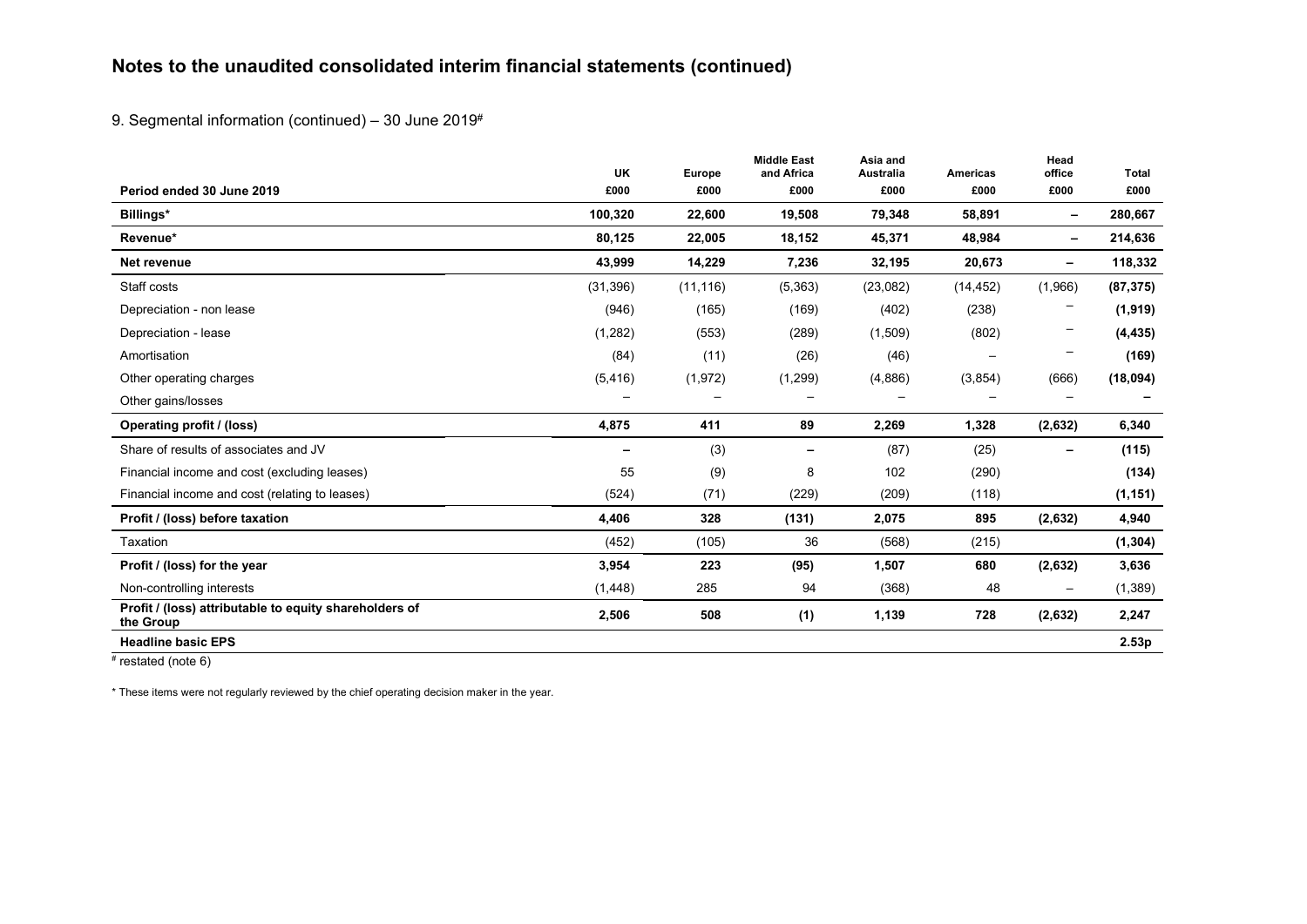9. Segmental information (continued) – 31 December 2019

|                                                                     | UK                | Europe            | <b>Middle East</b><br>and Africa | Asia and<br><b>Australia</b> | <b>Americas</b>          | Head<br>office           | <b>Total</b> |
|---------------------------------------------------------------------|-------------------|-------------------|----------------------------------|------------------------------|--------------------------|--------------------------|--------------|
| Year ended 31 December 2019                                         | £000              | £000              | £000                             | £000                         | £000                     | £000                     | £000         |
| Billings*                                                           | 267,468           | 52,794            | 38,506                           | 147,290                      | 64,828                   | $\blacksquare$           | 570,886      |
| Revenue*                                                            | 159,766           | 46,004            | 36,286                           | 97,990                       | 55,959                   | ٠                        | 396,005      |
| Net revenue                                                         | 103,221           | 30,510            | 16,563                           | 64,533                       | 41,608                   | -                        | 256,435      |
| Staff costs                                                         | (61, 376)         | (22, 273)         | (11, 337)                        | (45,093)                     | (28, 752)                | (4,503)                  | (173, 334)   |
| Depreciation - non lease                                            | (1, 357)          | (334)             | (349)                            | (811)                        | (539)                    | $\overline{\phantom{m}}$ | (3, 390)     |
| Depreciation - lease                                                | (2,705)           | (1,087)           | (601)                            | (2,606)                      | (2,060)                  | $\overline{\phantom{m}}$ | (9,059)      |
| Amortisation                                                        | (201)             | (22)              | (52)                             | (119)                        | $\overline{\phantom{0}}$ | $\overline{\phantom{m}}$ | (394)        |
| Other operating charges                                             | (22, 928)         | (3,776)           | (2,718)                          | (10, 245)                    | (7, 402)                 | (2,868)                  | (49, 937)    |
| Other gains/losses                                                  | $\qquad \qquad -$ | $\qquad \qquad -$ | $\overline{\phantom{m}}$         |                              | 250                      | $\qquad \qquad -$        | 251          |
| Operating profit / (loss)                                           | 14,654            | 3,018             | 1,506                            | 5,660                        | 3,105                    | (7, 371)                 | 20,572       |
| Share of results of associates and JV                               | $\qquad \qquad -$ | (3)               | $\overline{\phantom{m}}$         | (124)                        | 357                      | $\overline{\phantom{m}}$ | 230          |
| Financial income and cost (excluding leases)                        | (89)              | (72)              | 17                               | 186                          | (695)                    | (121)                    | (774)        |
| Financial income and cost (relating to leases)                      | (595)             | (146)             | (459)                            | (383)                        | (163)                    | $\qquad \qquad -$        | (1,746)      |
| Profit / (loss) before taxation                                     | 13,970            | 2,797             | 1,064                            | 5,339                        | 2,604                    | (7, 492)                 | 18,282       |
| Taxation                                                            | (2,576)           | (1, 135)          | (219)                            | (1,655)                      | (1,099)                  | 1,382                    | (5, 302)     |
| Profit / (loss) for the year                                        | 11,394            | 1,662             | 845                              | 3,684                        | 1,505                    | (6, 110)                 | 12,980       |
| Non-controlling interests                                           | (2,821)           | (259)             | (338)                            | (1,284)                      | (205)                    | $\qquad \qquad -$        | (4, 907)     |
| Profit / (loss) attributable to equity shareholders of<br>the Group | 8,573             | 1,403             | 507                              | 2,400                        | 1,300                    | (6, 110)                 | 8,073        |
| <b>Headline basic EPS</b>                                           |                   |                   |                                  |                              |                          |                          | 8.95p        |

\* These items were not regularly reviewed by the chief operating decision maker in the year.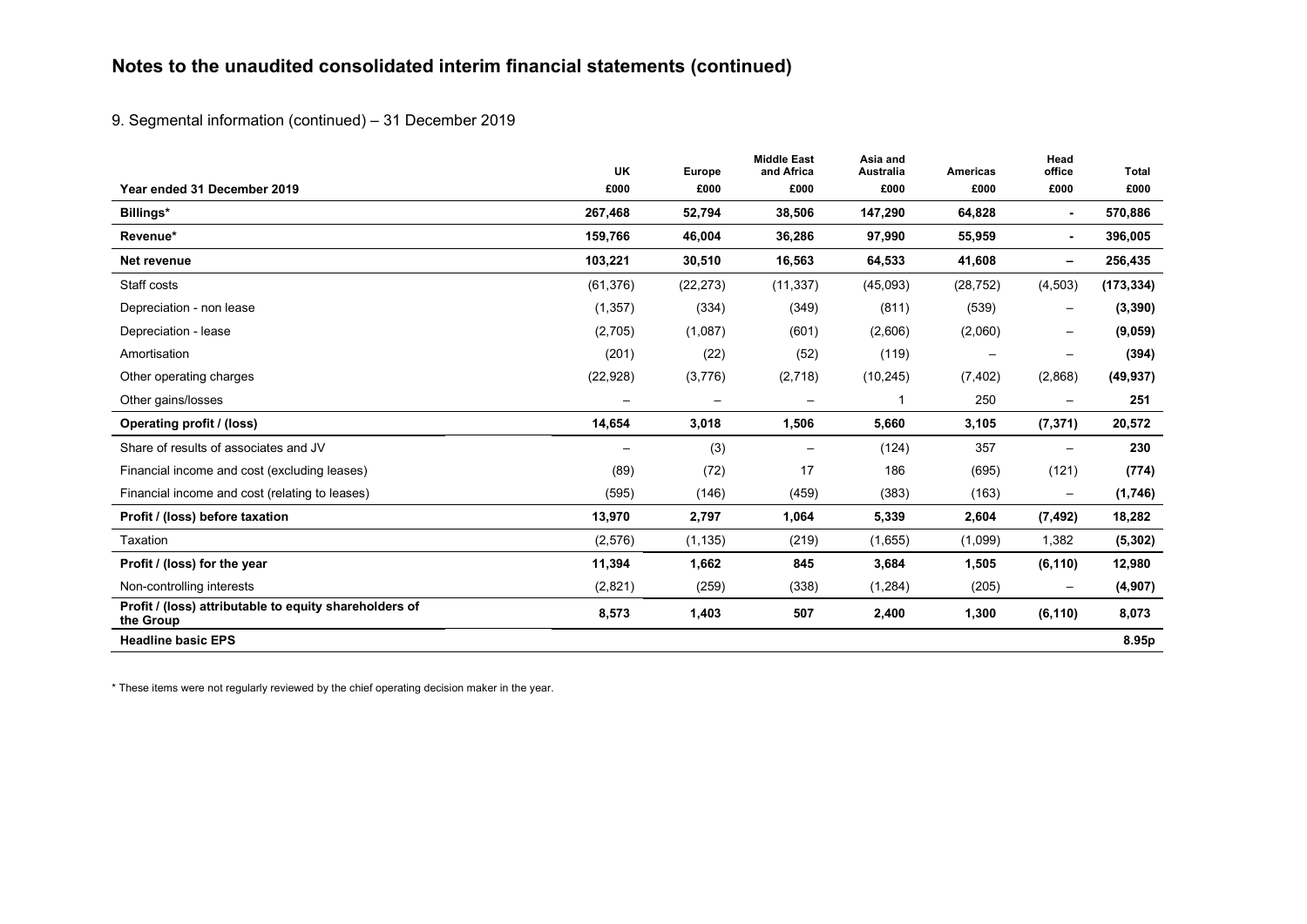#### 10. Net finance income / (costs)

|                                    | Six months<br>ended 30<br><b>June 2020</b> | Six months<br>ended 30<br>June 2019# | Year ended 31<br>December<br>2019 |
|------------------------------------|--------------------------------------------|--------------------------------------|-----------------------------------|
|                                    | £000                                       | £000                                 | £000                              |
| <b>Bank interest</b>               |                                            |                                      |                                   |
| receivable                         | 77                                         | 172                                  | 285                               |
| Other interest receivable          | 139                                        | 28                                   | 237                               |
| Sublease finance income            |                                            |                                      | 91                                |
| Financial income                   | 216                                        | 200                                  | 613                               |
| Bank interest payable              | (641)                                      | (571)                                | (1, 325)                          |
| Other interest payable             | (86)                                       | (17)                                 | (250)                             |
| Interest on lease liabilities      | (1, 453)                                   | (897)                                | (1,837)                           |
| Adjustment to minority             |                                            |                                      |                                   |
| shareholder put option liabilities | (1,792)                                    | (425)                                | (2,821)                           |
| Financial expense                  | 3,972                                      | (1,910)                              | (6,233)                           |
| Net finance income /(costs)        | (3,756)                                    | (1,710)                              | (5,620)                           |

## 11. Taxation

Income tax expenses are recognised based on management's estimate of the average annual headline income tax expected for the full financial year.

The estimated headline effective annual tax rate used for the period to 30 June 2020 is 36.9% (30 June 2019: 26.4%). The increase in tax rate is due to being unable to benefit from tax credits on loss making offices we are in the process of closing or where do not have an to be able to reclaim.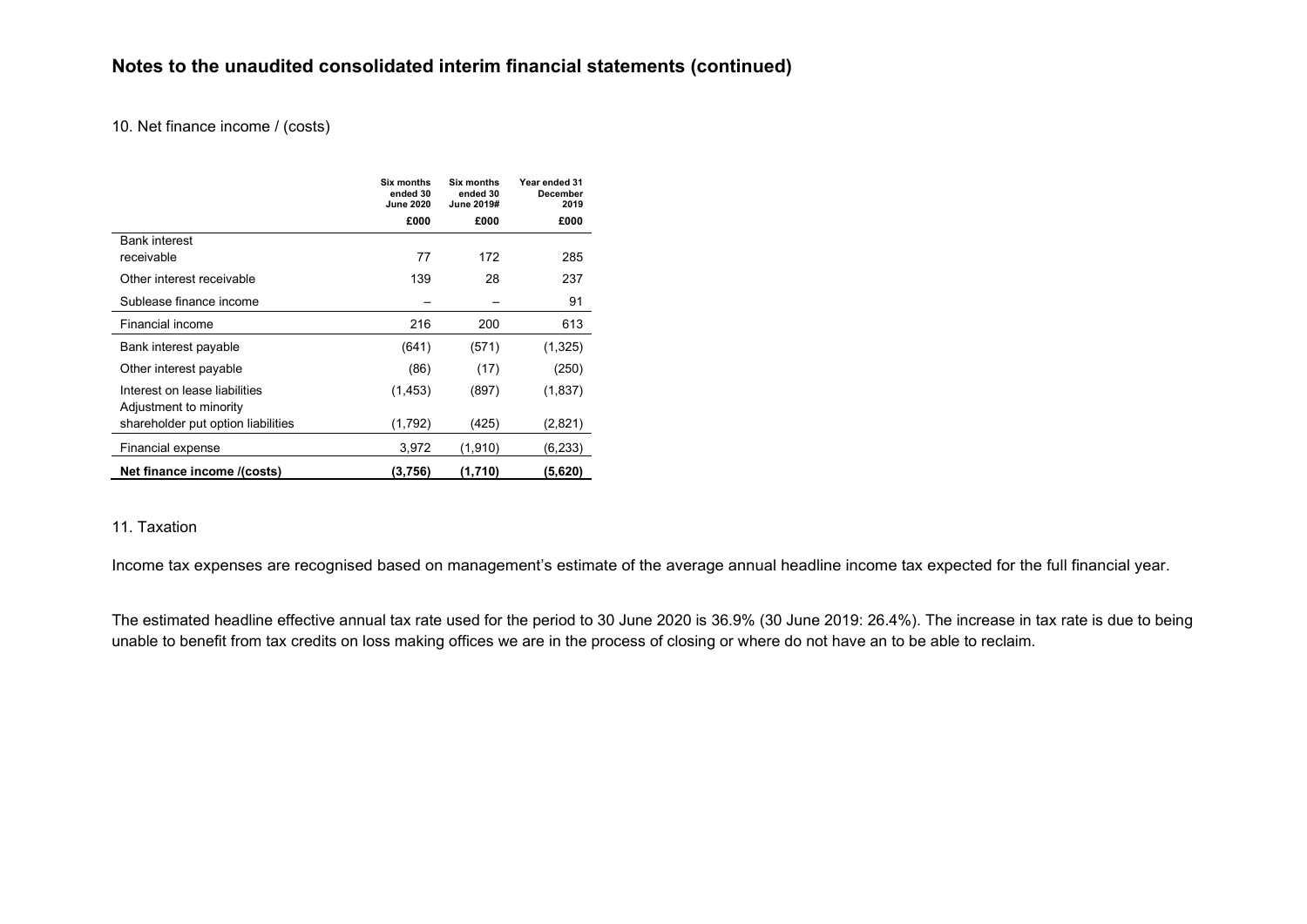#### 12. Dividends

|                                                        | Six months<br>ended 30 June<br>2020 | <b>Six months</b><br>ended 30 June<br>2019 | Year ended 31<br>December 2019 |
|--------------------------------------------------------|-------------------------------------|--------------------------------------------|--------------------------------|
|                                                        | £000                                | £000                                       | £000                           |
| 2019                                                   |                                     |                                            | 7,566                          |
| 2019 interim dividend paid 2.45p on 8<br>November 2019 |                                     |                                            | 2,247                          |
|                                                        |                                     |                                            | 9,813                          |

The directors do not propose an interim dividend (2019: 2.45p).

#### 13. Share-based payments

We presented a table in the 2019 preliminary unaudited non-statutory financial statements reporting the potential dilutive effect of the Group's share option schemes. The table estimated the total number of shares issuable in each of the next five years from the Group's multiple share-based payments schemes based on different share prices that may prevail at the time the shares are issued.

We have updated that table to reflect: (i) recent discussions and negotiations with share-option holders, (ii) the conversion of those share schemes which are purely profit-based bonus schemes to cash based bonuses rather than equity paid and (iii) the latest *internal* (non-published) long term profit forecasts of both the Group and the individual subsidiary companies (the combination of which typically determines the value of any option payment). Based on these three assumptions, the tables below illustrate the number of shares to be issued and the dilutive impact from issuing the shares to settle the Group's put option liability. The dilution is based on the 115,430,620 shares in issue (excluding treasury shares) at 30 June 2020.

The Company has experienced a significant decline in its share price since 2019, from a peak of 394p per share in March 2019. In many of the share schemes, the consideration is calculated at a fixed multiple of the relevant subsidiary Company's profits – this is effectively a deferred consideration model used by the Company for acquisitions. The consideration is typically paid in shares of the Company, with the result that as the Company's share price has fallen a greater number of shares are needed to be issued as consideration under the schemes. This has a very significant dilutive effect. It is important to note that no transactions have been structured in this manner for several years and no transactions will be structured in this way in future.

#### *Modelling the dilution from the share option liability*

We have identified three scenarios/models using the latest budgets, long term forecasts and valuations. The updated models take into account the impact of the Covid-19 pandemic on valuations. These more conservative models have the impact of reducing the put option liability for those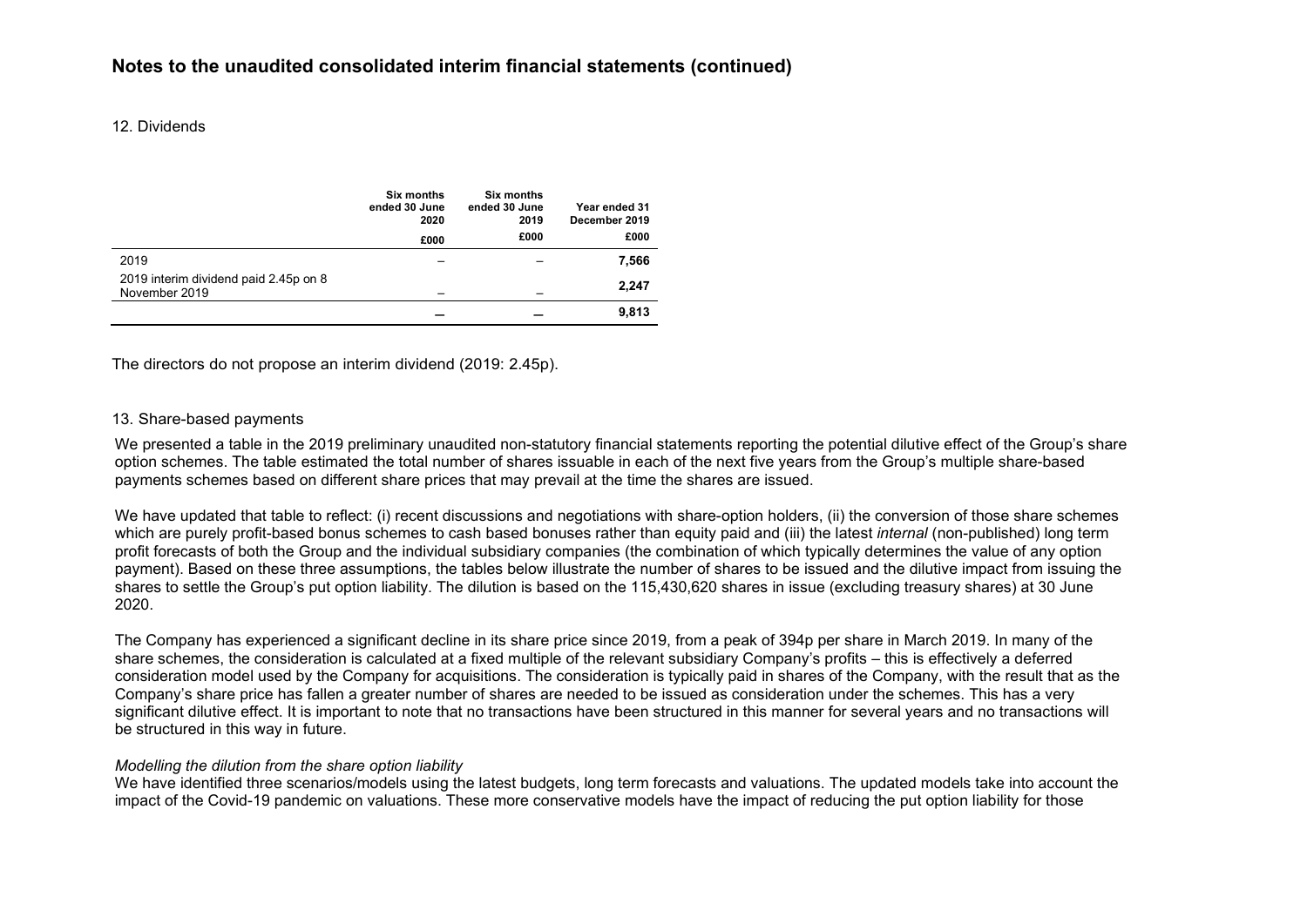schemes due immediately (e.g. in 2020). Actual valuations may, of course, vary from the forecast, with the result that the number of shares to be issued and the dilutive impact may also be different to those modelled below. NB put option holders have the right to defer the exercise date indefinitely.

#### Table 1 - The Base model

Reflects current put option liability following renegotiation of terms with certain put option holders due to exercise in 2020 and the latest internal forecasts

| Shares total by year                     | 2020   | 2021  | 2022   | 2023  | 2024  | 2025  | total  |
|------------------------------------------|--------|-------|--------|-------|-------|-------|--------|
|                                          | '000   | '000  | '000   | '000  | '000  | '001  |        |
| At 57p                                   | 14,935 | 3,725 | 16,769 | 6,562 | 8,881 | 6,625 | 57,497 |
| At 100p                                  | 14,935 | 3,358 | 13,331 | 4,349 | 5,639 | 3,987 | 45,599 |
| At 150p                                  | 14,935 | 3,046 | 11,855 | 3,409 | 4,355 | 2,832 | 40,432 |
| At 200p                                  | 14,935 | 2,897 | 11,158 | 3,013 | 3,835 | 2,324 | 38,162 |
|                                          |        |       |        |       |       |       |        |
| Dilution of 30 June 2020<br>shareholders | 2020   | 2021  | 2022   | 2023  | 2024  | 2025  | Total  |
| At 57p                                   | 13%    | 3%    | 15%    | 6%    | 8%    | 6%    | 50%    |
| At 100p                                  | 13%    | 3%    | 12%    | 4%    | 5%    | 3%    | 40%    |
| At 150p                                  | 13%    | 3%    | 10%    | 3%    | 4%    | 2%    | 35%    |
| At 200p                                  | 13%    | 3%    | 10%    | 3%    | 3%    | 2%    | 33%    |

Table 2 – Model 2

This builds on the Base model, but with several of the schemes due to be put in 2020 now being deferred to 2021 and assumes the conversion of certain profit-based schemes to cash paid bonuses rather than equity paid

|                                          | 2020  | 2021   | 2022   | 2023  | 2024  | 2025  | total        |
|------------------------------------------|-------|--------|--------|-------|-------|-------|--------------|
| Shares total by year                     | '000  | '000   | '000   | '000  | '000  | '001  |              |
| At 57p                                   | 9,422 | 12.841 | 17.788 | 1.732 | 2.316 | 4,834 | 48,933       |
| At 100p                                  | 9,422 | 14,035 | 14.108 | 1,651 | 1,931 | 2,980 | 44,127       |
| At 150p                                  | 9,422 | 13,852 | 12.495 | 1,650 | 1,905 | 2,175 | 41,499       |
| At 200p                                  | 9.422 | 13.722 | 11.708 | 1.710 | 2.015 | 1,838 | 40,415       |
|                                          |       |        |        |       |       |       |              |
| Dilution of 30 June<br>2020 shareholders | 2020  | 2021   | 2022   | 2023  | 2024  | 2025  | <b>Total</b> |
| At 57p                                   | 8%    | 11%    | 15%    | 2%    | 2%    | 4%    | 42%          |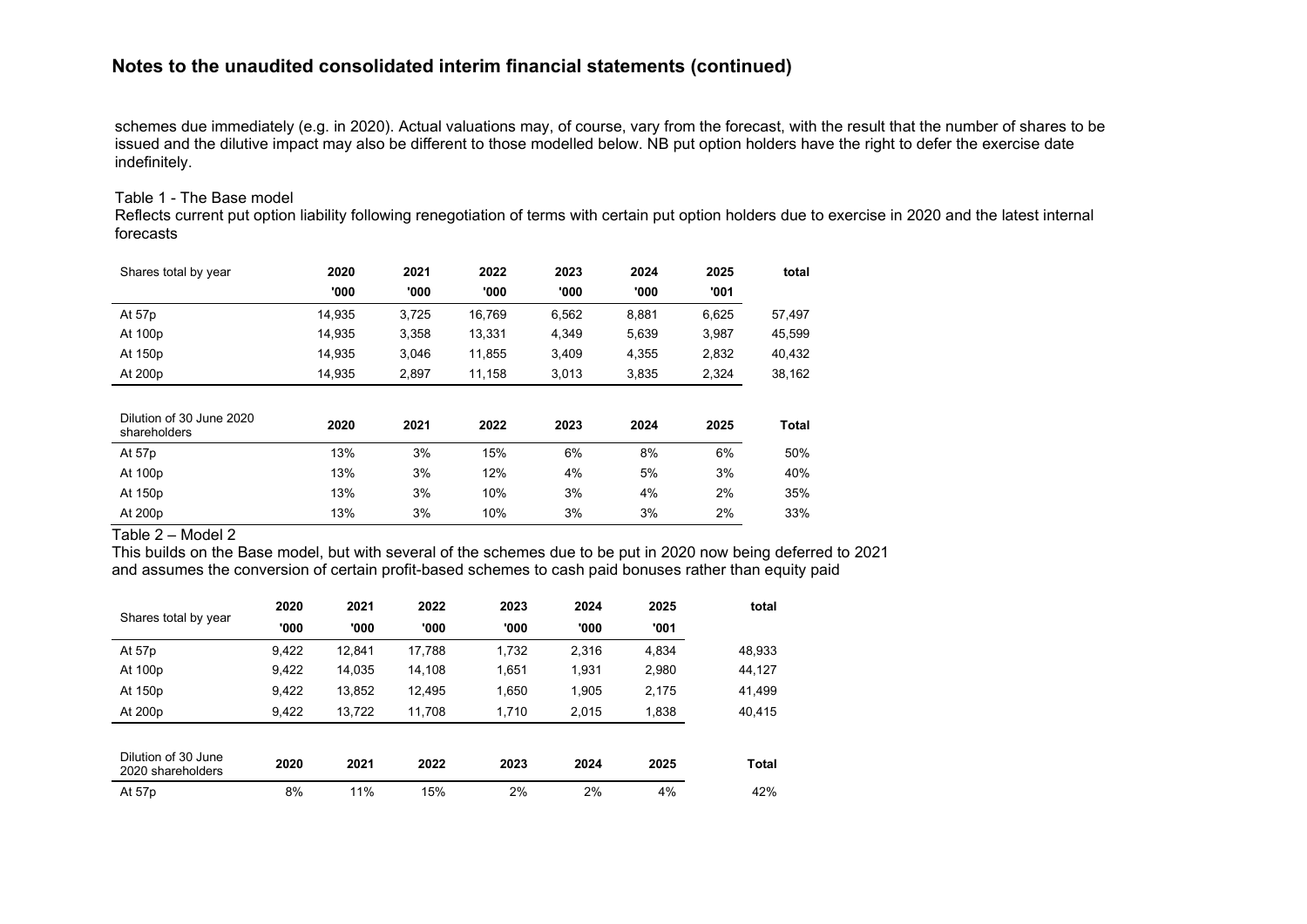| At 100p | 8% | 12% | 12% | 1% | 2% | 3% | 38% |
|---------|----|-----|-----|----|----|----|-----|
| At 150p | 8% | 12% | 11% | 1% | 2% | 2% | 36% |
| At 200p | 8% | 12% | 10% | 1% | 2% | 2% | 35% |

The current 57p share price of the Company is low relative to historical share price performance levels. The Directors believe there is some correlation between the trading performance of the Group and the level of the Company's share price and therefore, whilst an improved trading performance at a subsidiary may result in the pay-out (and therefore the value of option) being greater, to the extent this is also reflected in an improved share price performance, the number of shares to be issued will reduce and with it, therefore, the dilution.

#### *Re-negotiation of existing share-based schemes to reduce their dilutive impact*

A number of share schemes which are due to pay out immediately (i.e. following the 2020 AGM) have been and are being renegotiated, with the intention of reducing the number of shares to be issued during 2020. The movement between Table 1 and 2, shows a deferral of 5.5 million shares from 2020 to 2021 (based on a 57p share price) as well as the impact of a reduced number of shares to be issued by converting those shares schemes which are purely profit-based bonus schemes to "cash bonuses" paid out of the subsidiary company profits rather than the Company shares.

We consider the deferral of the exercise of put options to later periods to be advantageous to shareholders for the following reasons:

- We want to encourage local management to continue to be vested in the success of the subsidiary companies they manage. Their continued dividend income from equity ownership of their subsidiary companies encourages and motivates management to maximise profits and growth in their companies; and
- Given the historically low current share price of the Company and an assumption that the Company share price may rise in the future, the current shareholders of the Company will face less dilution if the share options were exercised (and the Company shares were issued) to put option holders at higher than the current share price in the future

Based on Table 2 above, total dilution between now and the end of 2025, based on the current level of shares in issue, ranges from 35% (based on the current 57p share price remaining in place for the entire 5 year period) to 42% (assuming a constant share price of 200p for 2021 and beyond). This equates to a dilution of between 6.4% - 7.6% p.a. over the 5 year period.

By taking the actions noted above, through a combination of deferring the exercise of put options to later periods and by converting a significant proportion of share-based payments to cash payments, we can reduce dilution significantly. Furthermore, and importantly by taking this action we can provide shareholders more clarity and a greater degree of certainty on the potential dilution from issuing shares to settle the put option liability.

The Company could reduce the dilution arising from the issuance of these shares still further by buying out the put option holders in cash rather than Company shares. This would reduce the dilution risk, but would use the Company's cash reserves. This is an option to be considered for any put option liabilities which arise after 2020.